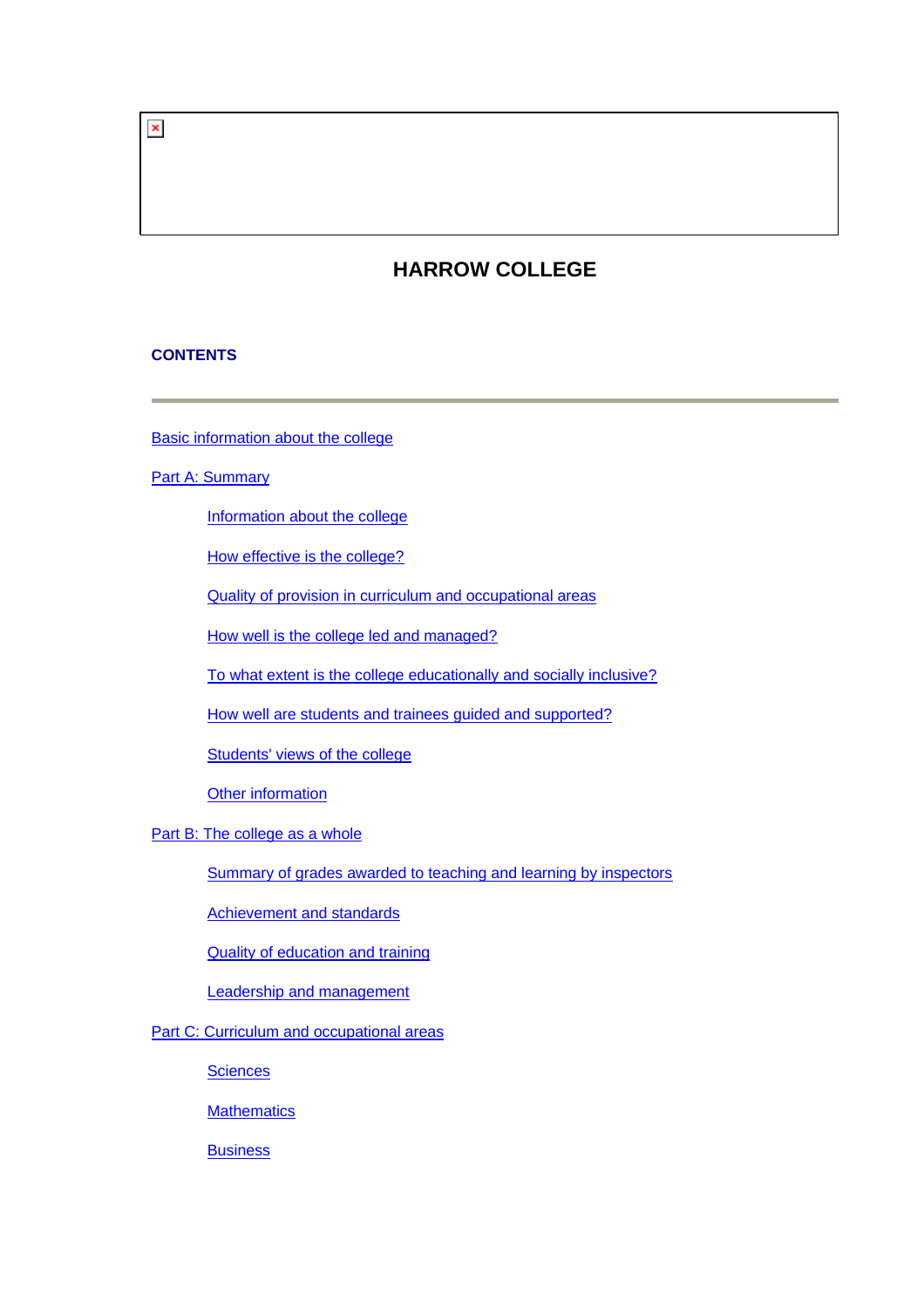<span id="page-1-0"></span>[Computing and information technology](#page-21-0)

[Leisure, tourism and sport](#page-24-0)

[Hairdressing and beauty therapy](#page-27-0)

[Health, social care and early years](#page-29-0)

[Art and design](#page-32-0)

[Performing arts, music and media](#page-34-0)

**[Humanities](#page-37-0)** 

[Social studies](#page-39-0)

[English and English as a foreign language](#page-41-0)

[Access to HE and teacher training](#page-44-0)

[English for speakers of other languages](#page-47-0)

[Basic skills](#page-49-0)

[Students with learning difficulties and/or disabilities](#page-51-0) 

[Part D: College data](#page-53-0)

[Table 1: Enrolments by level of study and age](#page-54-0)

[Table 2: Enrolments by curriculum area and age](#page-54-0) 

[Table 3: Retention and achievement](#page-54-0)

[Table 4: Quality of teaching observed during the inspection by level](#page-56-0)

#### **Basic information about the college**

 $\overline{\mathbf{x}}$ 

Name of college: Name of college: Name of college: Type of college: Type of college: Principal: Dr Barbara Field Address of college:

Harrow Weald Campus Brookshill Harrow Weald Middlesex

HA3 6RR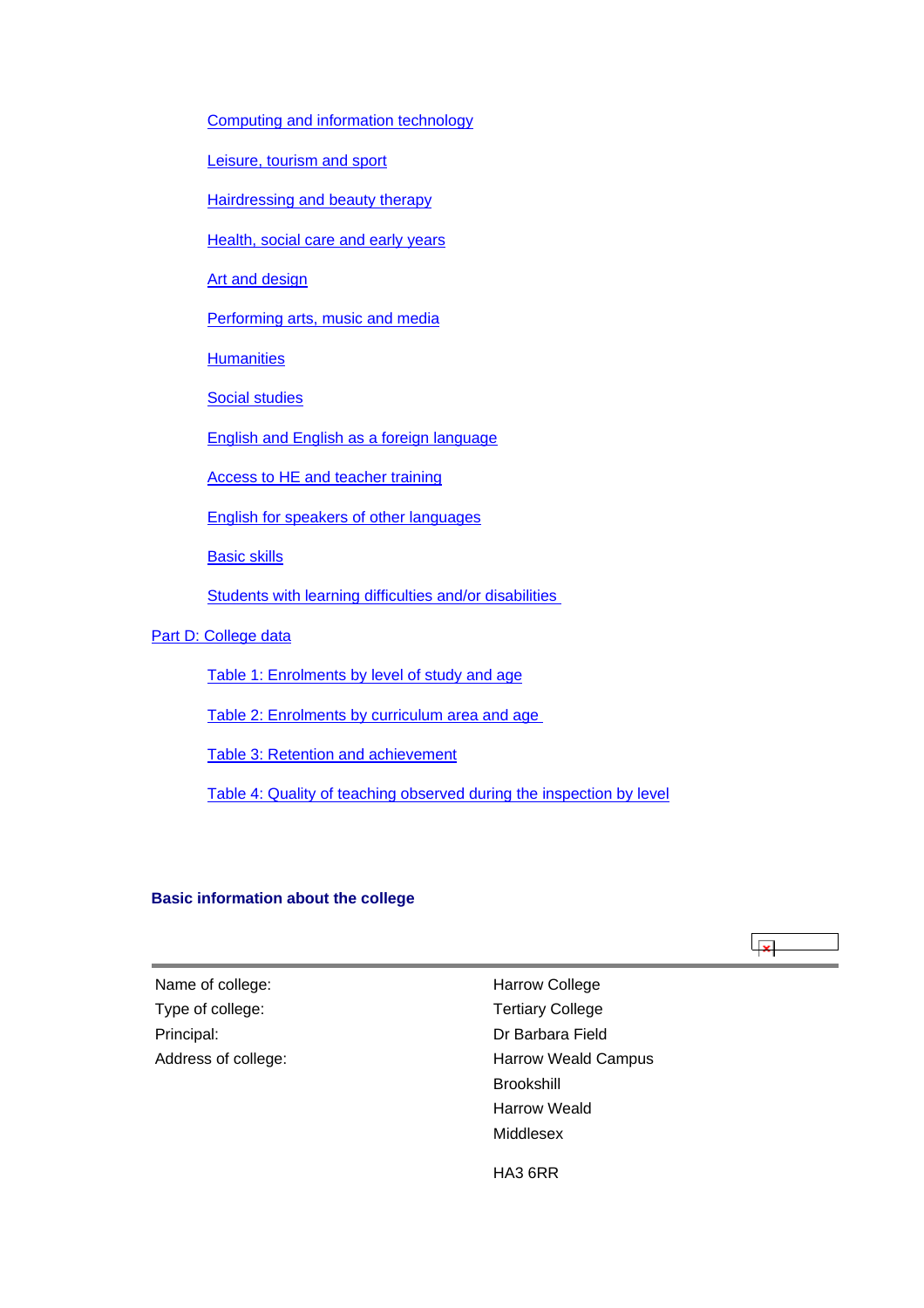<span id="page-2-0"></span>

| Telephone number:            | 0208 909 6000         |
|------------------------------|-----------------------|
| Fax number:                  | 0208 909 6060         |
| Chair of governors:          | <b>Trevor Bumfrey</b> |
| Unique reference number:     | 131864                |
| Name of reporting inspector: | Tony Noonan HMI       |
| Date of inspection:          | 14-18 January 2002    |

#### **Part A: Summary**



#### **Information about the college**

Harrow College is a medium-sized tertiary college situated in the outer London Borough of Harrow. It came into being as the result of the merger of Greenhill College and Weald College in August 1999. The merger was driven by strategic considerations, which included the need to improve the range and quality of provision to school-leavers, adults and the local business community and to reverse the drift of 16-year-olds to educational establishments outside the borough.

Harrow College is one of eight colleges in the London West Learning and Skills Council (LSC) area. The Borough of Harrow has a tertiary system of education. Staying-on rates for school pupils are high, at 85%. Unemployment is relatively low, except in some parts of the neighbouring London Borough of Brent. The college's vision is for Harrow College to be a centre of excellence and provide a focus for the development of new learning opportunities for the community.

The college is organised into a sixth form centre and a lifelong learning centre. Since July 2001, it has operated from two main campuses in Harrow-on-the-Hill and Harrow Weald, as well as approximately 40 outreach and community-based centres. The college offers a broad range of programmes for school-leavers and adults. In 2000/01, 55% of students aged 16 to 18 studied for level 3 qualifications and 30% for level 2 qualifications. The distribution of qualifications studied by adult students was more evenly spread between all levels. The bulk of the student enrolments in 2000/01 were in science, mathematics and information and communication technology (ICT), business, art and design, basic education and humanities curriculum areas.

There were 17,446 student enrolments in 2000/01, comprising approximately equal numbers of students aged 16 to 18 and adult students. In 1999/2000, the ethnic profile of the student population included 38% of students identifying themselves as white, 33% as Asian (the majority of whom were Indian) and 9% as black.

**How effective is the college?**

The college is effective in providing a broad range of courses that meet the needs of the local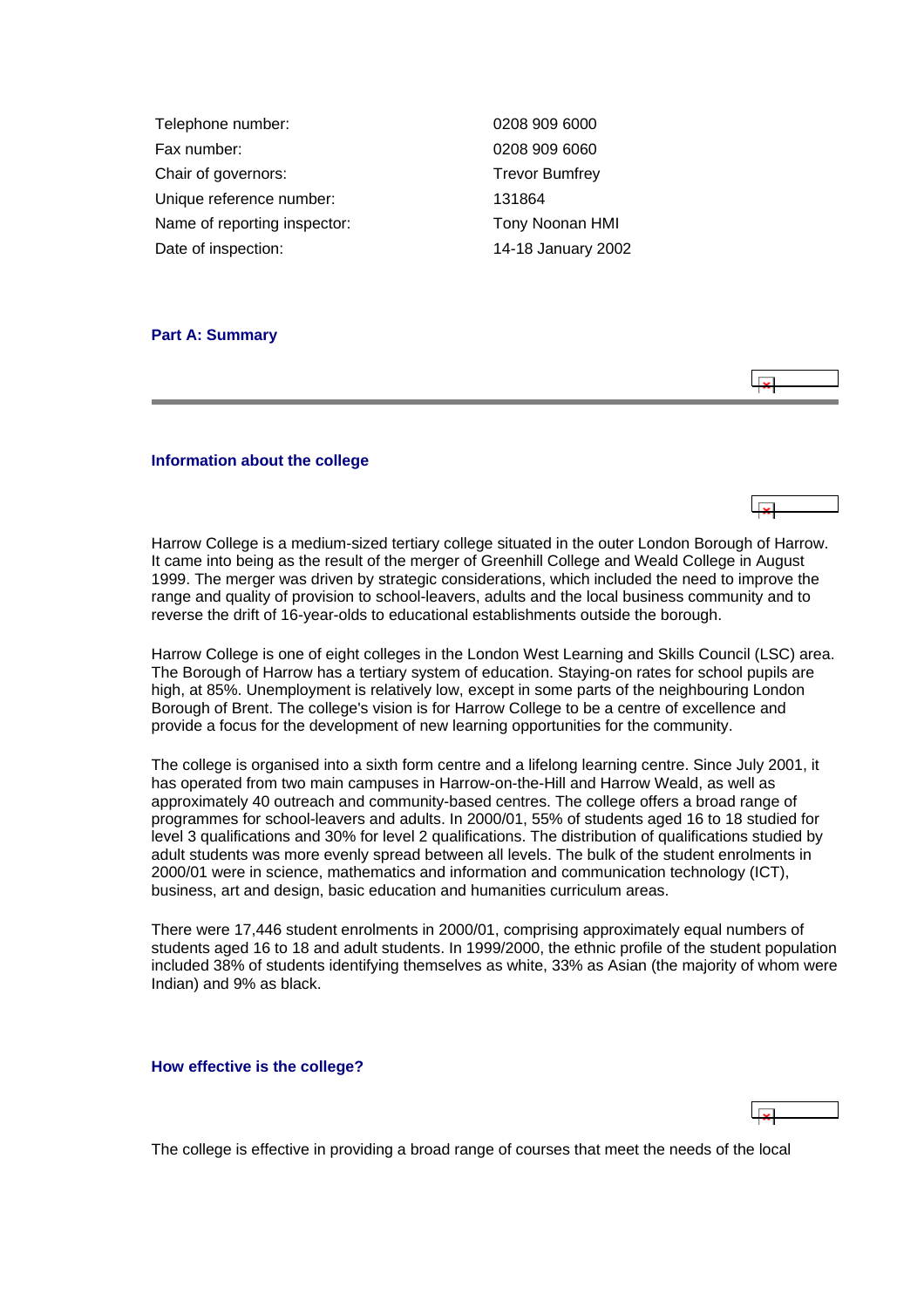to higher education (HE) and teacher training, and for students with learning difficulties and/or disabilities. Provision in business, computing and information technology (IT), leisure and tourism and sports, hairdressing and beauty therapy, art and design, social studies, English and English as a foreign language (EFL) was satisfactory. Provision for mathematics, and health and social care and early years, was judged to be unsatisfactory.

# *Key strengths*

- clear strategic vision, following a successfully managed merger
- open and consultative management
- much effective teaching
- broad range of courses responsive to local needs
- strong support for students
- good rates of progression from one course to another and to HE.

#### *What should be improved*

- examination results on some courses
- quality of teaching in a number of curriculum areas
- accuracy and use of data on students' retention and pass rates
- delivery of key skills
- course provision in mathematics and health, social care and early years.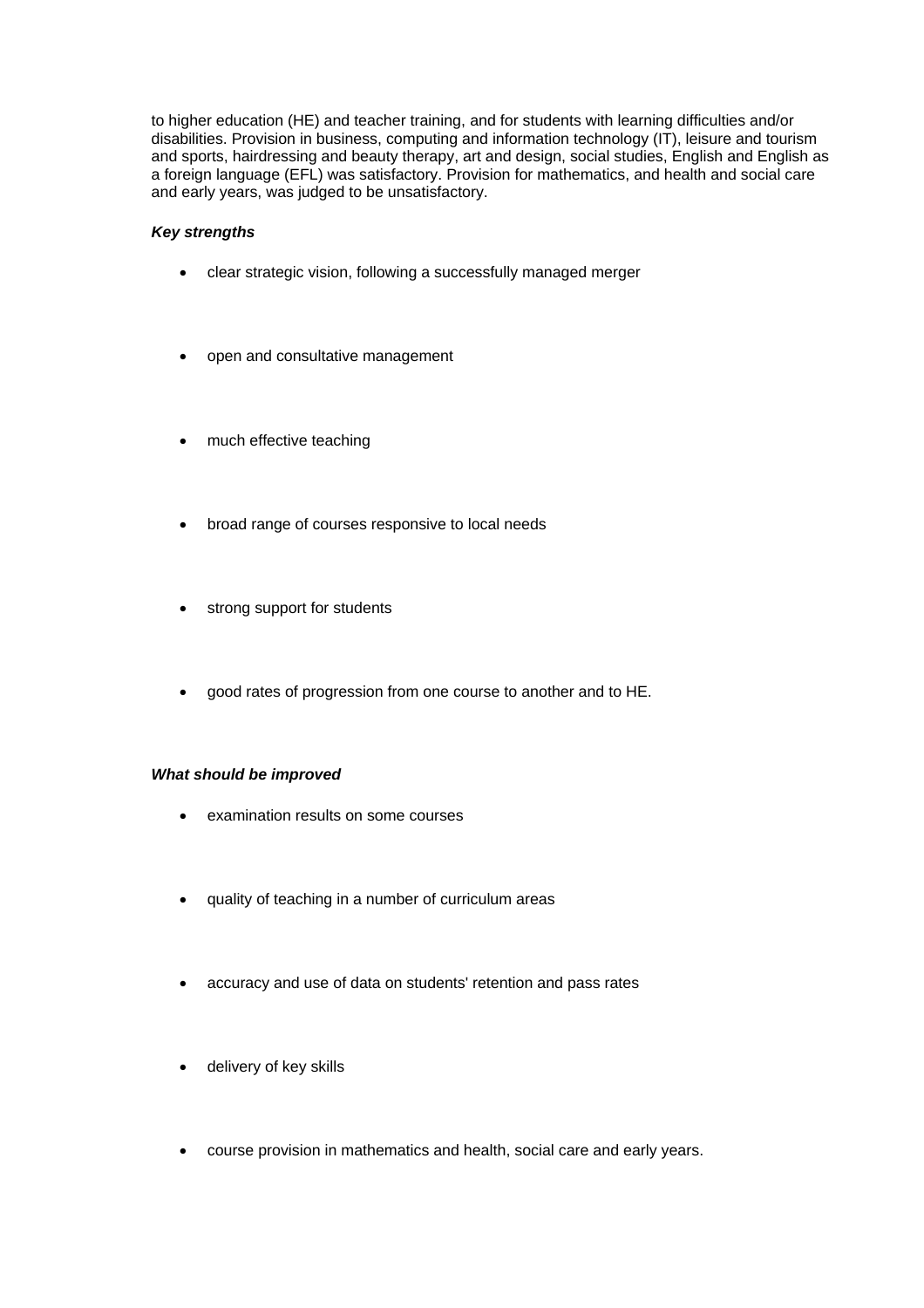<span id="page-4-0"></span>Further aspects of provision requiring improvement are identified in the sections on individual subjects and courses in the full report.

# **Quality of provision in curriculum and occupational areas**

 $\overline{\mathbf{R}}$ 

*The table below shows overall judgements about provision in subjects and courses that were inspected. Judgements are based primarily on the quality of teaching, training and learning and how well students achieve. Not all subjects and courses were inspected. Inspectors make overall judgements on curriculum areas and on the effectiveness of leadership and management in the range: Outstanding (grade 1), Good (2), Satisfactory (3), Unsatisfactory (4), Very Poor (5)*

| Area                                    | Overall judgements about provision, and comment                                                                                                                                                                                                                                                                                                                                                                                                                                                                                                             |
|-----------------------------------------|-------------------------------------------------------------------------------------------------------------------------------------------------------------------------------------------------------------------------------------------------------------------------------------------------------------------------------------------------------------------------------------------------------------------------------------------------------------------------------------------------------------------------------------------------------------|
| Sciences                                | Good. Retention and pass rates on all level 2 courses are high. The<br>teaching of practical work is good. A high proportion of students<br>progress to science-related degree courses and many ESOL students<br>move on to General Certificate of Secondary Education (GCSE) and<br>advanced courses. Low retention and pass rates on General<br>Certificate of Education Advanced-level (GCE A-level) physics.                                                                                                                                            |
| <b>Mathematics</b>                      | Unsatisfactory. The pass rate for GCE A-level mathematics is low.<br>The standard of some students' coursework is also low. Lessons are<br>sometimes poorly planned and taught. Course management is<br>unsatisfactory. Students receive good individual support.                                                                                                                                                                                                                                                                                           |
| <b>Business</b>                         | <b>Satisfactory.</b> There are high pass rates on GCE A-level business<br>and General National Vocational Qualification (GNVQ) intermediate<br>courses, but low pass rates on National Vocational Qualification<br>(NVQ) administration and accounting courses. Retention rates on<br>vocational courses vary considerably. In some lessons, the work was<br>not sufficiently demanding for students. A high proportion of students<br>progress to other further education (FE) courses or to HE. Teachers<br>provide strong personal support for students. |
| Computing and information<br>technology | Satisfactory. There are high pass rates on the Advanced Vocational<br>Certificate of Education (AVCE) in ICT and GCE A-level ICT courses,<br>but low pass rates on GNVQ A-level computing courses. Retention<br>rates are generally in line with the national average and high on most<br>part-time introductory programmes for adults. Students' technical<br>skills are developed well. Teachers fail to meet the individual needs of<br>students in some lessons.                                                                                        |
| Leisure, tourism and sport              | Satisfactory. Examination results are good in GCE A-level physical<br>education. Pass rates on GNVQ advanced and NVQ courses,<br>however, are low. A high proportion of students progress from<br>intermediate to advanced courses and to HE. On sports courses,<br>practical demonstrations are used effectively in helping students to<br>learn. There is some poor teaching of key skills. Work-based learners'<br>achievements are poor.                                                                                                                |
| Hairdressing and beauty<br>therapy      | Satisfactory. Most teaching is at least satisfactory. Retention and<br>pass rates are low on some courses. Accommodation and resources<br>are good, although, the hairdressing salon is too small for some<br>practical lessons.                                                                                                                                                                                                                                                                                                                            |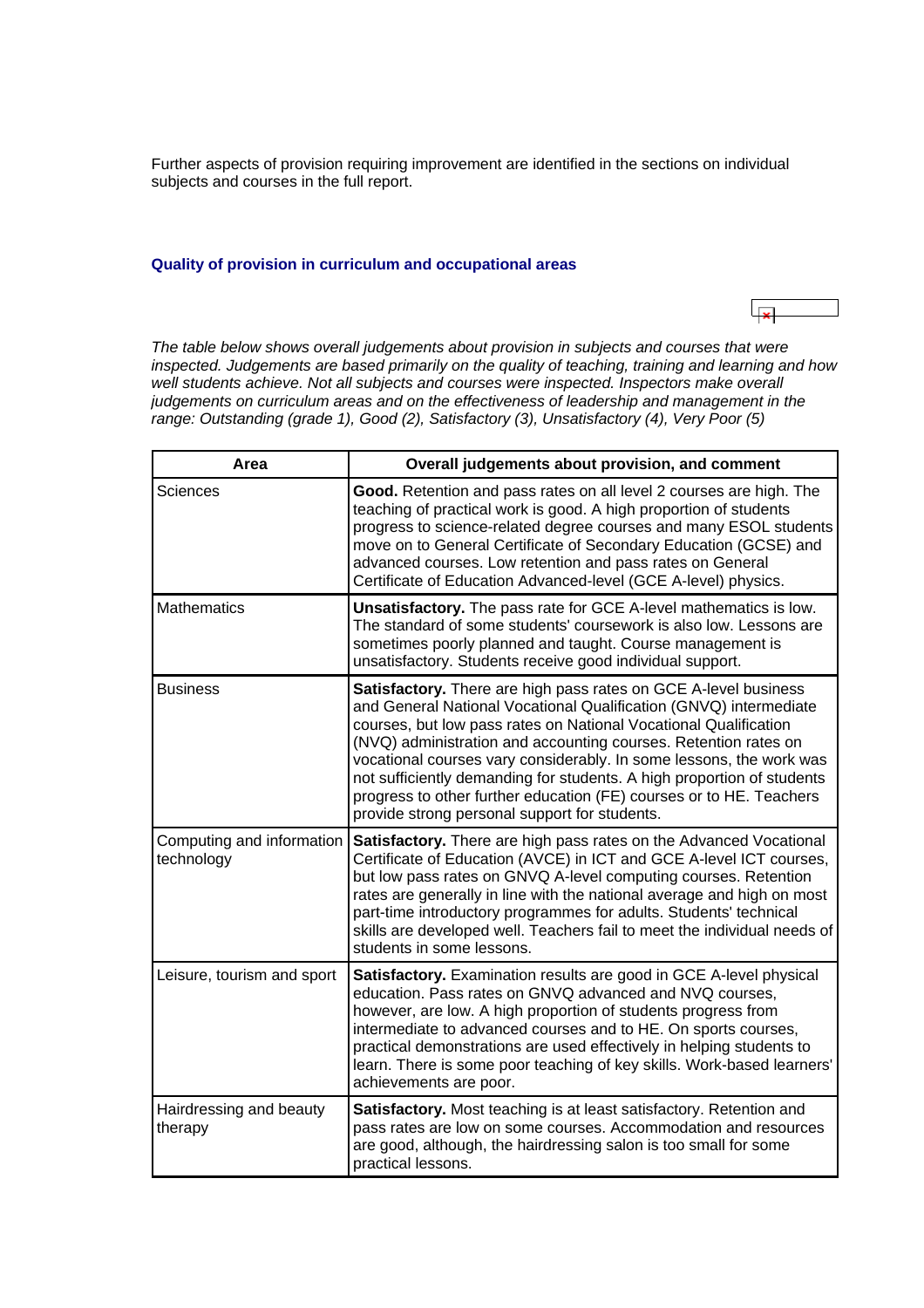| Health, social care and<br>early years                        | Unsatisfactory. There are low pass rates on many courses and few<br>work-based learners complete their modern apprenticeship<br>frameworks. Pass rates on early years NVQ level 2 are high. There is<br>much unsatisfactory teaching and curriculum management is weak.<br>There is effective tutorial support for students.                                                          |
|---------------------------------------------------------------|---------------------------------------------------------------------------------------------------------------------------------------------------------------------------------------------------------------------------------------------------------------------------------------------------------------------------------------------------------------------------------------|
| Art and design                                                | Satisfactory. Retention rates are high and improving, but pass rates<br>on GNVQ foundation and intermediate courses are low. Teachers set<br>suitably demanding and stimulating tasks, and there is a good use of<br>visits to enhance students' learning. Accommodation and equipment<br>are good.                                                                                   |
| Performing arts, music and<br>media                           | Good. Pass and retention rates are high on GCE A-level drama,<br>media and AVCE media courses. The curriculum meets the needs of<br>the local community. Teaching is lively and imaginative. Resources<br>and accommodation for media are good, but there is poor<br>accommodation for drama and music.                                                                               |
| <b>Humanities</b>                                             | Good. Retention and pass rates for GCE A-level government and<br>politics are high. In 2001, there were also high pass rates in GCE A-<br>level history, law and economics. Retention rates in GCE A-level law<br>and economics are low. Most teaching is good. There are good<br>relations between students and teachers and students' progress is<br>monitored effectively.         |
| Social studies                                                | Satisfactory. In GCE A-level psychology, pass rates are high and<br>much of the teaching is good. In sociology, however, some of the<br>teaching is poor and only a low proportion of GCE A-level students<br>achieve higher grades. Some social studies students produce<br>coursework of a low standard. In many cases, students arrive late for<br>their lessons.                  |
| English and English as a<br>foreign language                  | <b>Satisfactory.</b> Retention rates are high on most courses. There are<br>also high pass rates on GCE A-level English language and English<br>literature courses. Much of the teaching is effective although, in some<br>lessons teachers failed to check whether students had learned the<br>material covered. There were some inadequacies in the management<br>of EFL provision. |
| Access to HE and teacher<br>training                          | Good. Retention rates are high on most courses. Pass rates on some<br>professional courses were low. There was much good teaching. A<br>high proportion of access students progresses to HE. There is a wide<br>range of courses and flexible forms of study to suit the needs of adult<br>students.                                                                                  |
| English for speakers of<br>other languages                    | Good. There is a diverse range of ESOL provision and good<br>progression routes for students. Most teaching is good or very good.<br>The provision is well managed and resources, with the exception of<br>some learning materials, are good.                                                                                                                                         |
| <b>Basic skills</b>                                           | Good. Pass and retention rates are high. Teaching is effective and<br>well planned. The curriculum meets learners' needs, although<br>progression routes are not fully developed. The adult learning centre<br>is an excellent resource. However, there is inadequate access to<br>suitable facilities at the Harrow Weald Campus. The provision is well<br>managed.                  |
| Students with learning<br>difficulties and/or<br>disabilities | Good. Retention and pass rates are high. Teachers and support staff<br>are very effective in supporting students. Students have ready access<br>to good college facilities and equipment, and a high proportion of<br>students progresses to other courses. Teachers fail to extend some<br>students in a minority of lessons. The provision is well managed.                         |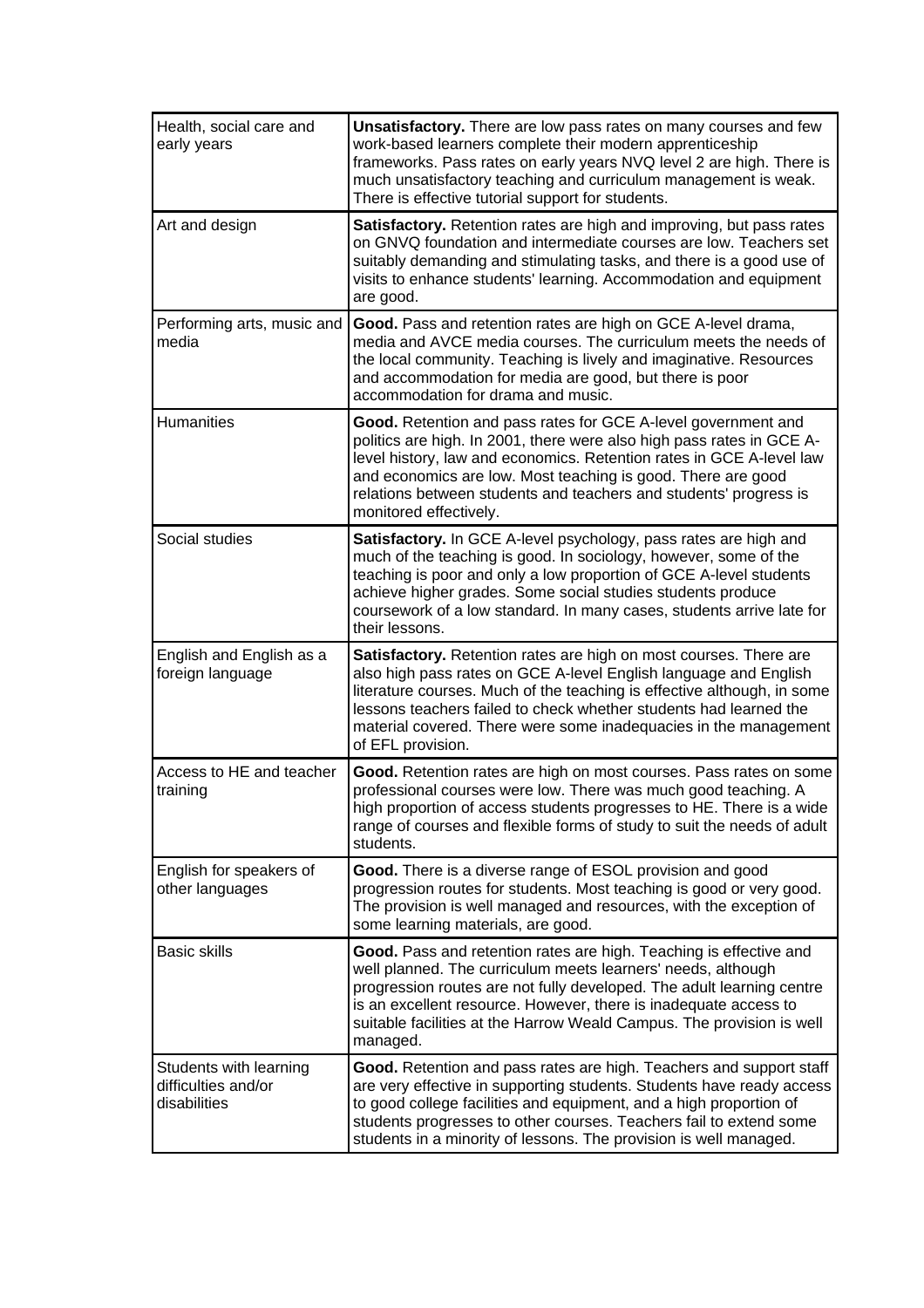#### <span id="page-6-0"></span>**How well is the college led and managed?**

Leadership and management are satisfactory. The merger of two previous colleges in 1999 was well managed and Harrow College is developing a distinct identity. Strategic aims are clear. There is an open and consultative management style with good internal communication. The work of governors is effective. The quality assurance framework of the college is comprehensive, but is not having enough impact on raising the students' achievements. Information on students' retention and pass rates is not always accurate and is not being used effectively in some curriculum areas.

#### **To what extent is the college educationally and socially inclusive?**

The college's approach to inclusion is good. The college has a wide range of courses that meet the needs of the local community. There is good provision to raise the basic skills of adults. A high proportion of ESOL students progress to further courses. Links with local schools focus on attracting school pupils to study at the college, and encouraging all students to do well in their GCSE examinations. The college's admissions process is comprehensive and it is described by students as welcoming. Students are well supported by teachers and other staff. Equal opportunity issues are dealt with sympathetically, although there is not enough monitoring and evaluation of equal opportunities policies. The college has strong links with schools for students with learning difficulties and/or disabilities and adult day centres. Students with learning difficulties and/or disabilities receive good teaching and achieve well, particularly those with a hearing impairment.

#### **How well are students and trainees guided and supported?**

Students and trainees receive good support from tutors and other staff. The admissions process is effective and the college has strong links with local schools. Induction helps students to settle into their courses quickly. Teachers and other staff are supportive and friendly towards students. Guidance and advice on applying to HE are helpful and a high proportion of students progress to HE. There is good feedback on students' progress to parents and employers. Support for students with learning difficulties and/or disabilities is good.

#### **Students' views of the college**

Students' views about the college were taken into account and a summary of their main comments is presented below:

#### *What students like about the college*





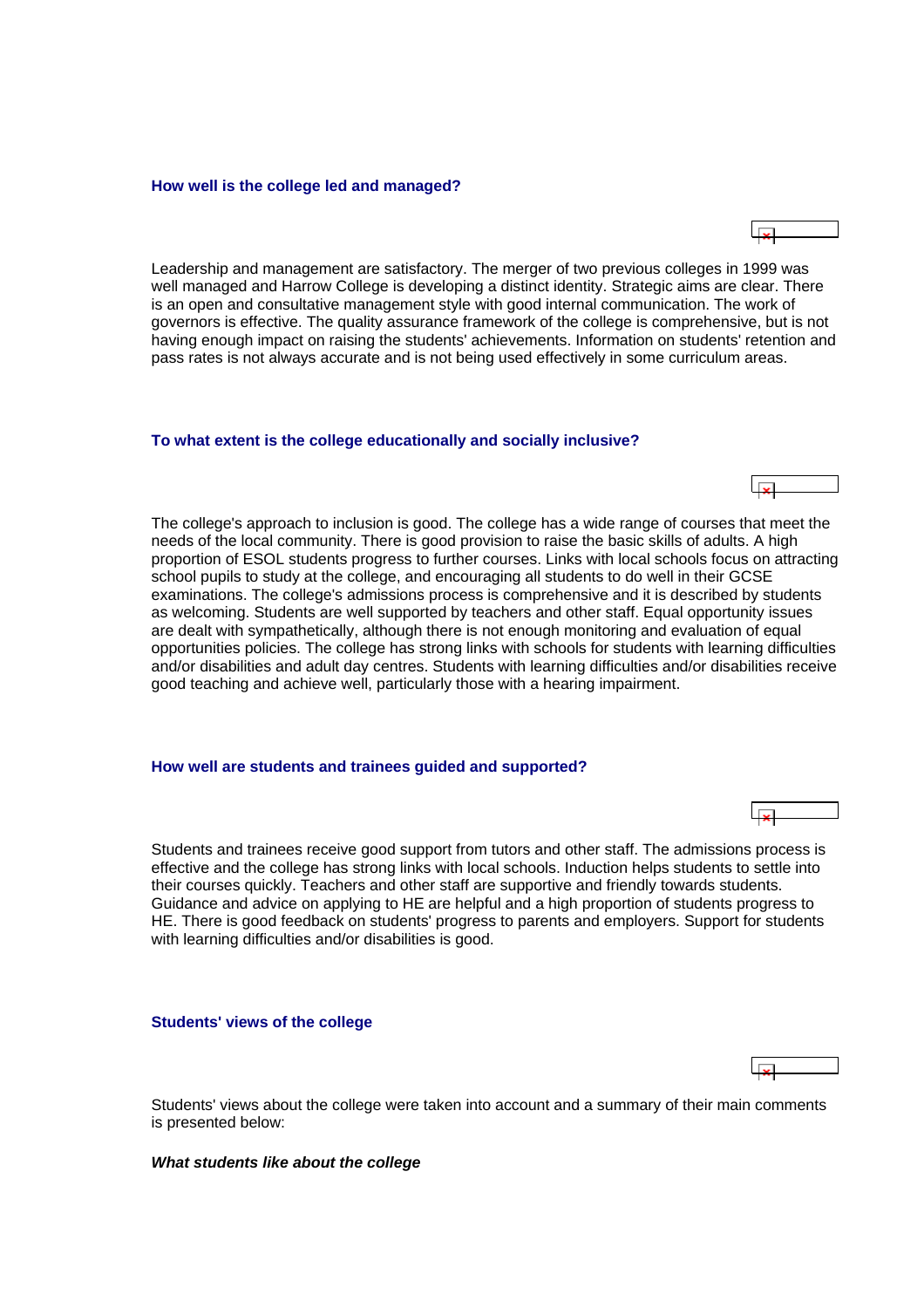- <span id="page-7-0"></span>• help and support from college staff
- pleasant and friendly atmosphere
- availability of ICT facilities
- wide choice of courses
- many sporting and enrichment activities.

#### *What they feel could be improved*

- social areas for students
- periods of time between some lessons
- price of food in the canteen
- amount of private study space.

#### **Other information**

# $\overline{1}$

The college has two months to prepare an action plan in response to the report. It must show what action the college will take to bring about improvements in response to issues raised in the report. The governors must agree the plan and send copies of it to the Learning and Skills Council (LSC) and the Office for Standards in Education (OFSTED).

**Part B: The college as a whole**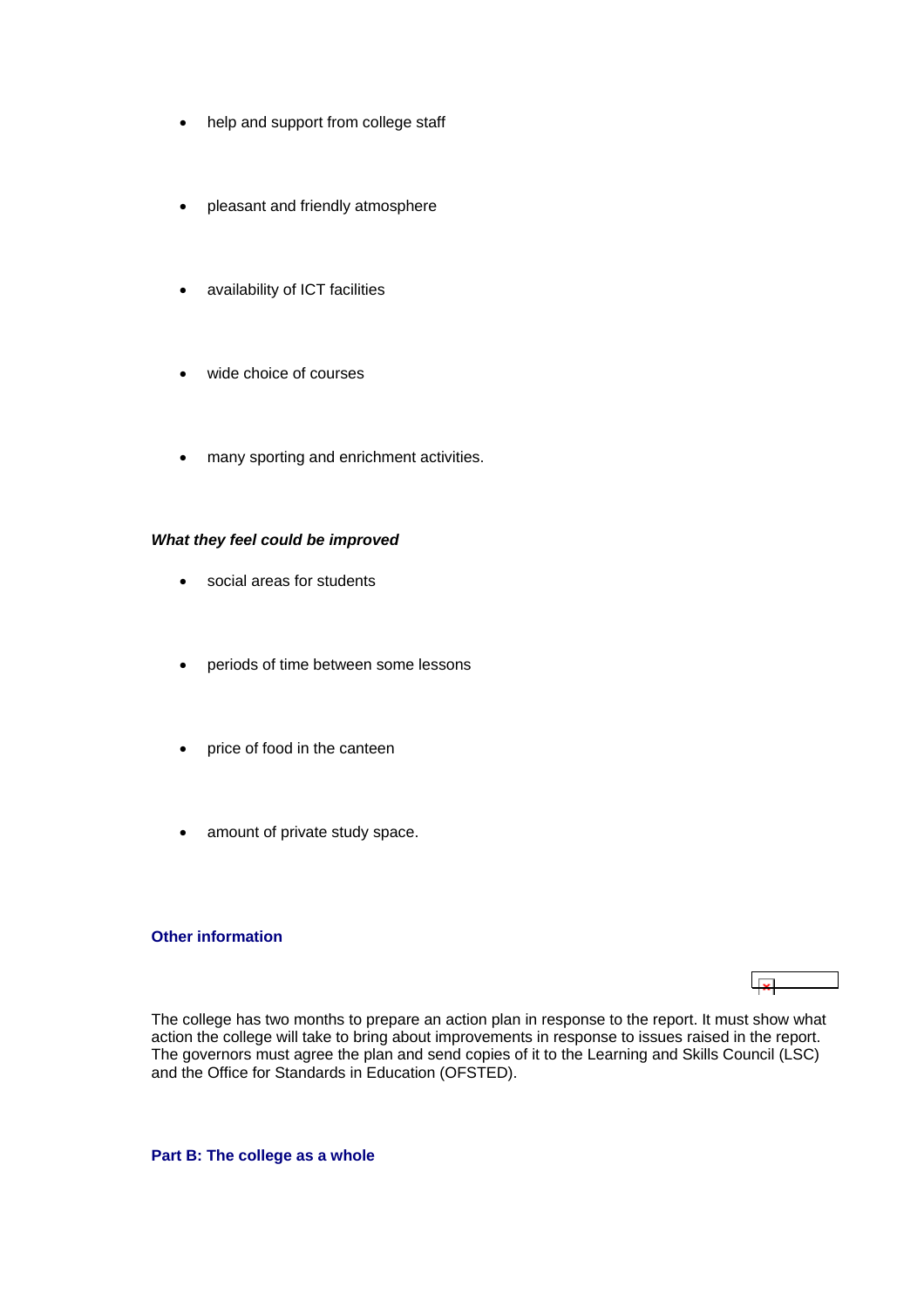| <b>Aspect &amp; learner</b><br>type | Graded good or<br>better<br>(Grades 1 to 3) % | Graded<br>satisfactory<br>(Grade 4) % | <b>Graded less than</b><br>satisfactory<br>(Grades 5 to 7) % |
|-------------------------------------|-----------------------------------------------|---------------------------------------|--------------------------------------------------------------|
| Teaching 16-18                      | 53                                            | 38                                    |                                                              |
| 19+ and WBL $^*$                    | 71                                            | 24                                    | 5                                                            |
| Learning 16-18                      | 49                                            | 36                                    | 15                                                           |
| 19+ and WBL $*$                     | 64                                            | 29                                    |                                                              |

### <span id="page-8-0"></span>**Summary of grades awarded to teaching and learning by inspectors**

*Key: The range of grades includes: Excellent (Grade 1), Very Good (Grade 2), Good (Grade 3), Satisfactory (Grade 4), Unsatisfactory (Grade 5), Poor (Grade 6) and Very Poor (Grade 7).*

*\* work-based learners*

disabilities.

# **Achievement and standards**

1. Harrow College offers a broad range of provision from pre-entry level to level 4. There are: 35 GCE Advanced Subsidiary (GCE AS) and GCE A-level subjects; 18 AVCE and GNVQ intermediate courses; approximately 1,000 adult education courses and 7 access to HE courses; ESOL and EFL courses at all levels. Approximately 80 specialist courses are provided for students with a range of learning difficulties, including physical disabilities, hearing or sight impairment and profound

2. The GCE A-level pass rate was 84% in 2001, a rise from 82.5% in the previous year. The average points score for each candidate was 12.3. Students achieve well in such subjects as GCE A-level business, ICT, English language, English literature, physical education, psychology, drama, media studies, history, government and politics, economics and law. Poor results were obtained in 2001 for some GCE A-level subjects, including mathematics, physics, computing, and art and design.

3. Pass rates on most GNVQ advanced programmes are high. Value added analysis, which compares the final results of students with their GCSE entry qualifications, indicates that students on all GNVQ advanced programmes achieved better than might have been expected in the light of their previous achievements. Pass rates for intermediate or foundation programmes are mainly below the national averages for similar colleges. The achievement of work-based learners is poor in health, social care and early years, and leisure, tourism and sports.

4. Students on most courses are set goals and targets that are reviewed regularly. GCE A-level students are set a target minimum grade for each subject at the start of their course. All students with learning difficulties and/or disabilities and those on access to HE courses have detailed individual learning plans that are regularly reviewed. Full-time students have an individual progress review with their tutor three times a year, using information obtained from subject teachers. These reviews are helpful, but resulting action plans often lack clarity and, in many cases, students' performance targets are not demanding enough. The extent to which target setting raises standards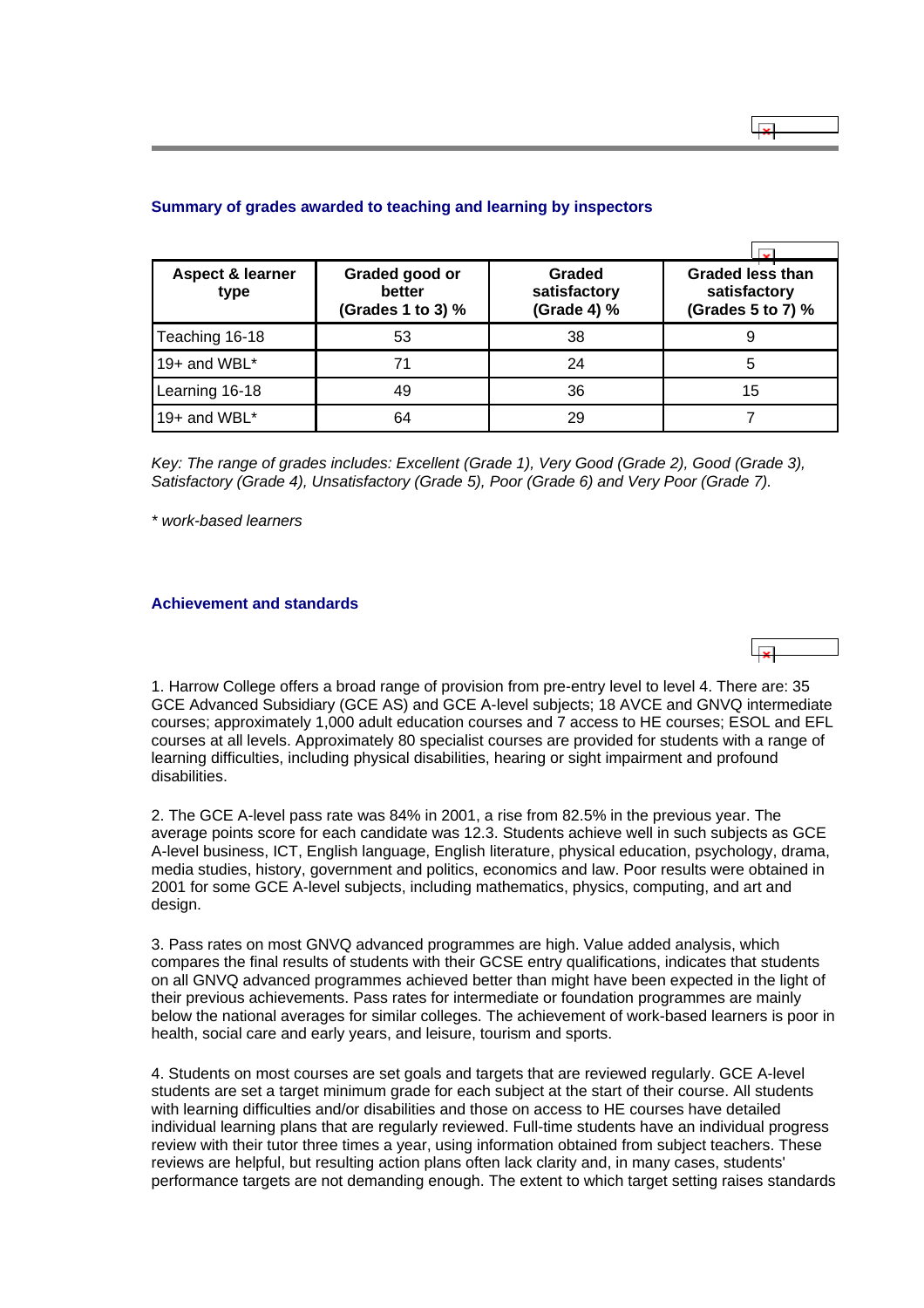<span id="page-9-0"></span>is not monitored with sufficient care.

5. The overall attendance rate in the lessons observed by inspectors was 73%. This is low compared with that of other colleges and is slightly below the average attendance figure of 76%, given in the college's self-assessment report. During the week of the inspection, there were a number of external examinations taking place for GCE A-level, AVCE and GNVQ students, and this had an adverse effect on the attendance of students in some lessons. Nevertheless, the average attendance of students in some ICT, basic skills, and performing arts, music and media courses is poor.

6. Students' lack of punctuality for lessons disrupted learning in performing arts, music and media and social studies. Tutors maintain registers and there are rigorous procedures for reducing lateness and non-attendance. However, the procedures currently used by the college are clumsy and disruptive to some lessons. Some students prefer to miss the whole lesson, rather than arrive late and then have to complete the form that the college has developed for this purpose.

7. The standard of students' work varies substantially across different curriculum areas. Students carry out good practical laboratory work in science. ICT students use an extensive range of software packages with confidence. Art and design students produce exciting work that extends and develops their skills. Some students on the GNVQ intermediate health and social care course have a poor understanding of childcare development, whereas students on the NVQ in early years demonstrate very good powers of analysis on childcare issues. Attainment is low for some students of GCE A-level mathematics students, particularly those who find basic algebra difficult.

8. The proportion of students from the college progressing to HE is high. Experienced staff are helpful and understanding of students' widely differing aspirations and guide them sensitively in selecting the most appropriate course. The college is an associate college of Middlesex University and the University of Westminster and has close ties with several other universities. In 2001, 705 students applied for, and gained places at universities, representing an 85% success rate for those who applied. The proportion of students progressing from ESOL programmes is also high. For example, out of 119 students who completed the ESOL foundation programme in 2001, 93 students continued their studies on higher-level ESOL courses or other college courses.

#### *16-18 year olds*

9. Students aged 16 to 18, studying for level 3 qualifications, form the largest group of students in the college. They account for 55% of full-time equivalent enrolments. There is a high retention rate for students following level 3 courses. At 83%, it is above the national average for similar colleges. The aggregated retention rates for level 1 and 2 courses in 2000 are 79% and 77%, respectively. These are in line with national averages.

10. Across the college, the pass rate for students aged 16 to 18 taking level 1 courses in 2000 was low at 52%. This is significantly below that found in similar colleges. Pass rates were 75% for level 2 courses, which is above the national average, and 70% for level 3 students, which is in line with the national average. Pass rates have shown an upward trend over the last three years at levels 1 and 2, but they have dropped slightly at level 3.

#### *Adult learners*

11. Retention rates for adult students are in line with those in similar colleges. Overall, retention rates for level 1, 2 and 3 students in 2000 were 82%, 76% and 77%, respectively. Overall, pass rates for adult students are significantly below national averages at all levels. There is an upward trend in level 1 and level 2 pass rates, but the level 3 rate has fallen from 52% in 1998, to 48% in 2000.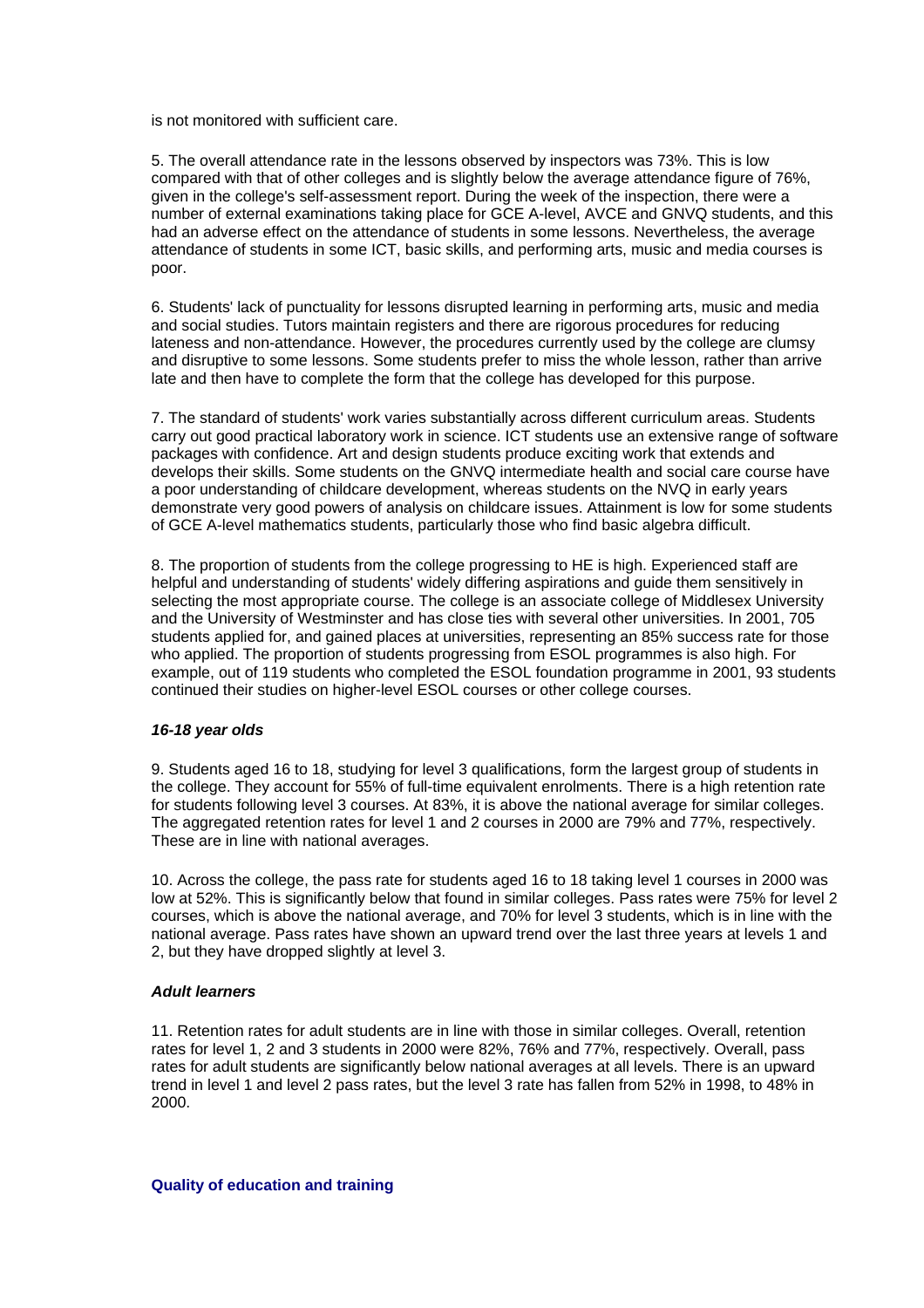12. Teaching, learning and attainment were graded by inspectors in 255 sessions. Some 58% of the teaching was judged to be good or better, 34% was satisfactory and 8% was unsatisfactory. A relatively small amount of teaching was judged to be outstanding; it amounted to some 2%, predominantly in performing arts, music and media. Much of the good and very good teaching was in English and EFL, basic skills, psychology, ESOL, access to HE and teacher training, and for students with learning difficulties and/or disabilities. Some unsatisfactory teaching was observed in most of the curriculum areas, but particularly in mathematics, business, leisure, tourism and sports, health, social care and early years, and sociology.

13. Teaching for adult students was judged to be good or better in a higher proportion of lessons than for students aged 16 to 18. There was also less unsatisfactory teaching for adults. Lessons with the highest proportion of good and very good teaching were for level 1 students. Lessons for level 2 students had the highest proportion of unsatisfactory teaching and less teaching that was judged to be at least good.

14. Students and staff benefit from well-maintained accommodation on both campuses. The quality of college buildings varies. There is some good purpose-built accommodation and some good refurbished accommodation, such as that provided by the design, art and technology building at the Harrow Weald campus. Other accommodation is less attractive; for example, the classrooms in the pre-fabricated buildings, in which a significant amount of teaching takes place. The adult learners' centre at the Harrow-on-the-Hill campus is an excellent learning environment, in which adult students can improve their basic skills.

15. There are some good specialist facilities in areas such as art and design, media studies and provision for students with learning difficulties and/or disabilities. Facilities are inadequate in performing arts and music, and there is a lack of sports facilities for leisure, tourism and sports students, who have to rely on external facilities. Many communal areas have attractive posters, for example, posters presenting cameos of former students. However, there is insufficient display of students' work in many teaching areas.

16. Learning resource centres are situated on the two main campuses. They contain a variety of resources, including ICT, audiovisual materials, books and periodicals. The centres provide suitable areas for group work and are well managed by professionally qualified librarians. Learning support advisers are available to assist students using ICT and other equipment. The lack of social areas for college students curtails the effectiveness of the learning centres, as students often use the centres inappropriately as meeting places. The private study areas in the learning resource centres are too small to cope with the demand from students. The college has invested heavily in computers for students, teachers and support staff. There are good up-to-date machines for students to use, most of which provide access to the Internet. Staff rooms have a number of machines, giving access to the college's intranet and facilities for sending and receiving e-mail. There is little use of ICT to promote learning within classrooms.

17. Teachers are generally well qualified and knowledgeable about their subject area. Over 90% of full-time staff have a teaching qualification and there are good opportunities for unqualified new staff to gain a teaching certificate. The college is committed strongly to support the professional development of all staff. Following the merger, a well-structured management development programme was initiated with an emphasis on developing unified teams across the formerly separate organisations. Teachers in business, EFL and leisure, tourism and sports have a need for commercial and subject updating.

18. Across the college, about one quarter of teaching is undertaken by hourly paid staff contracted through an employment agency, particularly in adult curriculum areas. Agency staff teaching EFL are not paid to be involved in course planning and review, which detracts from the smooth running of these courses. A high turnover of staff in the IT and health and social care curriculum areas has disrupted the continuity of teaching.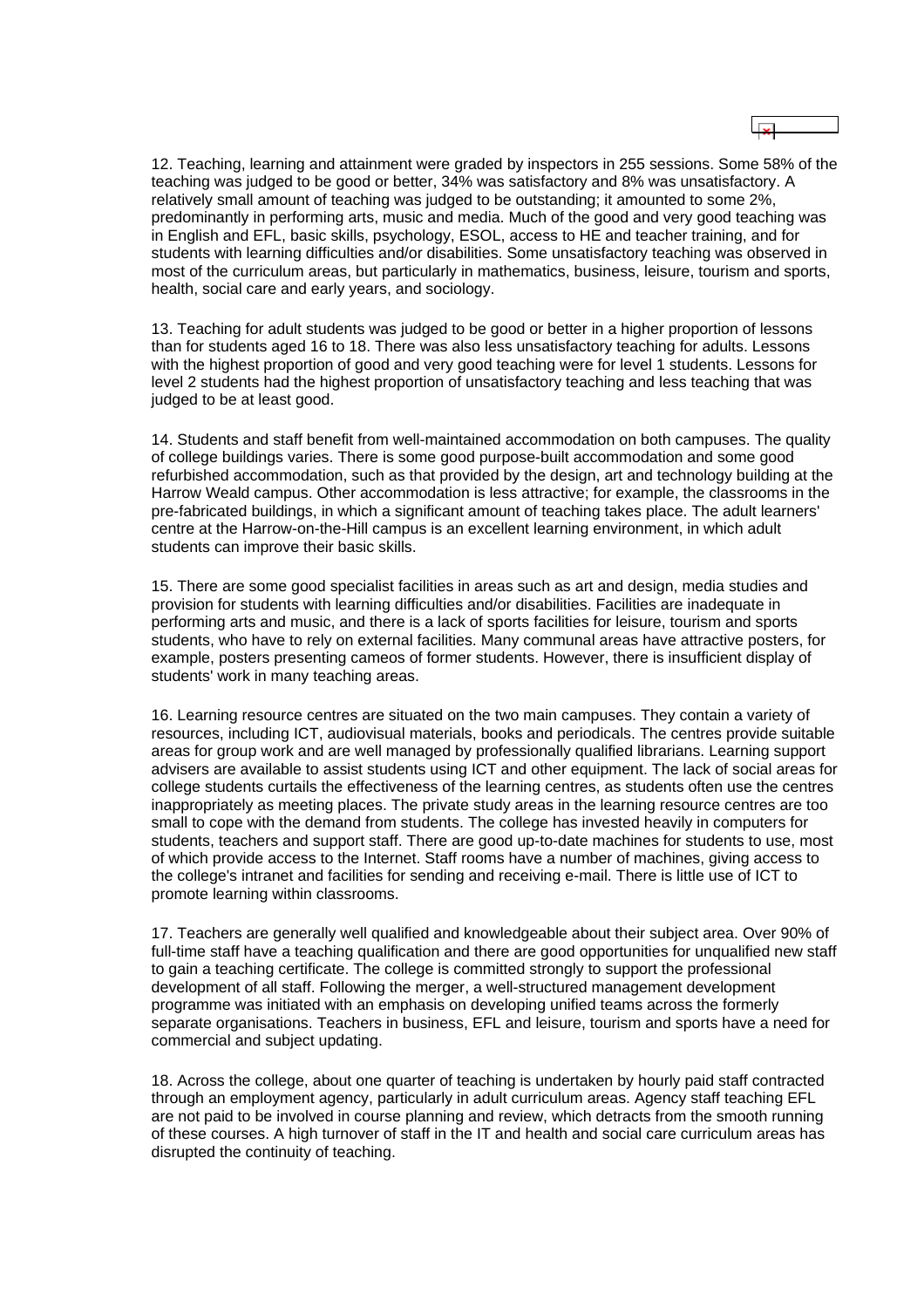19. The college offers a wide range of courses and opportunities for progression to school-leavers and adults. In a minority of cases, there are gaps in the provision. For example, students on the City and Guilds visual basic course have no progression route to level 3 in this area of work. The college does not offer provision in some areas of learning, for example, in construction and engineering. Prospective students for these curriculum areas are directed to courses at nearby colleges. There is very little duplication of curriculum provision between the two main college campuses, apart from computing provision, business and science courses and GCSE English and mathematics courses.

20. The prospectus and other publicity materials are well presented. They give prospective students clear information about the college and the subjects on offer. Potential students are able to attend college open days and taster days, which they find helpful in deciding whether to pursue their applications.

21. The college has strong links with local schools and staff routinely visit them to talk to pupils about the opportunities for progression. Over 60% of the school-leavers aged 16 that continue into FE from Harrow high schools choose Harrow College. A school-link programme for disaffected pupils is designed to promote positive attitudes to learning and encourage these pupils to continue with their education and training at the college after they leave school. Another project entails college staff visiting schools to assist able pupils who are expected to do well in science, mathematics and English GCSEs.

22. Enrolment to the college is open throughout the year. Effective three-day induction programmes are held, during which full-time and many part-time students take initial assessment tests to identify any additional learning needs, particularly in communication and numeracy. Generally, students who need additional support receive it. However, this year almost half of the students started their course after the main induction week had finished and many of them were not tested. The college does not monitor or evaluate the effectiveness the additional support which it provides.

23. All full-time students are allocated a personal tutor. Students receive good support from their tutors and use them as the first point of contact when problems or difficulties arise. Arrangements for part-time students are inconsistent and less systematic. EFL students do not receive regular tutorials.

24. Feedback on students' progress to parents and employers is good. Parents with concerns are encouraged to contact tutors directly. Parents' evenings take place several times a year. Staff give generously of their time and the events are well attended. Employers receive regular information on their employees' progress.

25. There is good, extensive support for students with learning difficulties and/or disabilities. Appropriate arrangements are in place for wheelchair users. Individuals with hearing impairment are well supported, with signers available to help them in lessons. Students with dyslexia are not identified or supported so effectively, although staff development activities have been held and guidelines circulated to help staff identify students with this condition. Close links with social services, community organisations and parents ensure that the learning needs of individuals are met. For example, the college works with the charity organisation MENCAP, to identify opportunities for progression that may lead to employment for full-time students who have completed a work skill programme. Over the last two years, nine students with severe learning difficulties have progressed to employment through the partnership.

26. Students are increasingly seeking help and guidance from student services staff. The staff provide advice on a wide range of issues. They also arrange financial support and personal counselling, where necessary. There is regular monitoring of the service.

27. Assessment criteria for assignments and other coursework are clearly written and well planned. Students' work is marked regularly. The standard of marking is generally fair and accurate. Most teachers provide helpful comments to indicate to students how the quality of their work could be improved. Feedback to students is not as thorough in mathematics, business, access to HE, and teacher training. Insufficient homework is set in some subjects, for example, in social studies.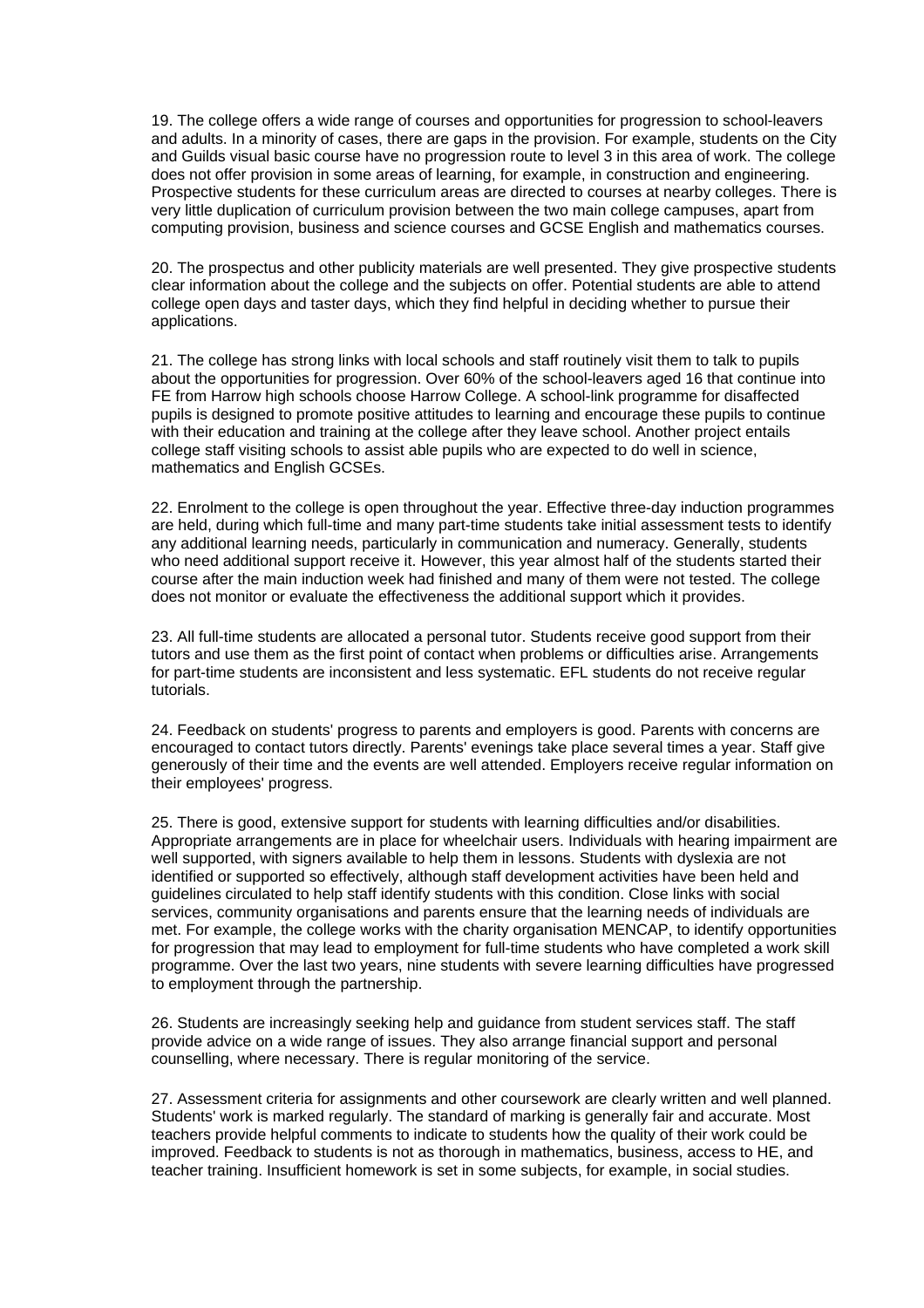<span id="page-12-0"></span>28. The college's internal verification procedures are effective. Common documentation has been introduced recently for all programmes of study. External verification reports are analysed carefully by the quality assurance manager. Course teams are then required to agree an action plan covering the findings of these reports, which is then monitored.

29. The college has insufficient links with local organisations. Work-experience opportunities are not available for students on some full-time courses. Work experience is arranged where it is mandatory, but vocational students in some curriculum areas, for example, in science and in health and social care, miss the benefits to learning that work placements bring.

#### **Leadership and management**

30. Leadership and management of Harrow College are satisfactory. The college was formed from the merger of the previous Greenhill College and Weald College in August 1999. The merger and the establishment of the new college were well managed. The strategic considerations driving the merger were reflected in the parity of esteem accorded to the staff of each college. Despite the tribulations inevitably stemming from such a venture, the college has made good progress in developing its own identity.

31. The two key factors driving the merger, the need to secure post-16 education in Harrow and the need to improve access to lifelong learning opportunities for adults, are apparent in the clear strategic vision of the college and in its organisational structure. Strategic objectives are used effectively by managers as the context for operational planning. From its inception, the college has been organised around two curriculum centres, the sixth form centre and the lifelong learning centre, each addressing the particular needs of key clients.

32. The college management team and departmental structure were operational from August 2000, with some subsequent changes to address specific areas. Inspectors identified some variations in the effectiveness with which departments and areas of learning were managed. Most were satisfactorily led and managed, but in a minority, such as health and social care and mathematics, inspectors judged that leadership and management were unsatisfactory. In basic skills, science, ESOL, and provision for students with learning difficulties and/or disabilities, leadership and management were good.

33. The principal and senior managers encourage open debate. Staff speak positively of the opportunities they have to speak freely with their managers. Internal communication is good, facilitated by organisational arrangements that are clear and uncomplicated. The principal holds twice-termly staff meetings and senior managers are strongly encouraged to meet staff and discuss issues with them. A staff bulletin and the college managers' weekly e-mail update are valuable sources of information. There is a comprehensive committee structure supporting the work of senior managers, heads of department and assistant heads of department and their staff.

34. Governors, many of whom were governors of the previous colleges, have worked well with managers and staff to help establish the college. They value the contributions of student governors. The work of the curriculum and quality committee of the corporation is particularly effective. It provides a valuable strategic focus for monitoring the quality of teaching, students' achievements and retention rates. It receives detailed written reports from senior managers, and members ask probing questions of areas of under-performance. They clearly understand the importance of their role in addressing the strategic objective of achieving continuous improvement and increasingly they understand the importance of their work in determining the make-up of the college's provision.

35. There is a comprehensive range of measures for quality assurance. The arrangements cover all parts of the college's curriculum, including work-based learning and teaching within the community. Self-assessment is at the centre of the college's improvement strategy. Departmental reports, which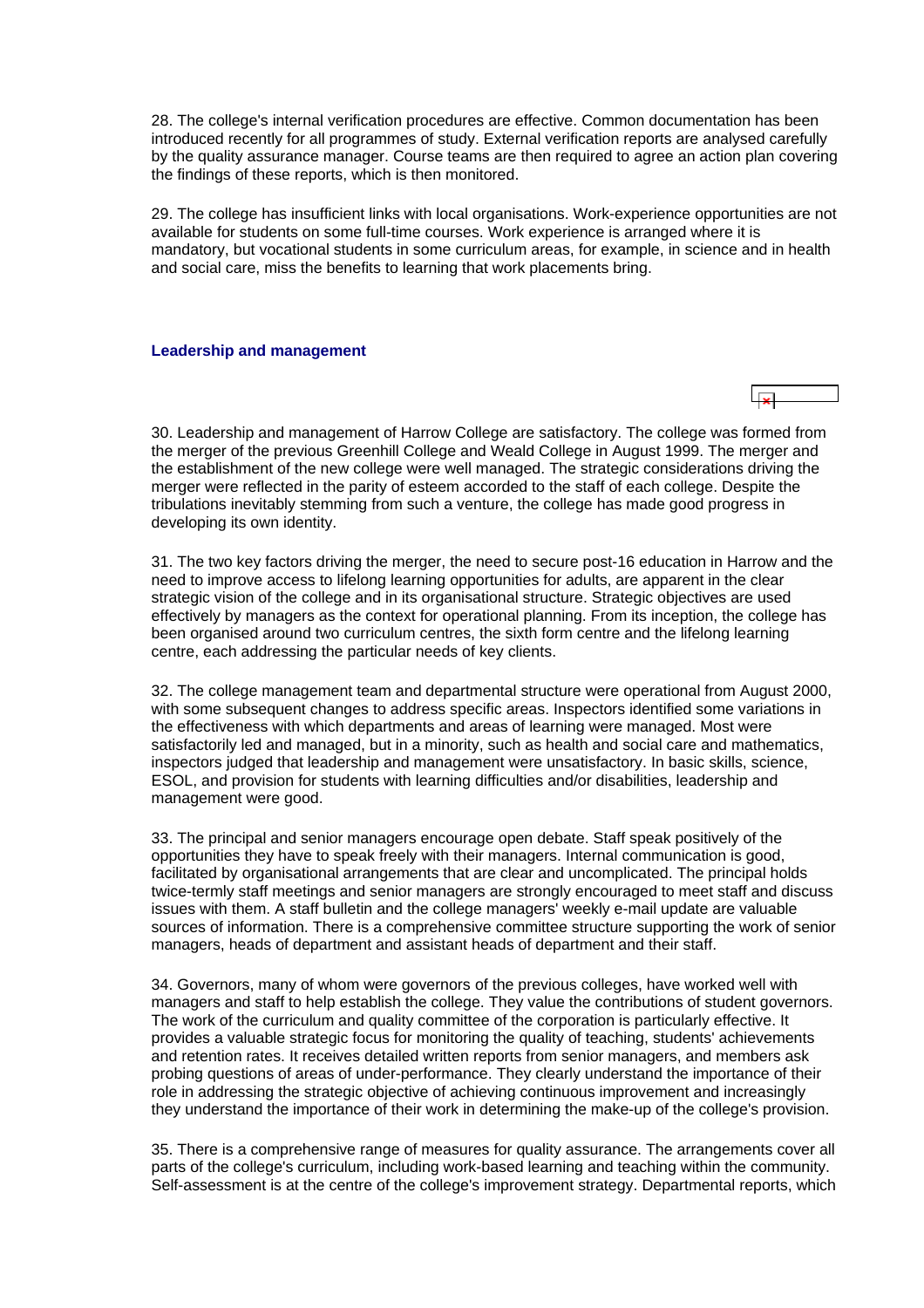<span id="page-13-0"></span>contribute to the college self-assessment report, are informed by an internal scheme for observation of teaching and learning, course evaluation, student questionnaires and an effective complaints procedure. Teachers are observed in the classrooms, to assess the quality of their work. New teachers are observed early in their time at the college. Two hundred classroom observations were carried out in the academic years 2000/01 and 2001/02.

36. Staff development is accessible and used effectively to support staff to improve their work. The views of students are gathered and analysed systematically and the college responds well to any concerns that are raised. In the June 2001 students' survey, 77% of the students responding to the questionnaire indicated that they were satisfied with the teaching methods used, as compared with 65% in 2000. Quality assurance of the business support areas is underdeveloped. Service standards, against which performance can be measured, are being developed, but have not yet been introduced for all areas.

37. There are some imaginative approaches to improving quality. For example, `focus' and `beacon' teams have been introduced in teaching departments. The former, which are judged to be failing, are supported in their action plan for improvement by beacon teams, identified for their good practice. Recently, a number of advanced lecturer posts have been created to champion quality in teaching.

38. Not all of the college's quality assurance arrangements are consistently applied. The outcomes of self-assessment are insufficiently and inconsistently exploited with varying degrees of constructiveness. Many development plans are insufficiently detailed and performance targets are too generally stated. Evidence of target setting as a means of raising retention and pass rates is not always evident from reading the development plans. In some areas of learning, aggregated development plans omit key actions identified for some subject areas. The college's selfassessment report had many strengths and weaknesses with which inspectors agreed. Although there is extensive internal moderation of the judgements in the self-assessment report, there is no external review of these judgements.

39. There is no consistent trend of improvement in key areas of activity. Teaching and learning have not improved since the last inspection. Pass rates are above national averages for students aged 16 to 18, on level 3 courses, but they are below average for level 1 courses. Pass rates for adult students are significantly below national averages at all levels. However, in some areas, such as basic skills and access to HE, adults perform particularly well.

40. Equality of opportunity is promoted appropriately. Students study in a climate where the themes of self-respect and respect for others are stressed. Staff affirm a shared commitment to the values of the organisation, including equality of opportunity. There is a clearly stated equal opportunities policy. The equal opportunities committee actively reviews the policy and associated documents. At the time of the inspection, its priority was to ensure that the college met the requirements of recent disability and race legislation. The committee has also recently considered and recommended policies for staff and student codes of conduct, a parental leave policy and recruitment and selection guidelines. The college conducts an analysis of ethnicity for students at the admissions stage. However, there is no systematic monitoring of the implementation of the equal opportunities policy, especially at course and departmental level. Nor is there an implementation strategy to accompany the policy.

41. Inspectors found that a significant amount of the data on pass and retention rates provided for them by the college were inaccurate. They also found that staff in departments did not all understand the centrally produced college data. The college has recognised the need to improve the reliability of, and access to, management information on students. A new student record system was introduced in September 2001. It has improved the quality and accessibility of data to teachers and managers. Over 200 staff now have access to a growing number of data reports on students, to help them in their jobs.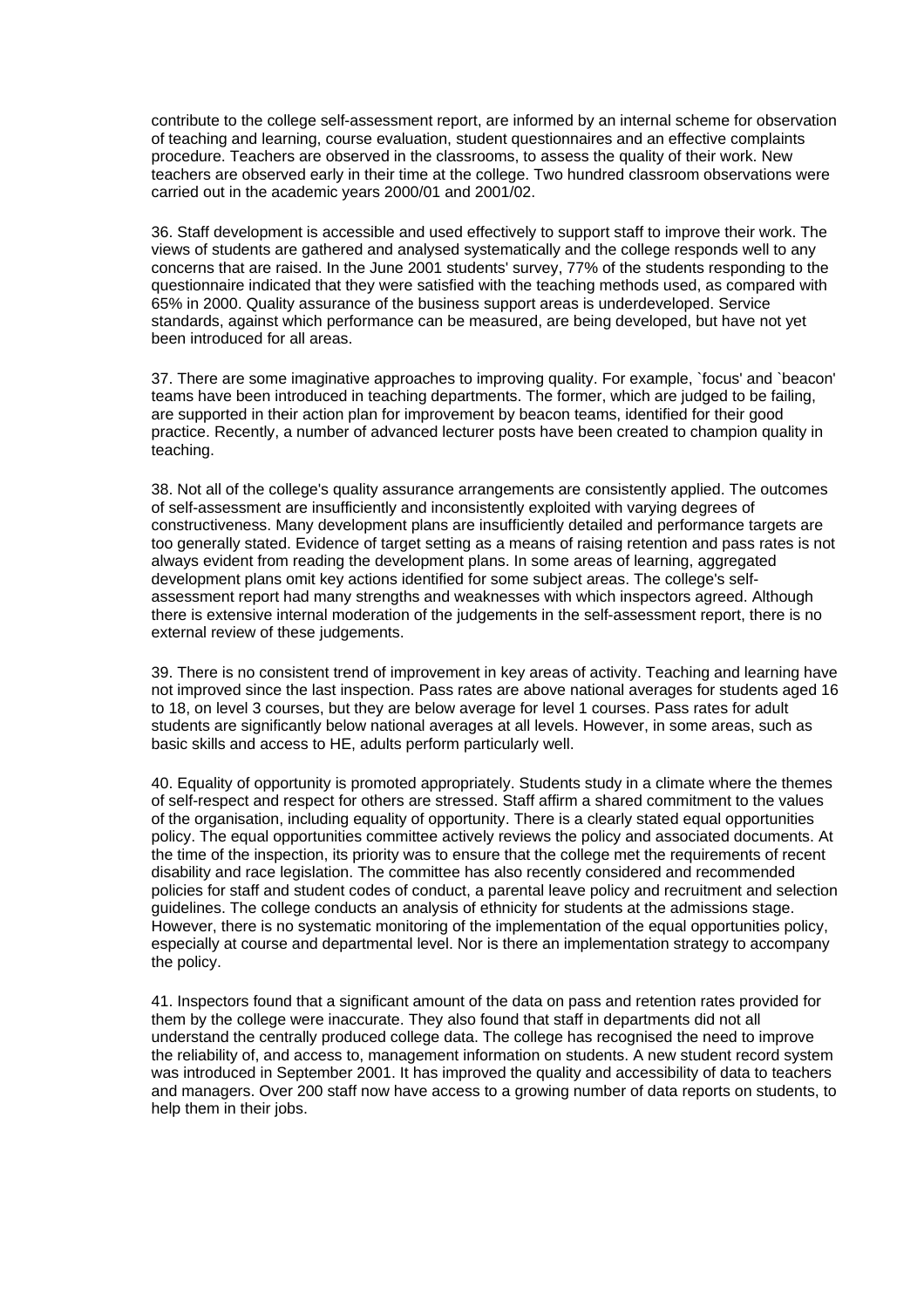# <span id="page-14-0"></span>**Sciences**

Overall provision in this area is **good (grade 2)**

### *Strengths*

- high retention and pass rates on all level 2 courses
- good teaching in practical lessons
- very high proportion of students progressing to science-related degree courses
- successful preparation of ESOL students for GCSE and advanced courses
- good support for students preparing for examinations.

#### *Weaknesses*

- low retention and pass rates on the GCE A-level physics course
- insufficiently demanding work for students in some lessons.

# *Scope of provision*

42. There are over 530 enrolments to GCE science courses. Students are mainly full time and aged 16 to 18. There are small numbers of adults students on some courses. Vocational courses at levels 2 and 3, GCE AS and GCE A-level biology, chemistry and physics are taught at both of the main college campuses. GCE AS and GCE A-level human biology courses, including a GCE AS evening course, are based at the Harrow Weald campus. The department welcomes students of all abilities, some of whom are immigrants or asylum seekers who speak little English when they join the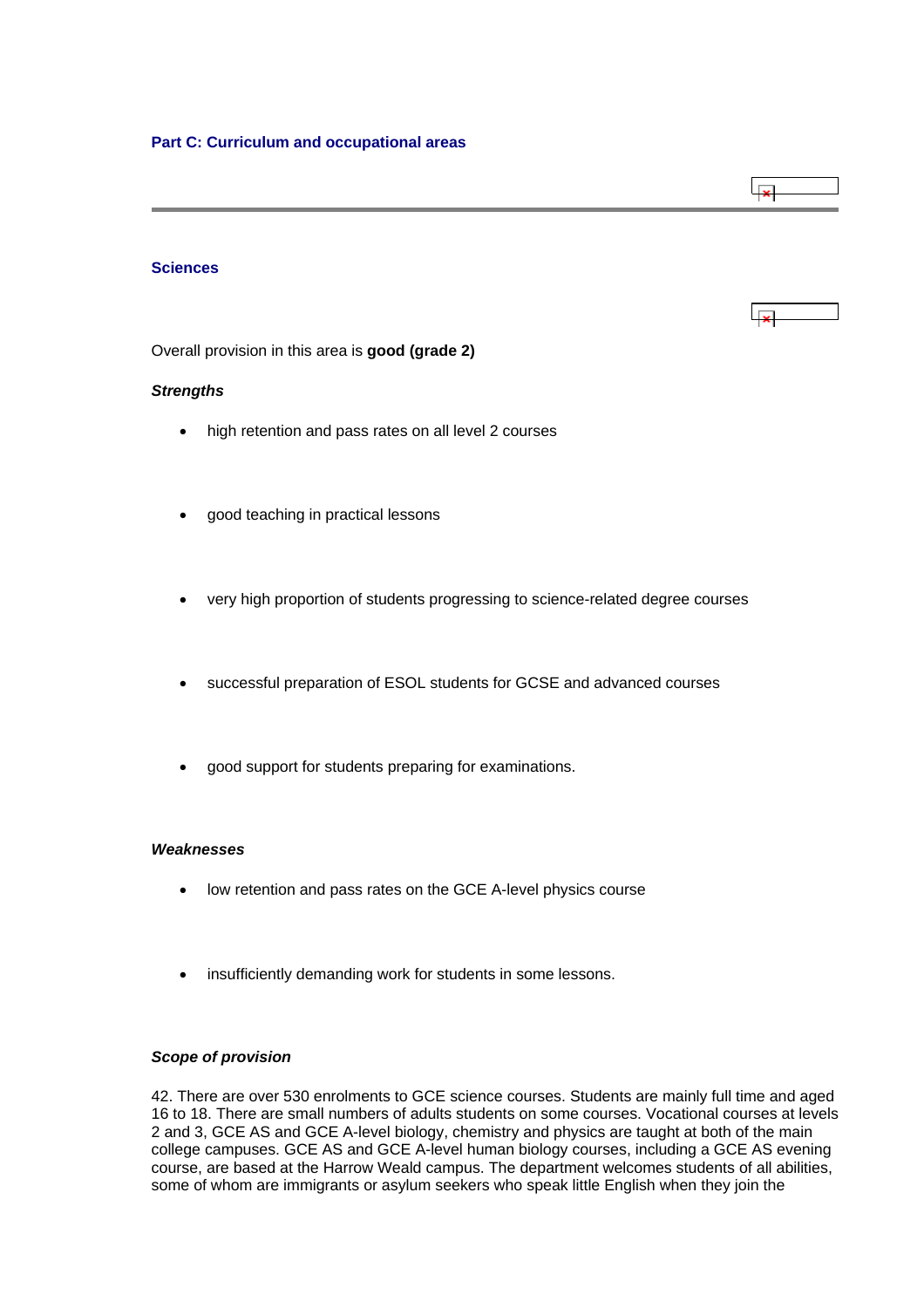college. A certificate of achievement course, designed for students with English as a second language, enables the students to progress to a GCSE science course, which includes GCSEs in biology, chemistry and physics.

# *Achievement and standards*

43. Retention and pass rates on all level 2 courses are high. For example, retention rates on GNVQ intermediate science are consistently above national averages and pass rates for the last two years have been above average. The proportion of students achieving GCSE grade C or above in biology, chemistry and physics is well above the national average for similar colleges. All students entering for the level 1 certificate of achievement in the last two years have been successful, the vast majority achieving the highest grade of pass. Pass rates in GCE A-level chemistry were high in 2001, and in biology, pass rates and the proportion of students achieving higher grades A to C, are consistently high. Retention rates in GCE A-level biological subjects are low and, although retention and pass rates in GCE A-level physics rose in 2001, they remain average.

44. Levels of attainment in lessons are high. Students are attentive and keen to succeed. Their practical work and coursework assignments are mainly of a high standard and well presented. Much of the work is word processed, and sometimes accompanied by effective computer generated graphs, charts or spreadsheets. Attendance is good, but substantial members of students are late for some lessons.

| Qualification                | Level          | <b>Completion</b><br>year: | 1999 | 2000 | 2001 |
|------------------------------|----------------|----------------------------|------|------|------|
| <b>GCSE biology (grades</b>  | $\overline{2}$ | No. of starts              | 42   | 37   | 32   |
| $A^*$ to C)                  |                | % retention                | 90   | 95   | 75   |
|                              |                | % pass rate                | 66   | 74   | 75   |
| <b>GNVQ</b> intermediate     | $\overline{2}$ | No. of starts              | 32   | 27   | 35   |
| science                      |                | % retention                | 81   | 81   | 80   |
|                              |                | % pass rate                | 65   | 73   | 75   |
| GNVQ advanced                | 3              | No. of starts              | 42   | 41   | 41   |
| science                      |                | % retention                | 79   | 83   | 76   |
|                              |                | % pass rate                | 45   | 65   | 87   |
| <b>GCE A-level biology</b>   | 3              | No. of starts              | 140  | 121  | 77   |
|                              |                | % retention                | 69   | 63   | 70   |
|                              |                | % pass rate                | 83   | 87   | 83   |
| <b>GCE A-level chemistry</b> | 3              | No. of starts              | 143  | 135  | 101  |
|                              |                | % retention                | 73   | 66   | 73   |
|                              |                | % pass rate                | 74   | 76   | 89   |
| <b>GCE A-level physics</b>   | 3              | No. of starts              | 119  | 93   | 76   |
|                              |                | % retention                | 60   | 53   | 72   |
|                              |                | % pass rate                | 65   | 71   | 76   |

# *A sample of retention and pass rates in sciences, 1999 to 2001*

*Source: ISR (1999 and 2000), college (2001).*

*Quality of education and training*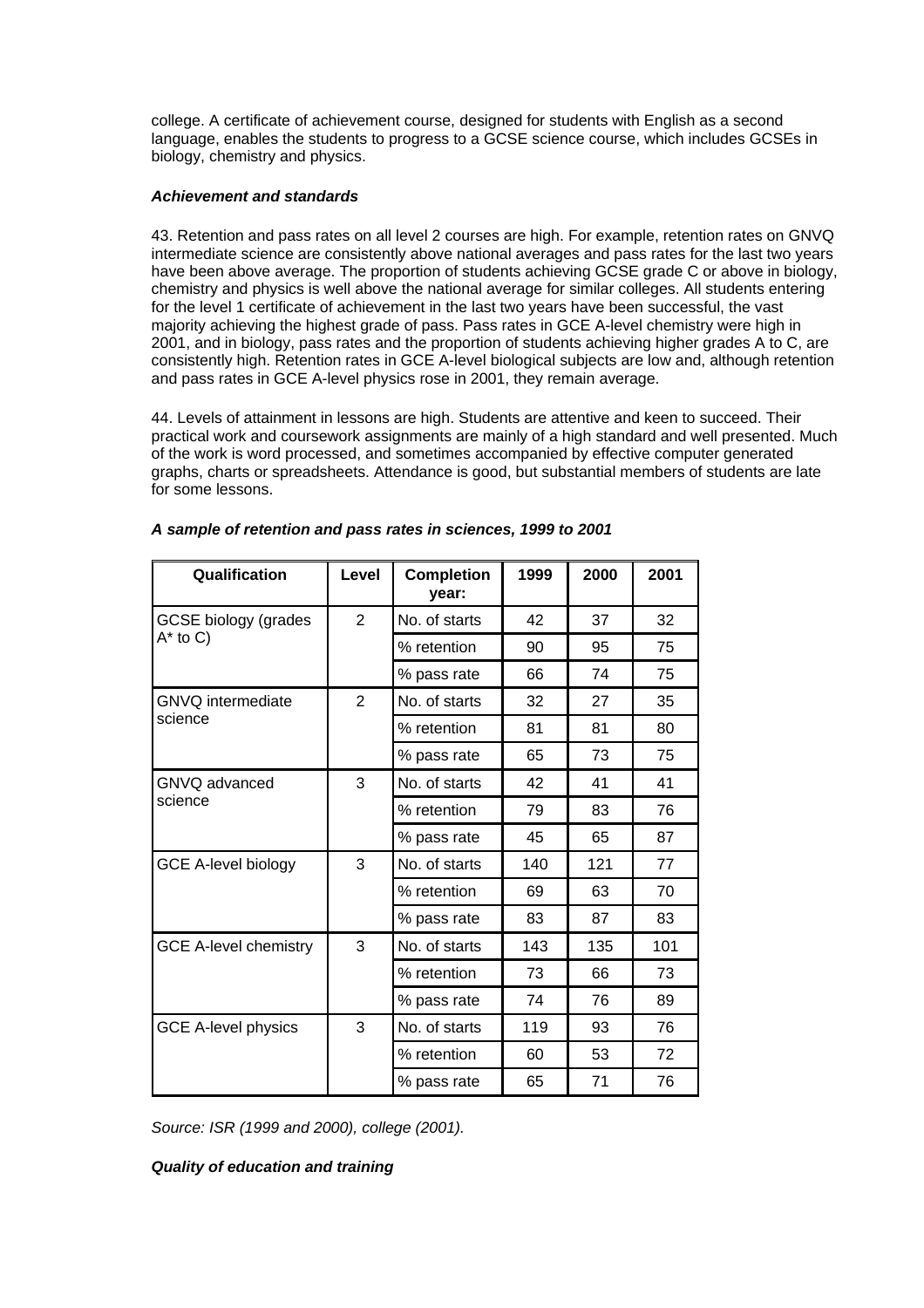<span id="page-16-0"></span>45. Most teaching is at least satisfactory and there is much good teaching. The teaching of practical science is particularly effective. Laboratory sessions are managed well, and there is due regard to safety. Students are given effective help when producing health and safety risk assessments. Additional learning materials are sometimes provided to extend the work of students who complete practical assignments quickly. Technicians provide valuable support to students during laboratory sessions. For example, in an exercise in which various test tube reactions were being compared in order to build up a series showing relative redox properties, the teacher and technician worked well together, helping students to improve their practical skills and interpret experimental results. Teachers refer students to appropriate web sites and encourage them to use IT in some practical assignments, for example, data-logging to determine the enthalpy change of neutralisation in chemistry, and a digital camera and heart monitors for work in biology. The use of IT as a resource in classroom teaching is less well developed. In some classes, teachers demand too little of students, teaching methods are unsuitable or teachers fail to check that students have understood what is being covered. Lesson plans are sometimes too brief and learning objectives too vague.

46. Teachers prepare students well for written examinations. In revision lessons students work with a range of learning resources, including flowcharts, examination question papers and prepared solutions to problems. Homework is set regularly. Assignments for practical work and for vocational courses are well designed. Work is marked fairly and accurately. Teachers provide students with written feedback on their work. In most cases, there is helpful guidance on how students can improve their work, but in some cases, teachers do little more than identify errors. On occasions, teachers ask students who have failed to complete their homework to attend a homework club, held at the end of the college day.

47. Almost all advanced level students go on to study science-related subjects in HE. A high proportion of them take degree courses in subjects such as dentistry, medicine, pharmacy and sciences. The college provides good opportunities for ESOL students who enrol on the certificate of achievement course in science to progress to GCSE and advanced study in the sciences. Currently, the department does not offer students work experience and it has developed few community or industrial links to support vocational science courses.

48. Most teachers are well qualified and experienced. Some have not received appropriate training for supporting ESOL students. Laboratories are dated in appearance but appropriately equipped for the courses taught. Libraries hold a good range of textbooks and other up-to-date science books and periodicals.

#### *Leadership and management*

49. The science provision is well managed. Most schemes of work are good. They usually include information on assignments, resources and teaching methods. Some GCE A-level physics and GCSE schemes of work are not detailed enough. Booklets for each course give useful information and guidelines. Assignment sheets include clear instructions, information on any calculations required, and consideration of experimental errors. Teachers work effectively in teams, however, regular opportunities for all teachers to meet and to share ideas and discuss good practice are few. Staff who have participated in staff development activities share the knowledge they have gained with other staff

# **Mathematics**

Overall provision in this area is **unsatisfactory (grade 4)**

*Strengths*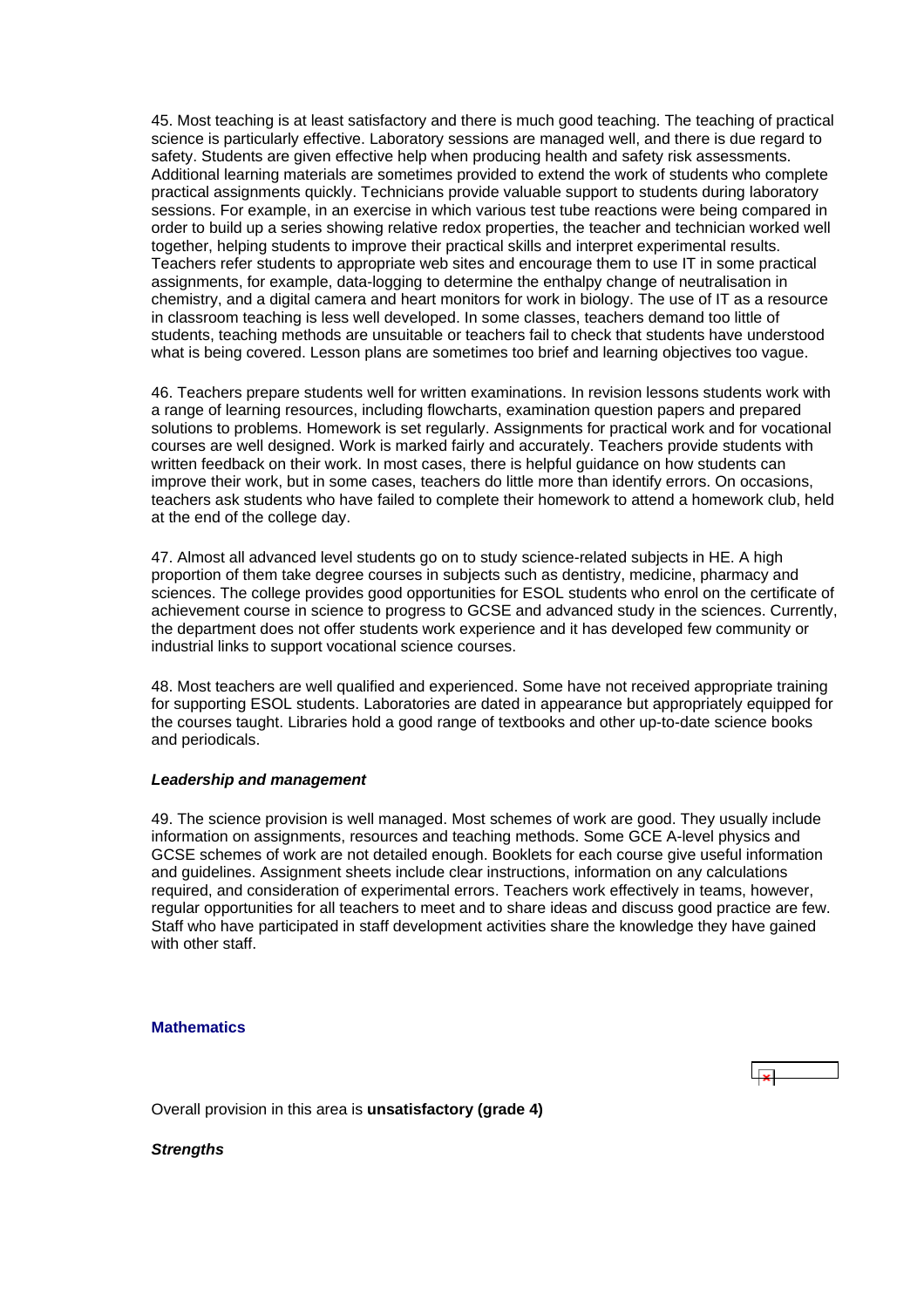- good individual and additional support to students
- good recognition of the language problems of some students.

#### *Weaknesses*

- unsatisfactory pass rates in GCE A-level mathematics
- low levels of attainment in many mathematics lessons
- inadequate planning and teaching of lessons
- unsatisfactory course management.

### *Scope of provision*

50. The college offers GCE AS and A-level and GCSE mathematics courses. At GCE A level, a variety of pure mathematics, statistics, mechanics and decision module combinations are offered to cater for students' needs, interests and career aspirations. A few students take GCE A-level further mathematics. Most of the 1,500 enrolments to mathematics are in GCSE subjects and most of the students are aged 16 to 18. Recruitment to GCE A-level mathematics has fallen significantly, by 35%, over the last three years. At the Weald campus, GCE AS statistics has been introduced, without the pure mathematics module, to meet the needs of learners who have only the minimum entry qualification of a grade C in GCSE mathematics. The GCSE mathematics course is provided mainly for students wishing to raise their mathematics grade from a grade D or E. Many students at the Harrow-on-the-Hill campus, however, are taking GCSE mathematics for the first time. Application of number is offered at levels 1, 2 and 3.

#### *Achievement and standards*

51. GCE A-level mathematics pass rates have been significantly below national averages for the last three years. The proportion of students achieving high grades in 2001 was also low. Pass rates in GCE AS mathematics in 2001 were similar to the national average. In GCSE mathematics, the proportion of students achieving grades A\* to C has been below the national average. However, the results of the November 2001 examination were good. Students were re-sitting the examination and, after only two months of further study, 50% had achieved at least a grade C. The retention rate for GCE A-level mathematics has steadily improved and is now in line with the national average.

52. In a significant proportion of classes, students' work was of a low standard. There were several examples, often in GCSE classes, of students showing good recall and building on work covered in previous lessons. Many advanced students, however, were struggling with basic algebra and were not confident about their mental arithmetic. They cope well with simple single-step calculations, but frequently find problems involving several steps difficult. Several of the students in GCE A-level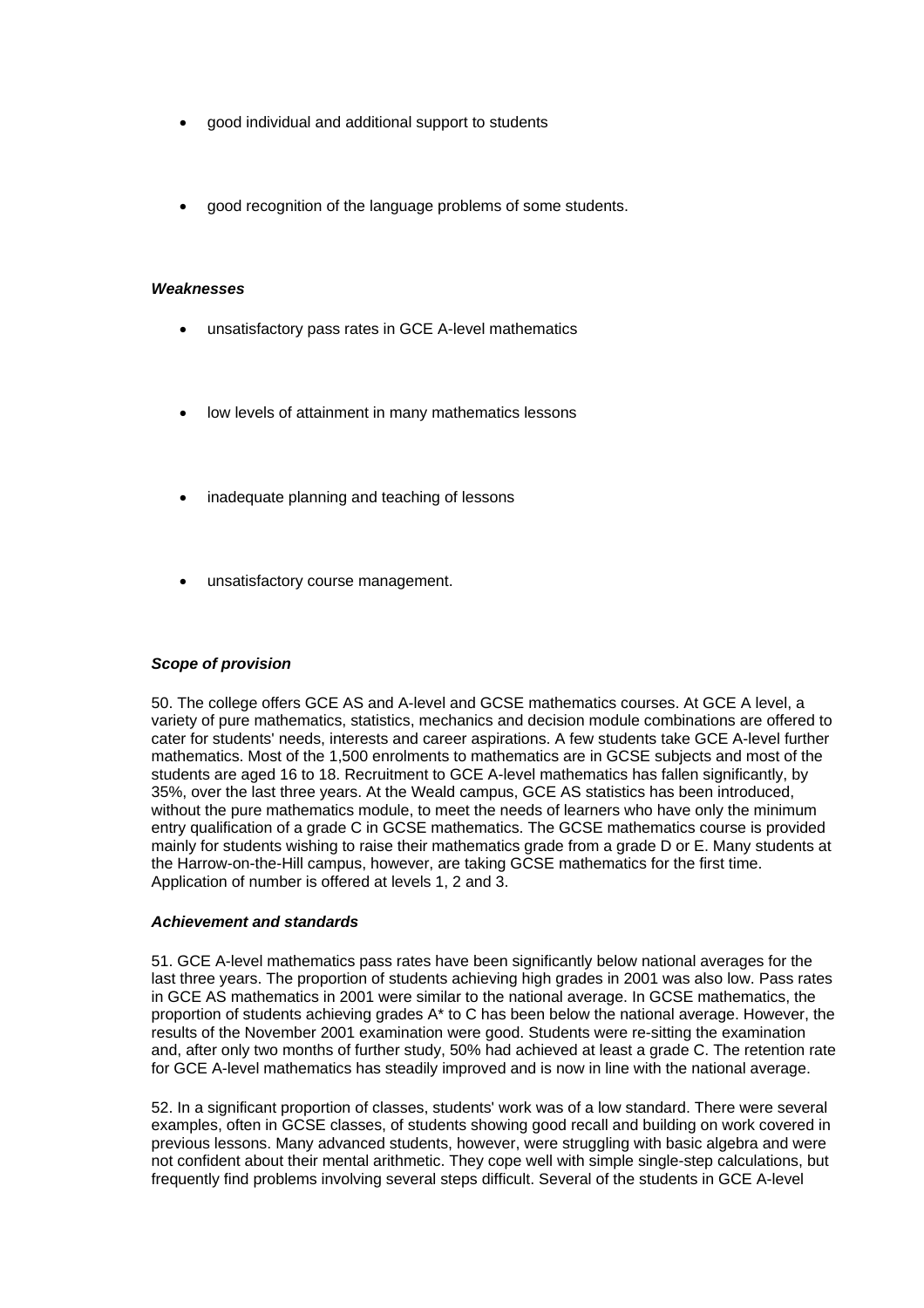further mathematics are making elementary mistakes that are not to be expected of students at this level.

| Qualification                                  | Level | <b>Completion</b><br>year: | 1999 | 2000 | 2001 |
|------------------------------------------------|-------|----------------------------|------|------|------|
| <b>GCSE</b> mathematics<br>(grades $A^*$ to C) | 2     | No. of starts              | 653  | 524  | 238  |
|                                                |       | % retention                | 71   | 80   | 76   |
|                                                |       | % pass rate                | 26   | 42   | 31   |
| <b>GCE A-level</b><br>mathematics              | 3     | No. of starts              | 275  | 210  | 180  |
|                                                |       | % retention                | 62   | 61   | 79   |
|                                                |       | % pass rate                | 69   | 71   | 68   |

# *A sample of retention and pass rates in mathematics, 1999 to 2001*

*Source: ISR (1999 and 2000), college (2001).*

# *Quality of education and training*

53. Teaching is satisfactory overall, but none of it was very good or outstanding. Lesson plans seldom contain more than a list of topics to be covered and references to where appropriate exercises can be found in the approved textbook. Most lessons consist of the teacher explaining a topic to the class and demonstrating how to solve problems, followed by students working through problems. Teachers give effective help to individual students. In some cases, they use realistic examples to develop students' understanding. For example, likening a geometric series to a frog jumping across a river in ever decreasing steps.

54. Much teaching is unimaginative and the range of learning activities too narrow. There is little use of IT to promote learning in mathematics. Teachers do not show enough enthusiasm for the subject. Advanced level students are not encouraged to read about or discuss the development of the subject as a whole. The learning resources centres hold a wide range of mathematics textbooks, but there are few of the many good books available on up-to-date and interesting aspects of mathematics.

55. Teachers are aware of the varying language abilities of the students and are careful to explain the meaning and use of words. Most teachers direct questions at the class to help students develop their ideas. In some cases, this leads to useful dialogue. Not enough questions are aimed at particular individuals, however, to ensure that they are thinking about the topic and to check that learning is taking place. Teachers' questions seldom invite students to think about the underlying mathematical concepts.

56. Staff are very experienced. They provide individual students with a lot of help. They have high expectations of students in terms of attendance and punctuality and they take prompt action if students fail to meet these expectations. Workshops in mathematics are provided to give learners additional support, particularly those aiming for the GCSE mathematics higher qualification. Students' progress is monitored through regular tests and homework, but much of the feedback on students' work is not detailed enough. There is not enough guidance on how students can improve their work.

#### *Leadership and management*

57. Course management is unsatisfactory. There are few procedures for improving the quality of teaching and effectiveness of learning. The management team has been in post for a relatively short time. It has started to implement strategies for ensuring that there are more consistent and effective procedures across the department and college sites. Attendance and punctuality are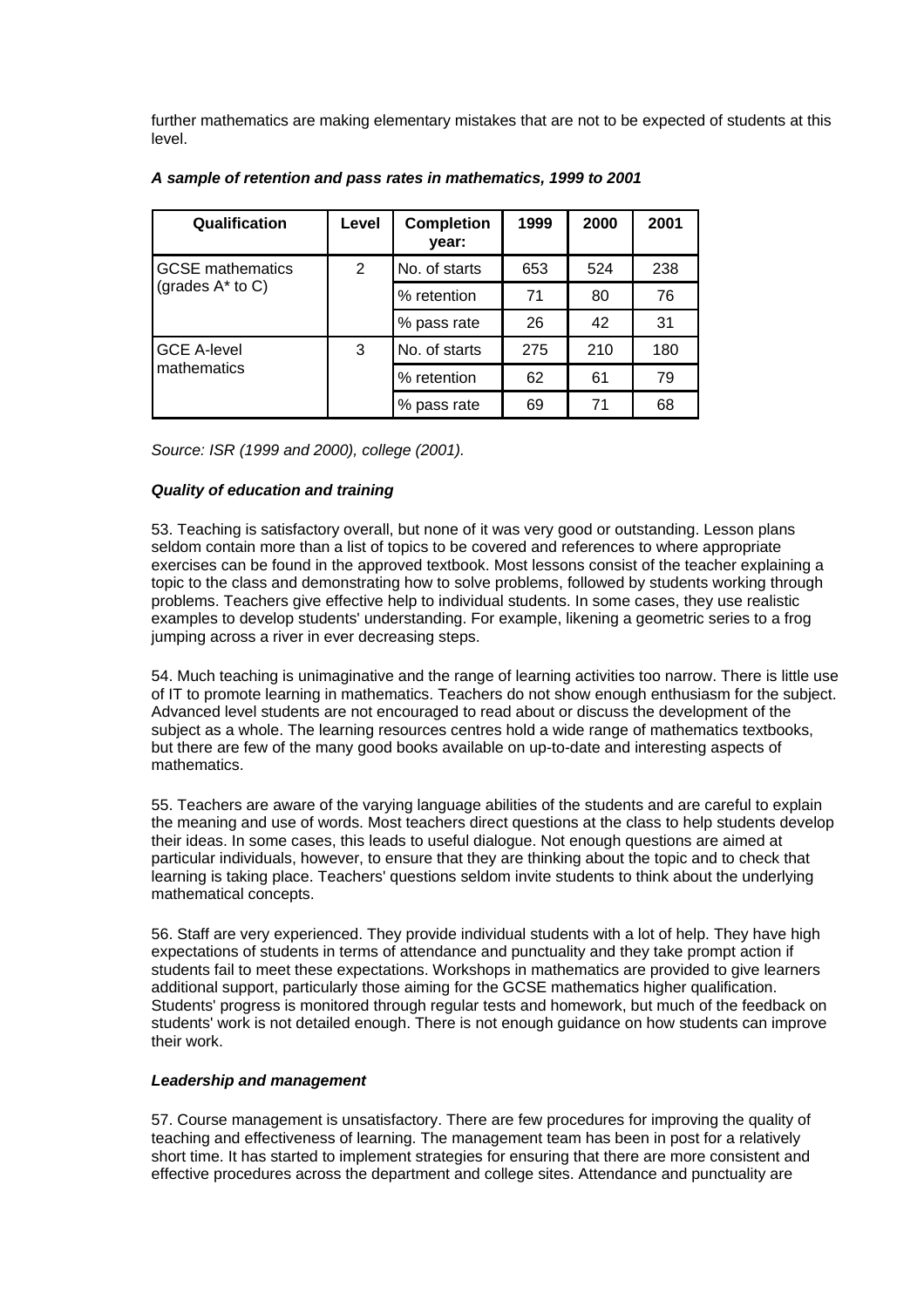<span id="page-19-0"></span>monitored effectively. Schemes of work are now more detailed and written to a uniform format. However, they contain little reference to teaching methods or the development of skills. Staff meetings take place regularly, but there is little discussion of actions to improve the quality of teaching. Quality assurance procedures at departmental level are not thorough enough. There is insufficient analysis of performance data, on students' achievements and little attention to the effectiveness of teaching and learning.

#### **Business**

Overall, provision in this area is **satisfactory (grade 3)**

#### *Strengths*

- high pass rates on GCE A-level business and GNVQ intermediate courses
- strong personal support for students
- high proportion of students progressing to other FE courses and to HE.

# *Weaknesses*

- low pass rates on NVQ administration and accounting courses
- low retention rates on NVQ level 2 courses
- too many lessons in which work was not demanding enough for students.

#### *Scope of provision*

58. Business courses offered at both of the main college campuses, include GCE A level, AVCE, and GNVQ intermediate. At Harrow-on-the-Hill campus, the college offers NVQs in accounting and administration at levels 1 to 4 and 1 to 3 respectively, the certificate in supervisory management, and professional courses awarded through the Institute of Legal Executives and the Chartered Institute of Purchasing and Supply. There are also computer-based courses related to business. Overall, almost 1,000 students take business courses, a small number of whom are work-based learners taking accounting and administration courses. Many minority ethnic students and new arrivals to the United Kingdom progress to higher-level programmes, as their confidence and language skills improve.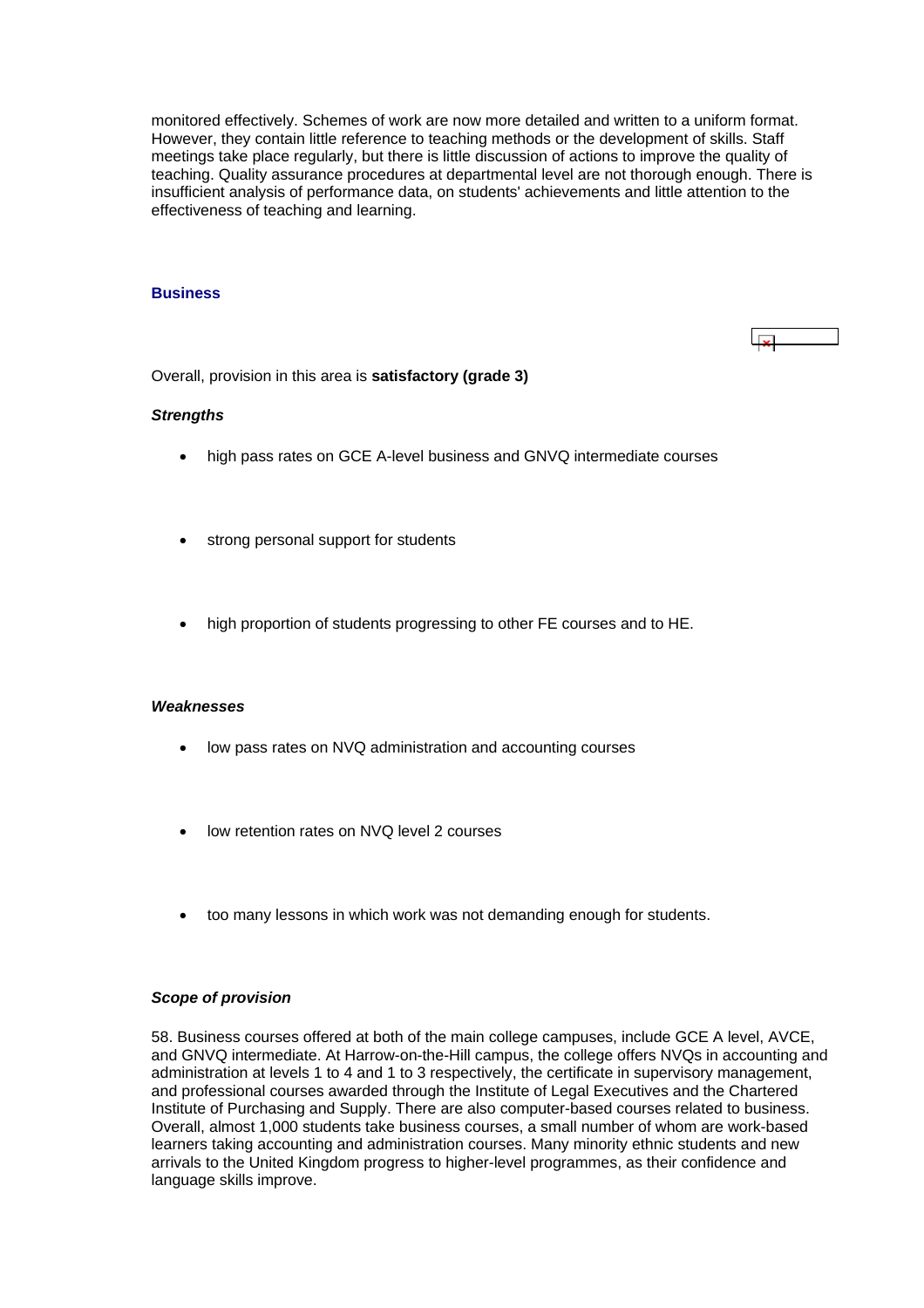# *Achievement and standards*

59. Examination results in business studies at GCE A-level are consistently good. GNVQ intermediate students have achieved pass rates above the national averages for the past three years. However, levels of achievement on NVQ administration and accounting courses are currently below national averages, and pass rates in accounting are declining. Retention rates vary considerably across the NVQ courses. They are high on the level 1 administration course and average on the Association of Accounting Technicians (AAT) course at levels 3 and 4, but, at level 2, both these courses have retention rates which are significantly below the national average. Overall, students' written assignment work is good.

60. Around 70% of GNVQ business students move from one level of the course to the next and about 80% of GNVQ and AVCE students go on to HE after completing their courses. These are high proportions.

| Qualification                  | Level          | <b>Completion</b><br>vear: | 1999    | 2000 | 2001 |
|--------------------------------|----------------|----------------------------|---------|------|------|
| <b>GNVQ</b> foundation         | 1              | No. of starts              | $\star$ | 40   | 11   |
| business                       |                | % retention                | $\star$ | 70   | 55   |
|                                |                | % pass rate                | $\star$ | 31   | 100  |
| GNVQ intermediate              | $\overline{2}$ | No. of starts              | 113     | 67   | 74   |
| business                       |                | % retention                | 85      | 80   | 74   |
|                                |                | % pass rate                | 78      | 82   | 82   |
| NVQ administration             | $\overline{2}$ | No. of starts              | 11      | 55   | 85   |
|                                |                | % retention                | 73      | 76   | 67   |
|                                |                | % pass rate                | 88      | 68   | 56   |
| AAT accounting<br>intermediate | 3              | No. of starts              | 26      | 26   | 23   |
|                                |                | % retention                | 85      | 81   | 83   |
|                                |                | % pass rate                | 18      | 71   | 47   |
| GNVQ/AVCE advanced             | 3              | No. of starts              | 152     | 167  | 162  |
| business                       |                | % retention                | 80      | 71   | 73   |
|                                |                | % pass rate                | 71      | 72   | 81   |
| <b>GCE A-level business</b>    | 3              | No. of starts              | 260     | 215  | 157  |
| studies                        |                | % retention                | 84      | 62   | 72   |
|                                |                | % pass rate                | 81      | 90   | 92   |

# *A sample of retention and pass rates in business, 1999 to 2001*

*Source: ISR (1999 and 2000), college (2001).*

*\* course did not run*

### *Quality of education and training*

61. Most lessons are well planned and effective. Teaching is particularly good on level 1 business courses. Teachers take care to develop the confidence of individual students. They make good use of students personal experiences in helping them to learn. Students who have work placements are able to draw on their work experience in linking theory to practice. Other students find it much more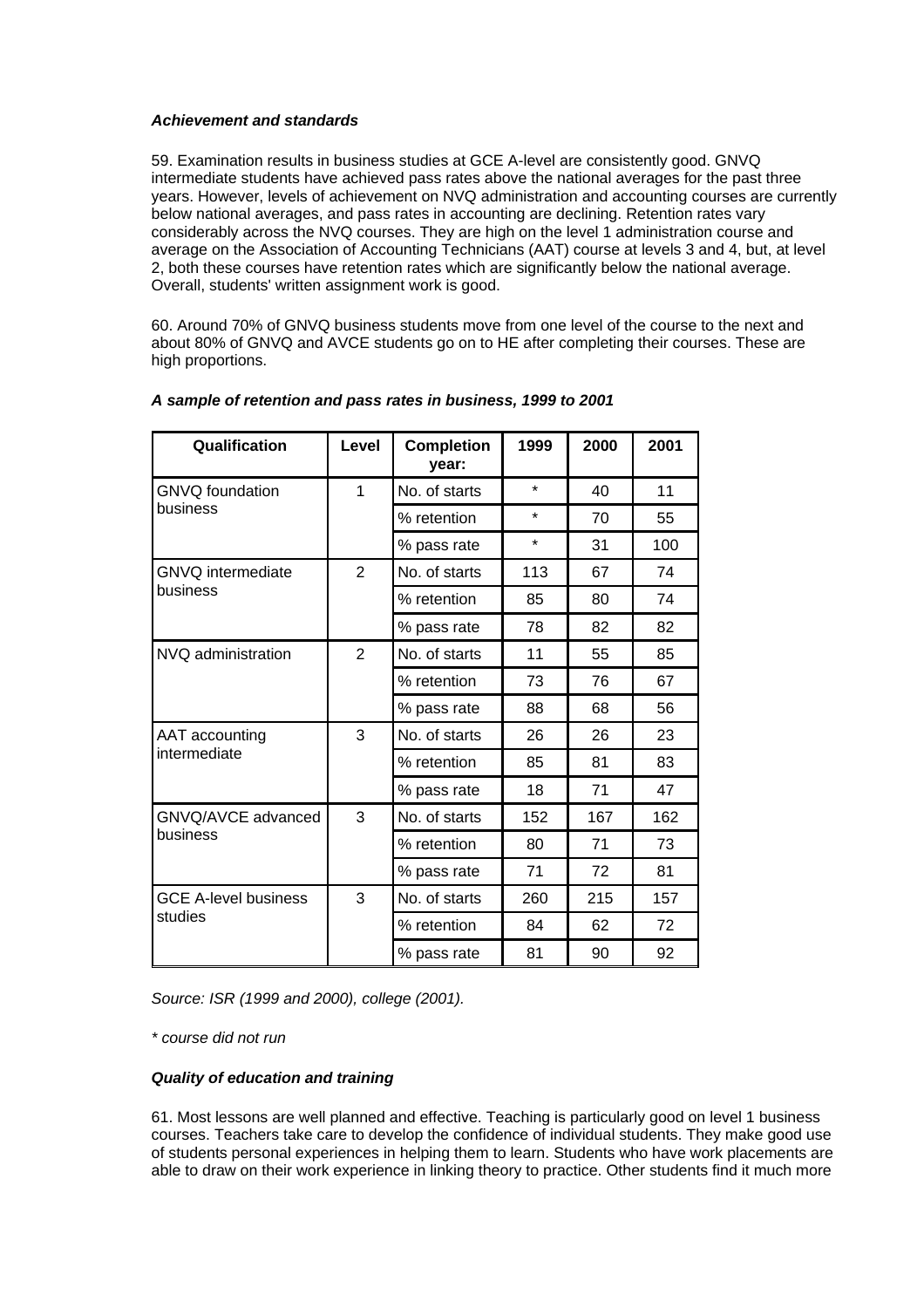<span id="page-21-0"></span>difficult to generate good evidence for assessment and many of these students leave their course early. Some teaching was dull and uninspiring. In too many lessons, the work is not demanding enough or interesting enough for the students. Often, teachers present the key theoretical points without any reference to contemporary examples and illustrations. Many students have a poor record of attendance and punctuality.

62. The curriculum area promotes the college's policy of helping students who lack the traditional entry qualifications. Students are tested at enrolment to determine their individual learning needs and are well supported throughout their course. Hearing-impaired students, for example, receive effective support within lessons. Students with English as a second language, who sometimes struggle with grammar, also receive good specialist support. Individual progress of students is well monitored. Checks are frequent and regular. Full-time students benefit from twice-weekly tutorials and they keep good records of their personal development in student profile books. Attendance is well monitored and absences are followed up rigorously.

63. Students often receive extensive feedback from teachers on their assignments, but teachers do not always provide guidance on how students might improve their work. Students on NVQ programmes in administration have well-organised portfolios, containing good evidence of the competences they have acquired. Assessment in the workplace is thorough and constructive. On NVQ full-time programmes, students' experience on work placements is integrated effectively with other aspects of work. Students on GNVQ and AVCE courses display a positive attitude to their work and to the college. However, links with industry are underdeveloped. For example, few guest speakers are invited to the college and there are few visits arranged.

64. Teachers are well qualified, but many lack recent industrial or commercial experience and few have had the opportunity to update their subject knowledge. The quality of the teaching accommodation varies greatly, from the adequate temporary buildings used for some lessons to the excellent IT suites containing informative displays. The learning resource centres are well stocked with relevant business studies materials and are used effectively by students.

#### *Leadership and management*

65. Curriculum management is satisfactory. Managers produce self-assessment reports that are self-critical and contain realistic action plans. Effective marketing of provision has reduced the gender imbalance typical of many NVQ administration programmes. More male students are recruited than is normally the case. Strategies for ensuring effective collaboration on assignment writing are in place, but have not yet made an impact. Internal verification has improved, but is still not fully developed. Verifiers are not sufficiently involved in regular monitoring of assessment decisions in the workplace.

#### **Computing and information technology**



Overall provision in this area is **satisfactory (grade 3)**

#### *Strengths*

- high pass rates on AVCE ICT and GCE A-level ICT courses
- high retention rates on part-time introductory programmes for adults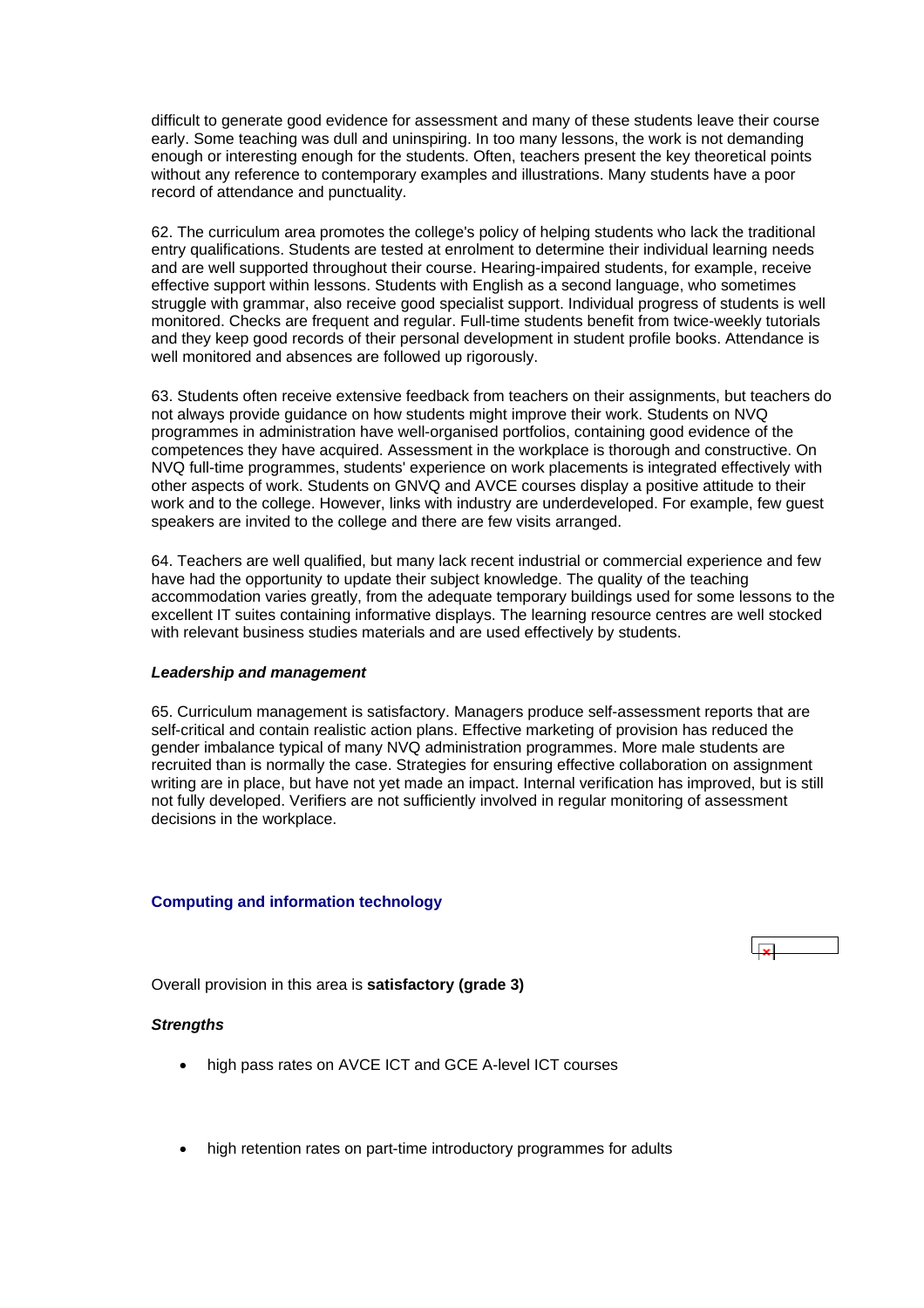- effective development of students' technical skills
- good technical support for specialist IT facilities
- good learning materials.

#### *Weaknesses*

- low pass rates on GNVQ foundation and intermediate and GCE A-level computing courses
- failure of teachers to meet the individual needs of students in some lessons
- lack of punctuality among students aged 16 to 18.

# *Scope of provision*

66. Courses in computing and IT meet the needs of students of all ages. The full-time courses include GCE AS/A-level computing and ICT, AVCE ICT and GNVQ courses in ICT at intermediate and foundation level. Enrolment on these courses has been high and is increasing. Currently, there are almost 2,000 enrolments from 16 to 18-year-olds and around 800 adult enrolments. Full-time students can study a mix of academic and vocational programmes. Part-time courses for adults take place on both of the main college campuses, at varying times of day and for different periods of time. These include computer literacy and information technology (CLAIT) courses, City and Guilds courses at levels 1 and 2, and an integrated business technology (IBT) stage 2 course. The opportunities for adults to study part-time at level 3 are more limited than for full-time students aged 16 to 18.

#### *Achievement and standards*

67. Pass rates on the AVCE ICT course are now well above the national average, having risen over the last three years. In 2001, 62% of students achieved a merit or distinction, significantly higher than in other similar colleges. Pass rates have been consistently above national averages on GCE A-level ICT. Students did well on the IBT stage 2 course where 71% of those who completed the programme passed. Pass rates for students on foundation GNVQ have been steadily rising, but remain low at around 20% lower than the national average. Retention rates are high on the GNVQ intermediate ICT course, but pass rates have declined, reaching 43% in 2001. The pattern is the same for GCE A-level computing. Retention rates are generally in line with national averages on full-time courses and high for adult learners on most introductory courses.

68. Students have very good practical knowledge and skills. They use an extensive range of application packages with confidence and creativity. Students at all levels use the Internet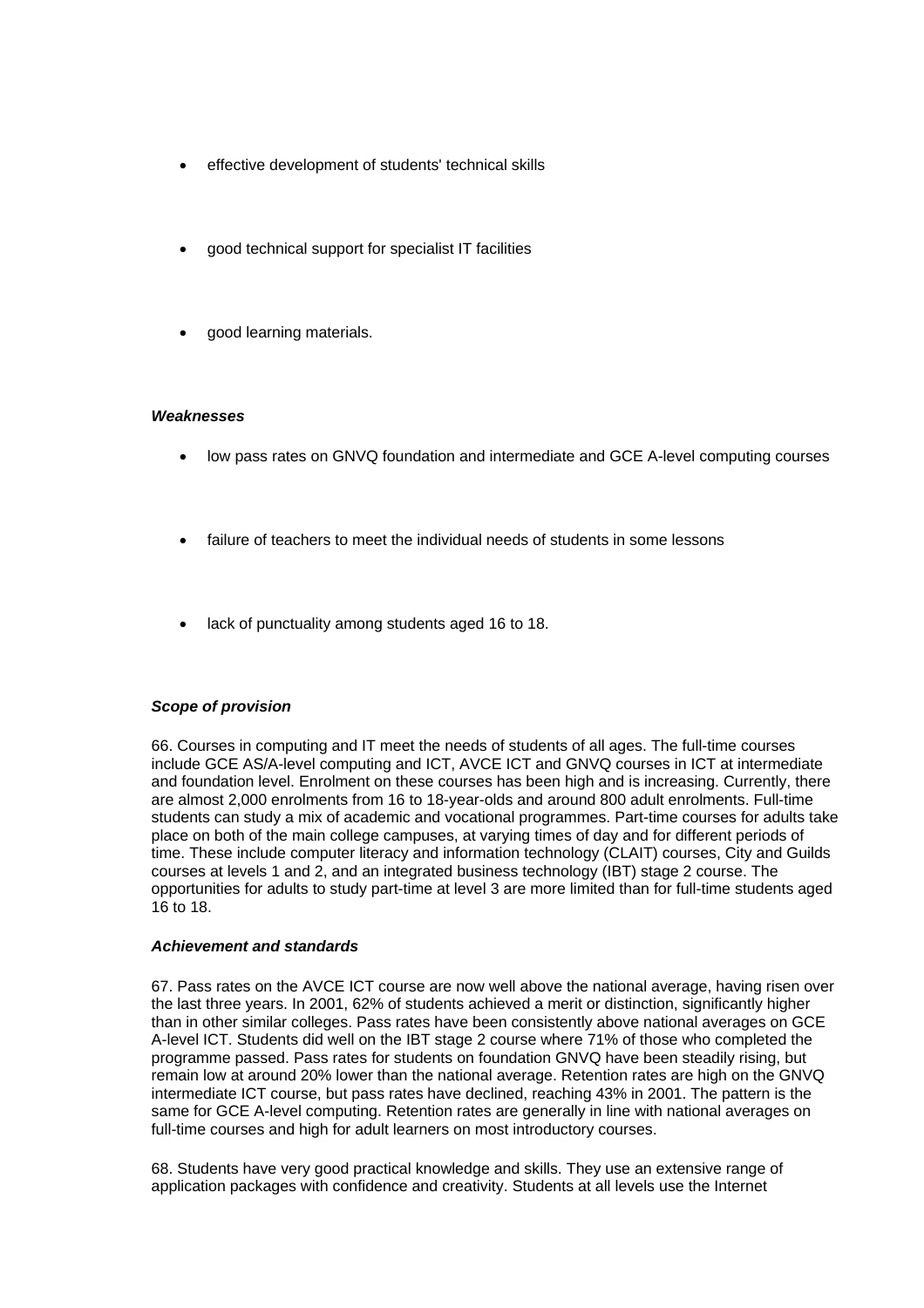effectively for research. The standard of most students' written work is satisfactory. Assignments are presented neatly and students use visual images well. The use of language is weak among some students whose first language is not English. Students aged 16 to 18 have a poor record of punctuality for lessons. Students arriving late often disrupt learning. Attendance at lessons observed during the inspection was satisfactory.

| Qualification                | Level          | <b>Completion</b><br>year: | 1999 | 2000 | 2001    |
|------------------------------|----------------|----------------------------|------|------|---------|
| City and Guilds 7261 IT      | $\overline{1}$ | No. of starts              | 468  | 335  | 177     |
| certificate (short)          |                | % retention                | 86   | 90   | 90      |
|                              |                | % pass rate                | 57   | 64   | 72      |
| CLAIT (short)                | 1              | No. of starts              | 742  | 96   | 84      |
|                              |                | % retention                | 61   | 99   | 99      |
|                              |                | % pass rate                | 38   | 34   | 28      |
| <b>GNVQ foundation ICT</b>   | 1              | No. of starts              | 34   | 98   | 96      |
|                              |                | % retention                | 76   | 81   | 75      |
|                              |                | % pass rate                | 23   | 38   | $\star$ |
| <b>GNVQ</b> intermediate ICT | $\overline{2}$ | No. of starts              | 104  | 120  | 164     |
|                              |                | % retention                | 84   | 78   | 90      |
|                              |                | % pass rate                | 75   | 59   | 43      |
| City and Guilds 7621 IT      | $\overline{2}$ | No. of starts              | 208  | 144  | 121     |
| diploma                      |                | % retention                | 75   | 75   | 88      |
|                              |                | % pass rate                | 45   | 63   | 75      |
| GNVQ advanced/AVCE           | 3              | No. of starts              | 87   | 151  | 177     |
| <b>ICT</b>                   |                | % retention                | 74   | 78   | 68      |
|                              |                | % pass rate                | 79   | 67   | 88      |
| <b>GCE A-level computing</b> | 3              | No. of starts              |      |      |         |
|                              |                | % retention                |      |      |         |
|                              |                | % pass rate                |      |      |         |
| <b>GCE A-level ICT</b>       | 3              | No. of starts              |      |      |         |
|                              |                | % retention                |      |      |         |
|                              |                | % pass rate                |      |      |         |

# *A sample of retention and pass rates in computing and information technology, 1999 to 2001*

*Source: ISR (1999 and 2000), college (2001).*

*\* data not available*

# *Quality of education and training*

69. Nearly all teaching is at least satisfactory. Schemes of work are detailed and lessons are well planned. Teachers have extensive up-to-date knowledge of their subject. They make good use of this when giving explanations and using examples to which students can relate. They provide effective support for individuals in lessons. Teachers do not always have effective strategies for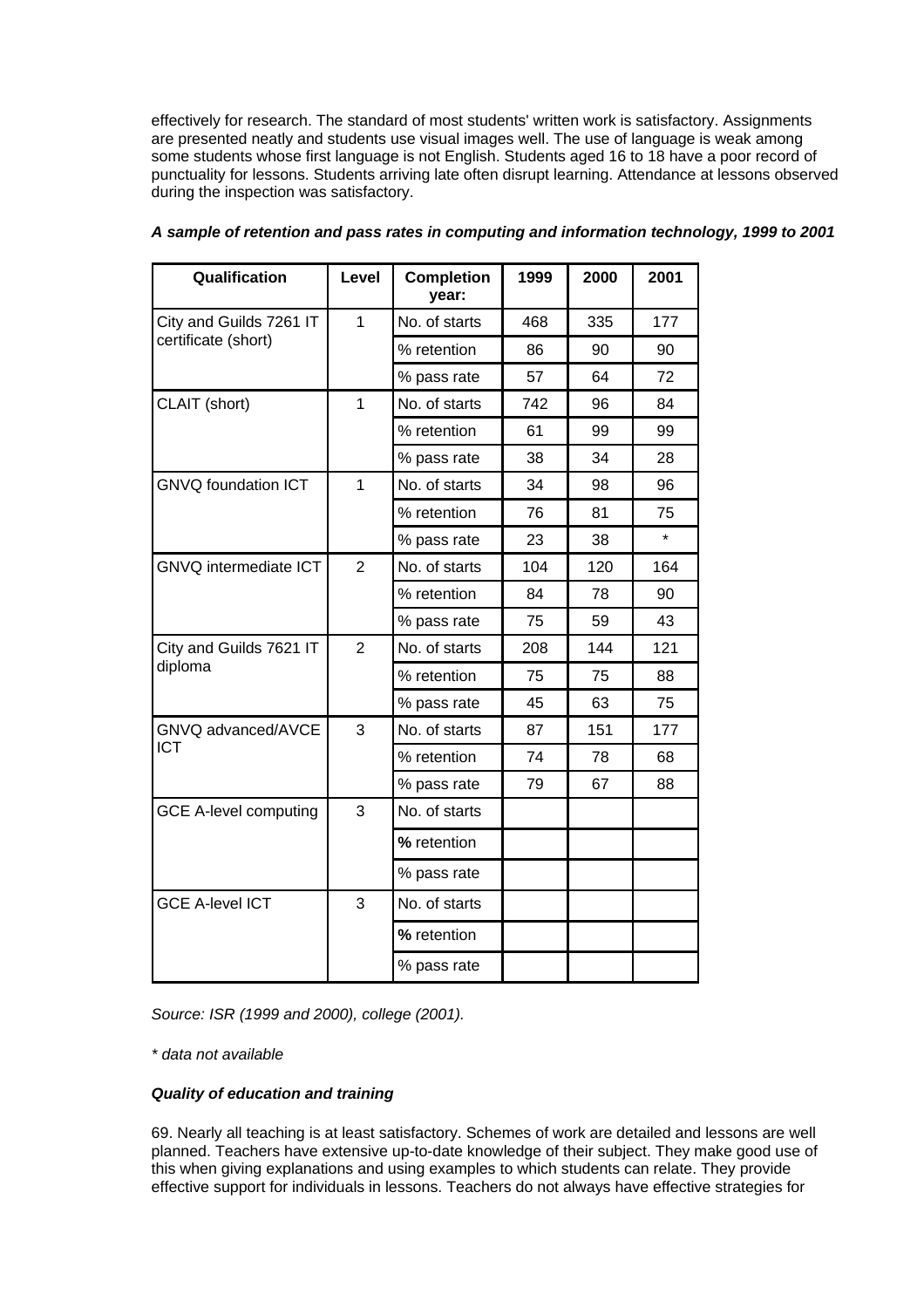<span id="page-24-0"></span>dealing with latecomers to lessons, to minimise disruption and to enable the late arrivals to catch up and join in activities with the rest of the learners. In some lessons, teachers do not cater adequately for the range of students' learning needs. Tasks are too hard for some students to attempt or the students are unclear about what they are doing or why. In workshop sessions, students work at their own pace. Sometimes the pace is too leisurely, however, and without close supervision from teachers the students are not sufficiently extended.

70. Learning is supported by good IT equipment and a wide range of up-to-date software. Technical support is effective and there is a fast response time when any technical problems arise. Teachers have developed good learning resources to support all courses, many of which are available to students in printed format as well as on the student intranet. Teaching rooms are satisfactory. Specialist IT rooms are well equipped, including several which have multimedia projectors. The open-plan IT centre at Harrow-on-the-Hill is often noisy and it does not provide a suitable environment for group activities.

71. Full-time students receive good personal support from their tutors. Students feel that their teachers are willing to listen to them. The progress of each student is monitored carefully. Teachers set and mark work regularly. Students receive detailed interim feedback on assignments and coursework which they find helpful in identifying how they might improve their performance. Errors in grammar and spelling are not always corrected.

#### *Leadership and management*

72. Course management is split between two departments in the college. Leadership in both departments is satisfactory. Staff teams are mutually supportive and communication is effective within teams. There is little collaboration between the two departments on areas of common interest and little sharing of good practice. The self-assessment is appropriately self-critical. Action plans are closely monitored, and this has led to recent improvements in course organisation and teaching. A high level of staff turnover since the merger has caused disruption to some students' learning.

#### **Leisure, tourism and sport**



Overall provision in this area is **satisfactory (grade 3)**

#### *Strengths*

- good examination results in GCE A-level physical education
- effective use of practical demonstration on sports courses
- high proportion of students progressing from intermediate to advanced courses and then to HE
- effective use of work-based assessors in the work place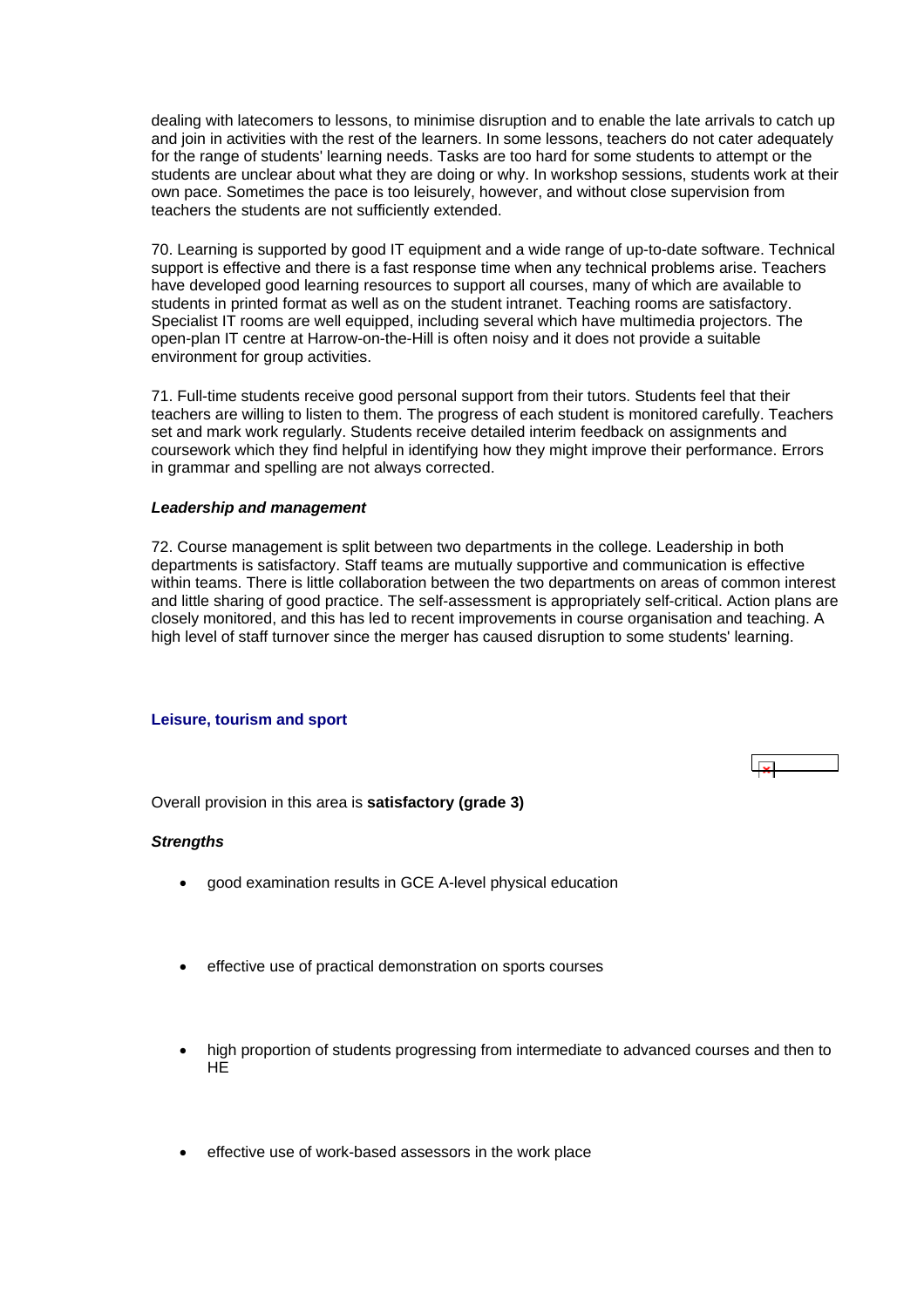• successful partnership with a local football club to raise students' motivation.

#### *Weaknesses*

- low pass rates on GNVQ advanced and NVQ courses
- inadequate consideration of some students' learning needs
- insufficient development of vocational contexts for travel and tourism students
- unsatisfactory teaching of key skills.

#### *Scope of provision*

73. The college offers a wide range of full-time provision in leisure, tourism and sport. There are 249 full-time students. Courses include GCE AS and A-level physical education, GNVQ foundation and intermediate leisure and tourism, AVCE travel and tourism, and leisure and recreation. A number of GNVQ intermediate and AVCE advanced leisure and recreation students are selected to join a football academy that is run in partnership with a local football team. Intermediate students and advanced travel and tourism students may take as additional qualifications either the resort representatives certificate or the tour operations certificate. There are 13 work-based learners undertaking NVQ levels 2 and 3 in sport and recreation.

#### *Achievement and standards*

74. Retention and pass rates are broadly similar to the national averages on most courses. Pass rates in GCE A-level physical education are high, and a high proportion of students achieves grades A to C; 56% in 2001 compared with the national average of 36%. Retention rates are also high. Retention rates are high on the intermediate leisure and tourism course and the resort representatives and tour operations course. The rates were 97% and 96%, respectively, in 2001. Attendance at lessons observed during the inspection was low, at 68%, but was adversely affected by external examinations during the inspection week.

75. A high proportion of leisure and tourism students progress from one level to another within the college and go on to study in HE. In 2001, 59% of students progressed from the GNVQ intermediate to the advanced course, and 68% of the students from the advanced courses to HE.

76. Levels of achievement for work-based learners are low. None of the foundation modern apprentices achieved the framework in 2001 and only 33% completed the advanced modern apprenticeship (AMA) framework in the same year. None of the trainees have begun their key skills training. The college plans to deliver these through workshops which have yet to be set up. Most employers have work-based assessors and this helps to ensure that assessments are regular and appropriate.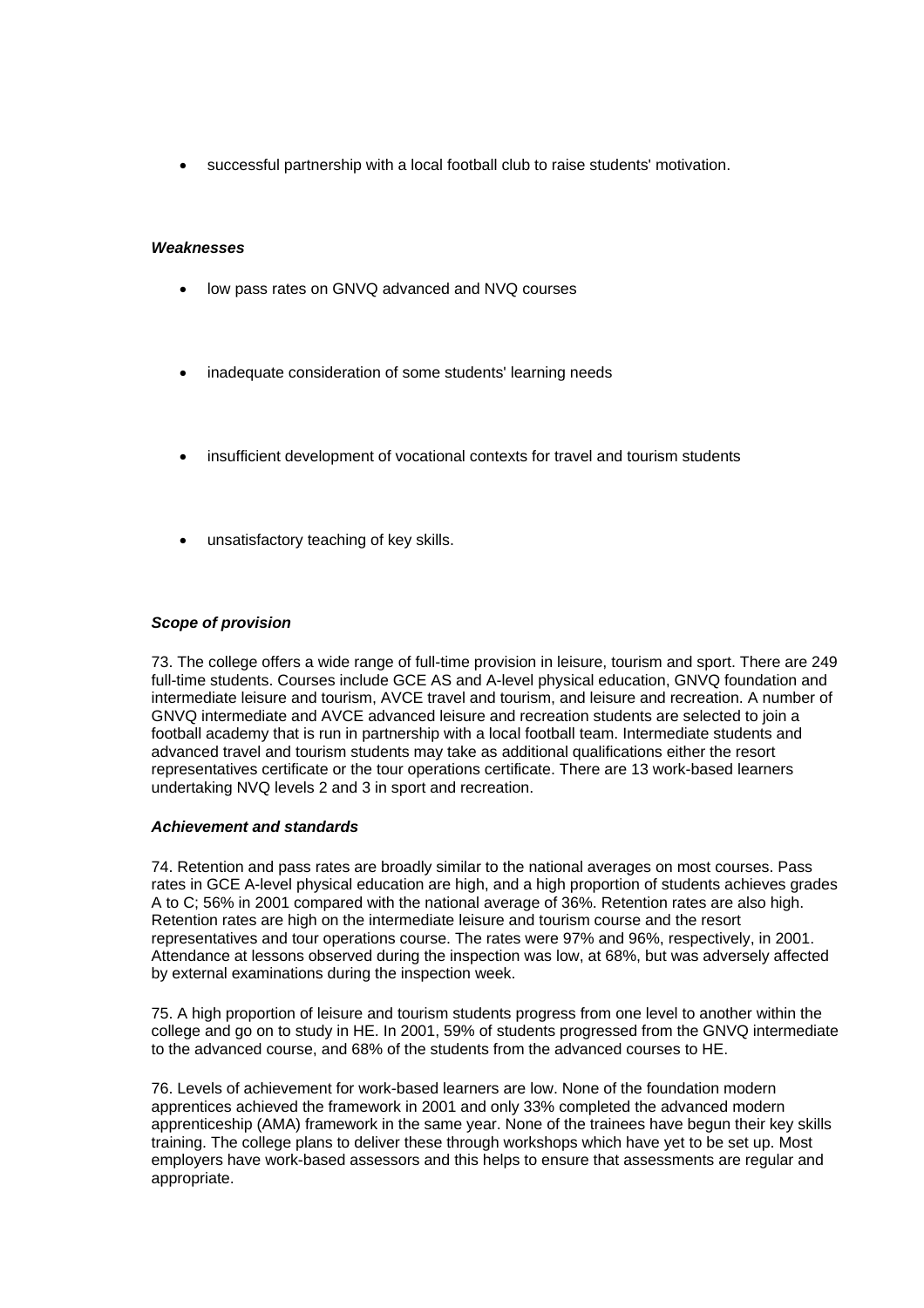| Qualification                            | Level | <b>Completion</b><br>year: | 1999 | 2000 | 2001 |
|------------------------------------------|-------|----------------------------|------|------|------|
| GNVQ foundation and                      | 1     | No. of starts              | 16   | 17   | 17   |
| leisure and tourism                      |       | % retention                | 88   | 71   | 59   |
|                                          |       | % pass rate                | 0    | 50   | 80   |
| <b>GNVQ</b> intermediate                 | 2     | No. of starts              | 37   | 36   | 29   |
| leisure and tourism                      |       | % retention                | 81   | 63   | 79   |
|                                          |       | % pass rate                | 53   | 73   | 78   |
| GNVQ advanced                            | 3     | No. of starts              | 36   | 55   | 46   |
| leisure and tourism                      |       | % retention                | 81   | 73   | 81   |
|                                          |       | % pass rate                | 83   | 78   | 74   |
| <b>GCE A-level physical</b><br>education | 3     | No. of starts              | 59   | 43   | 29   |
|                                          |       | % retention                | 90   | 67   | 77   |
|                                          |       | % pass rate                | 77   | 86   | 89   |

*A sample of retention and pass rates in leisure, tourism and sport, 1999 to 2001*

*Source: ISR (1999 and 2000), college (2001).*

# *Quality of education and training*

77. Most lessons are well planned. Teachers prepare work thoroughly, give clear explanations, provide effective guidance to individual students, and manage practical activities well. There are good relationships between staff and students. Teachers make good use of the personal experiences of students in developing work in the classroom and practical demonstrations help students to learn effectively. In the small number of unsatisfactory lessons observed, teachers did not give enough attention to students' individual learning needs or failed to check what students had learned.

78. Students' work is of an appropriate standard. It is well organised and well presented, and good use is made of IT, particularly at level 3. Teachers mark work fairly and usually provide students with helpful constructive comments. Most students do not understand how key skills relate to their leisure and tourism studies and opportunities to gather evidence of the acquisition of key skills in assignments are missed. Advanced and intermediate students attend the same key skill lessons for application of number and communication, but the teaching fails to take account of the differing needs of the two groups.

79. Most full-time students undertake an initial assessment to determine their learning needs and the college offers appropriate additional support, as required. The extent to which students take advantage of this support and its impact on learning, however, are not evaluated adequately. Initial assessment is not provided for work-based learners. All NVQ learners attend work placements.

80. Students are generally well supported in their studies. Progress reviews take place each term and are used effectively to monitor the progress of students. Individual targets are set for students at each review although, in some cases, these targets are too vague and difficult to measure. Progress between reviews is monitored informally.

81. AVCE leisure and recreation students undertake work experience, but travel and tourism students do not. The college does not provide a realistic working environment for travel and many students have inadequate direct experience of the industry.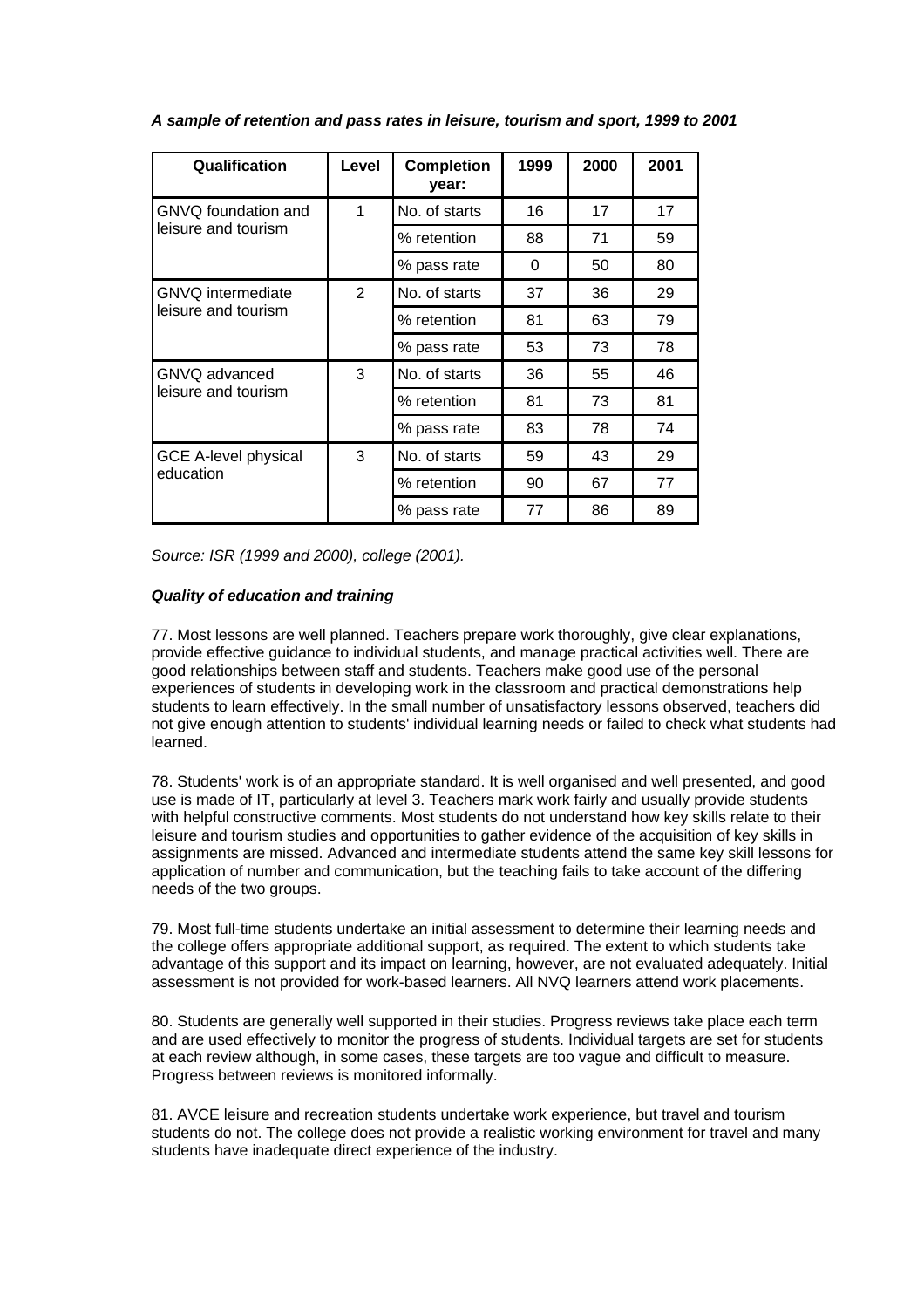<span id="page-27-0"></span>82. Teaching staff are appropriately qualified, but most have not undertaken recent industrial updating. There is a basic sports hall at the Harrow-on-the-Hill site, but this is mainly used for enrichment activities because of the distance to travel and difficulty of transporting students. The college has a small fitness suite and rents a good local sports hall.

#### *Leadership and management*

83. Courses in leisure, tourism and sport, and work-based learning in sport and recreation, are managed satisfactorily. There are regular course and team meetings at which aspects of provision and students' performance are discussed and actions set in train to bring about improvements. Communication between the college and work-based assessors is effective. Self-assessment at course level is insufficiently rigorous and reports are more descriptive in nature than evaluative.

#### **Hairdressing and beauty therapy**

 $\Box$ 

Overall provision in this area is **satisfactory (grade 3)**

#### *Strengths*

- effective theory teaching
- teaching that meets the diverse needs of individual students
- good accommodation and resources
- effective team work amongst teaching staff.

#### *Weaknesses*

- some low retention and pass rates
- inadequate size of the hairdressing salon
- unprofessional practices in some beauty therapy lessons.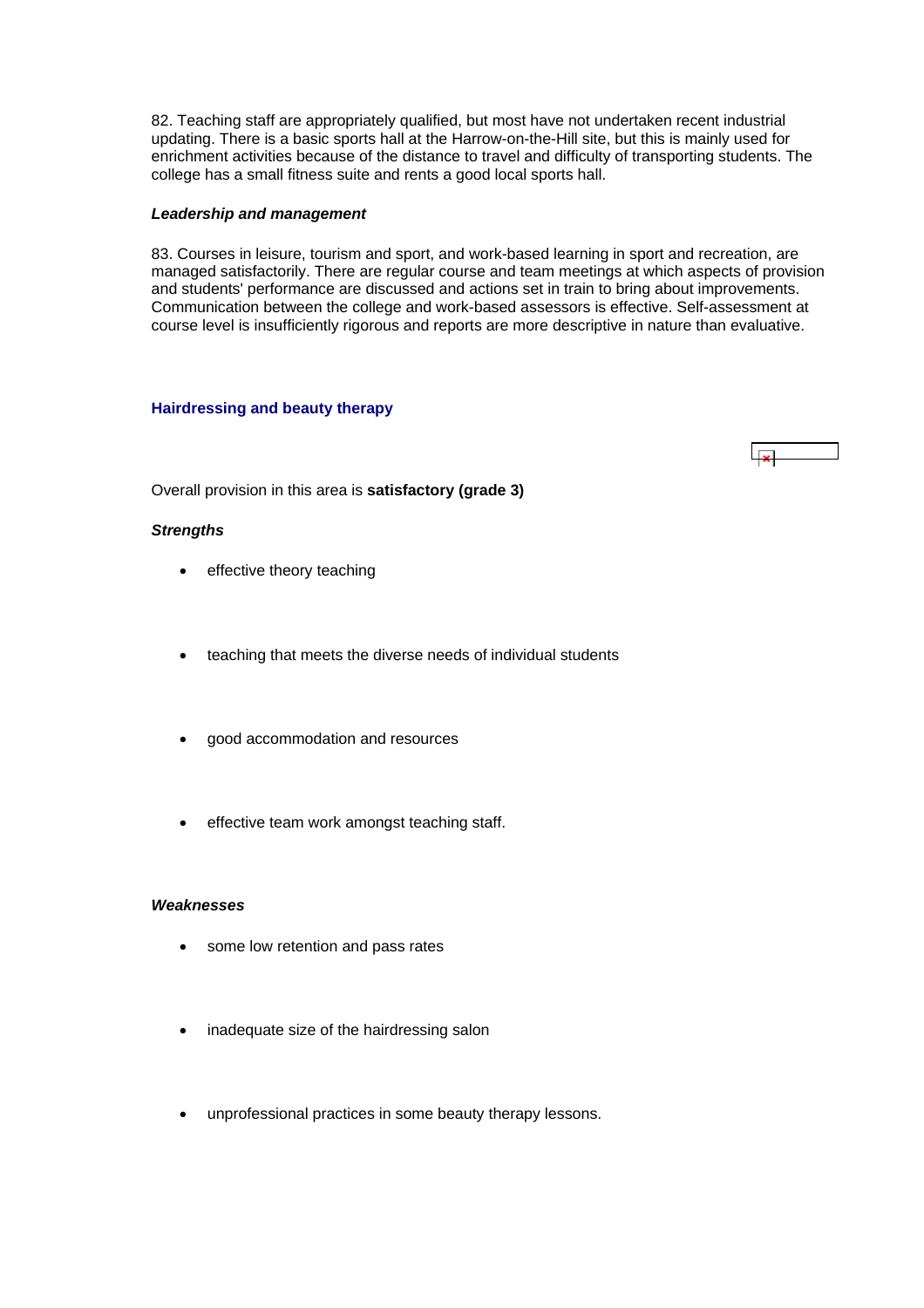# *Scope of provision*

84. The college offers a good range of provision in beauty therapy, but provision is more limited in hairdressing. Courses are available for all age groups. There are 80 students aged 16 to 18 and 225 adult students. The college has responded well to the needs of the adult learners. On hair and beauty courses, 74% of learners are aged 19 or over. Full-time courses include NVQ at levels 1 and 2 in hairdressing and NVQ at levels 2 and 3 in beauty therapy. Level 3 hairdressing is not currently offered, although it is planned to be offered again in September 2002. There has been an increase in beauty provision on both full-time and part-time courses to meet the needs of adult learners. This includes the International Therapy Examination Council (ITEC) beauty specialist diploma and the anatomy, physiology and massage diploma. Many courses offer starts at various points throughout the year. A new combined hair and beauty two-year, full-time course was started in September 2001.

# *Achievement and standards*

85. Level 1 hairdressing courses have had 100% pass rates for the past two years. Part-time courses such as the aromatherapy diploma, reflexology diploma and the manicure certificate have pass rates at the national average or above. In 2000, none of the 10 students starting NVQ level 2 hairdressing completed the course, yet in 2001, 11 of the 12 students who started the course, completed it and 10 achieved the award, a far higher proportion than was the case nationally. Pass rates at NVQ levels 2 and 3 in beauty therapy have been well below the national average for the past two years.

86. Retention rates are rising on most courses. In 2001, the majority of courses had rates which were at or above the national averages compared with low rates in previous years. Most learners reach satisfactory standards in their practical work and theory work. Beauty therapy portfolios are of a high standard and well organised.

| Qualification                           | Level          | <b>Completion</b><br>year: | 1999 | 2000     | 2001 |
|-----------------------------------------|----------------|----------------------------|------|----------|------|
| NVQ hairdressing (two                   | $\overline{2}$ | No. of starts              | 48   | 10       | 12   |
| year)                                   |                | % retention                | 85   | $\Omega$ | 92   |
|                                         |                | % pass rate                | 49   | $\Omega$ | 91   |
| Beauty therapy                          | $\overline{2}$ | No. of starts              | 19   | 34       | 28   |
|                                         |                | % retention                | 63   | 76       | 86   |
|                                         |                | % pass rate                | 75   | 40       | 54   |
| Beauty specialist<br>diploma            | 2              | No. of starts              | 27   | 30       | 48   |
|                                         |                | % retention                | 85   | 83       | 88   |
|                                         |                | % pass rate                | 65   | 60       | 57   |
| Anatomy, physiology<br>and body massage | 3              | No. of starts              | 80   | 90       | 72   |
|                                         |                | % retention                | 69   | 81       | 83   |
|                                         |                | % pass rate                | 73   | 53       | 47   |

# *A sample of retention and pass rates in hairdressing and beauty therapy, 1999 to 2001*

*Source: ISR (1999 and 2000), college (2001).*

#### *Quality of education and training*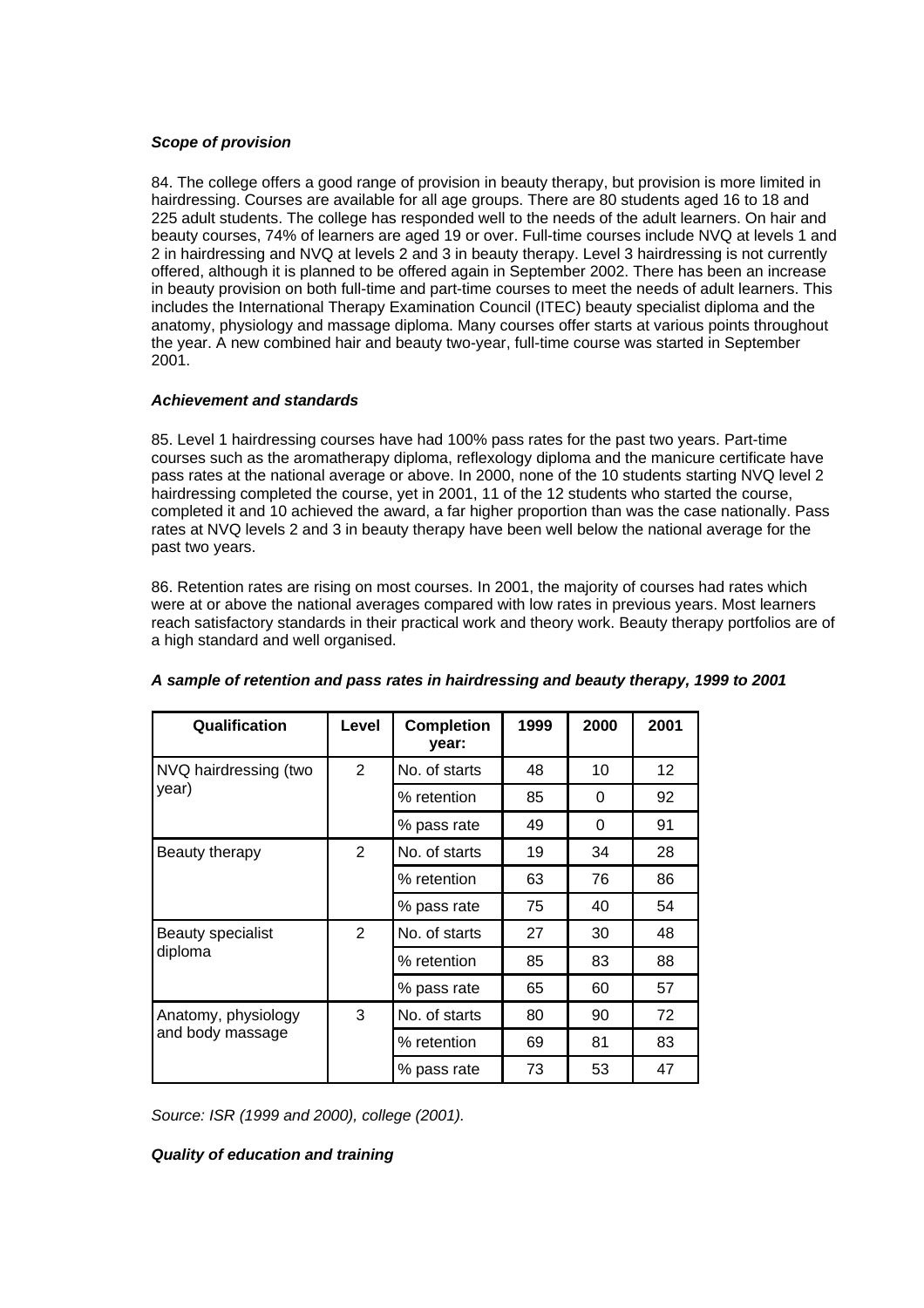<span id="page-29-0"></span>87. Most teaching is at least satisfactory. Lessons are well planned and have clear objectives that are shared with learners. A wide range of teaching methods is used to motivate and maintain the interest of learners. Teachers are enthusiastic. They check the learning of students regularly, by asking questions. The tasks set are appropriate. There is good use of small group work and learners work well with other learners. Students are encouraged to make presentations to develop their communication skills. Relevant videos are used well in practical lessons. Teachers' writing on whiteboards and flip charts is often too small to be seen by students clearly, and some of it contains spelling mistakes.

88. Teachers are sensitive to their students' learning needs. Many students speak English as a second language and these are given good additional support. One learner with hearing impairment and a dyslexic learner had support tutors to help them at all lessons. Visiting speakers and visits outside the college help in hairdressing and beauty therapy students to develop a better understanding of the industry. All full-time learners have some work experience.

89. Accommodation for theory and practical lessons is good. All the salons have been refurbished and they offer a commercial standard of accommodation, equipment and products. However, the single hairdressing salon is too small for the large of learners currently on the NVQ level 2 course. In consequence, assessment opportunities for this group of learners are inadequate. The beauty therapy salons are very spacious. Some learners are not always appropriately dressed. A number of them were wearing unsuitable footwear and clothing. Hygiene is not always considered. In one lesson, students continued to wear shoes whilst resting on beds.

#### *Leadership and management*

90. There have been many changes in the management and staffing of hairdressing and beauty therapy over the past three years. The lack of continuity has unsettled learners and contributed to the low pass rates on courses. There is currently a new management team. Staff are working well together and courses are being managed satisfactorily. Part-time staff are well supported and there are good staff development opportunities.

 $\overline{\mathbf{x}}$ 

#### **Health, social care and early years**

Overall provision in this area is **unsatisfactory (grade 4)**

#### *Strengths*

- high pass rates on NVQ level 2 early years courses
- thorough assessment and progress reviews
- effective tutorial support.

#### *Weaknesses*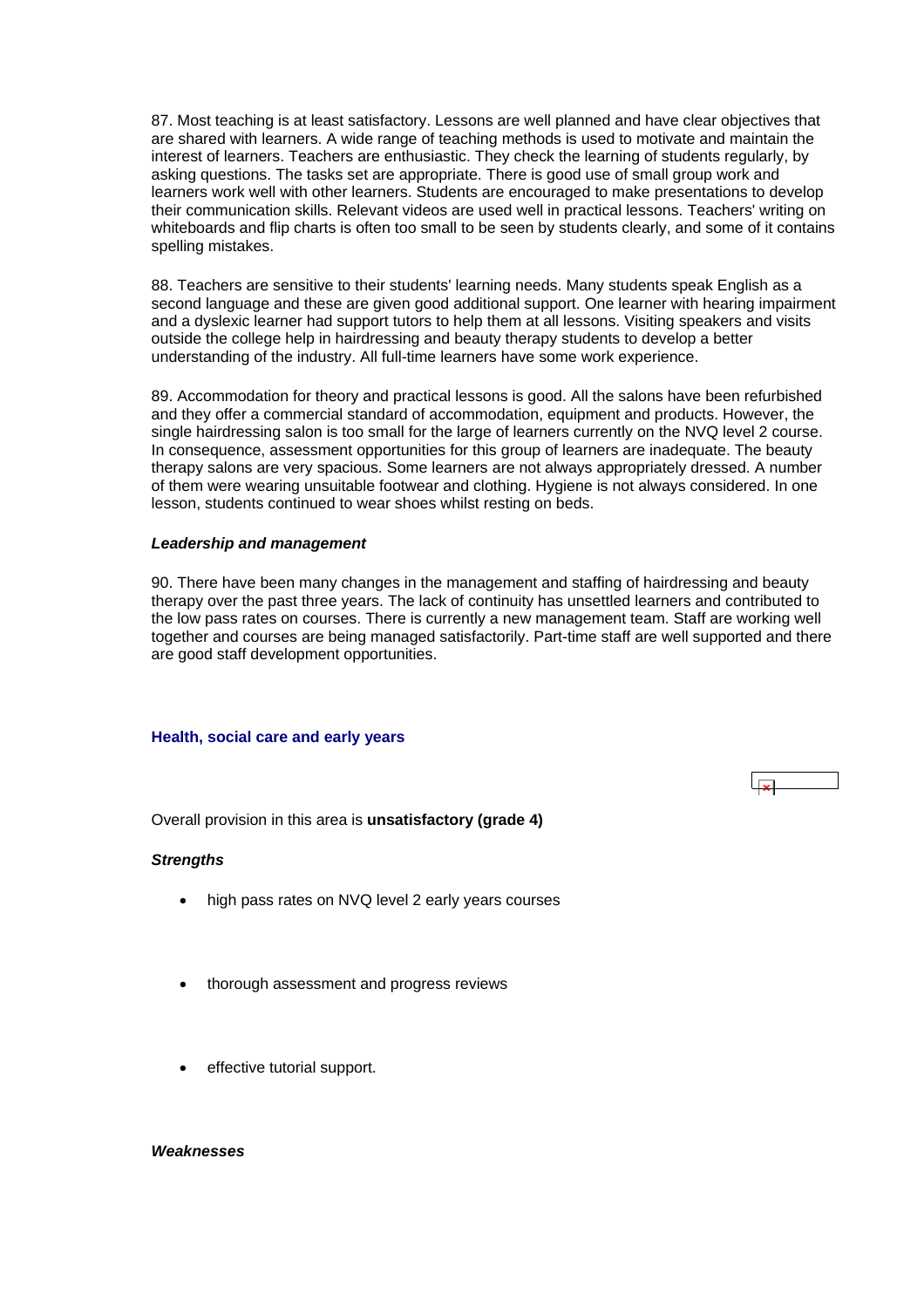- low pass rates on many courses
- very low rates of completion of modern apprenticeship frameworks
- much unsatisfactory teaching
- high staff turnover which has disrupted students' learning
- insufficient work experience for full-time students aged 16 to 18
- unsatisfactory leadership and management.

# *Scope of provision*

91. The college offers full-time GNVQ intermediate and AVCE courses in health and social care to 65 students. About 70 adult students take NVQ courses in early years care and education, and NVQ care at levels 2 and 3. Foundation modern apprenticeships (FMA) and AMA in early years are also offered to 24 apprentices. The college has recently introduced an introductory part-time course to enable students to progress to NVQ level 2 early years.

#### *Achievement and standards*

92. Pass rates on many courses are low. None of the students on the GNVQ intermediate passed last year. Pass rates on the AVCE in health and social care have risen over the last three years, but they are still 17% below the national average. Pass rates on NVQ level 2 early years are above national averages. However, at level 3, pass rates have declined to well below national averages. Completion rates on FMAs and AMAs have fallen dramatically over the last three years and are very low. They have declined from 75% in 1999 to only 1% in 2001 for FMAs, and from 89% to 25% for AMAs. Retention rates are around the national average on most courses and are high on the GNVQ intermediate course. The retention rate on the current AVCE course is below the national average.

93. NVQ care students show a good understanding of the values underpinning the principles of care and apply these principles to practical settings, such as providing a bed bath for a client. NVQ early years students show good awareness of the multicultural aspects of working in early years settings and demonstrate very good analytical skills when discussing childcare issues. AVCE students are able to apply research methodology well and to analyse alternative research methods. GNVQ intermediate students' levels of attainment are those expected. Students lack the required depth of understanding of child development and are unable to apply their knowledge to childcare settings.

#### *A sample of retention and pass rates in health, social care and early years, 1999 to 2001*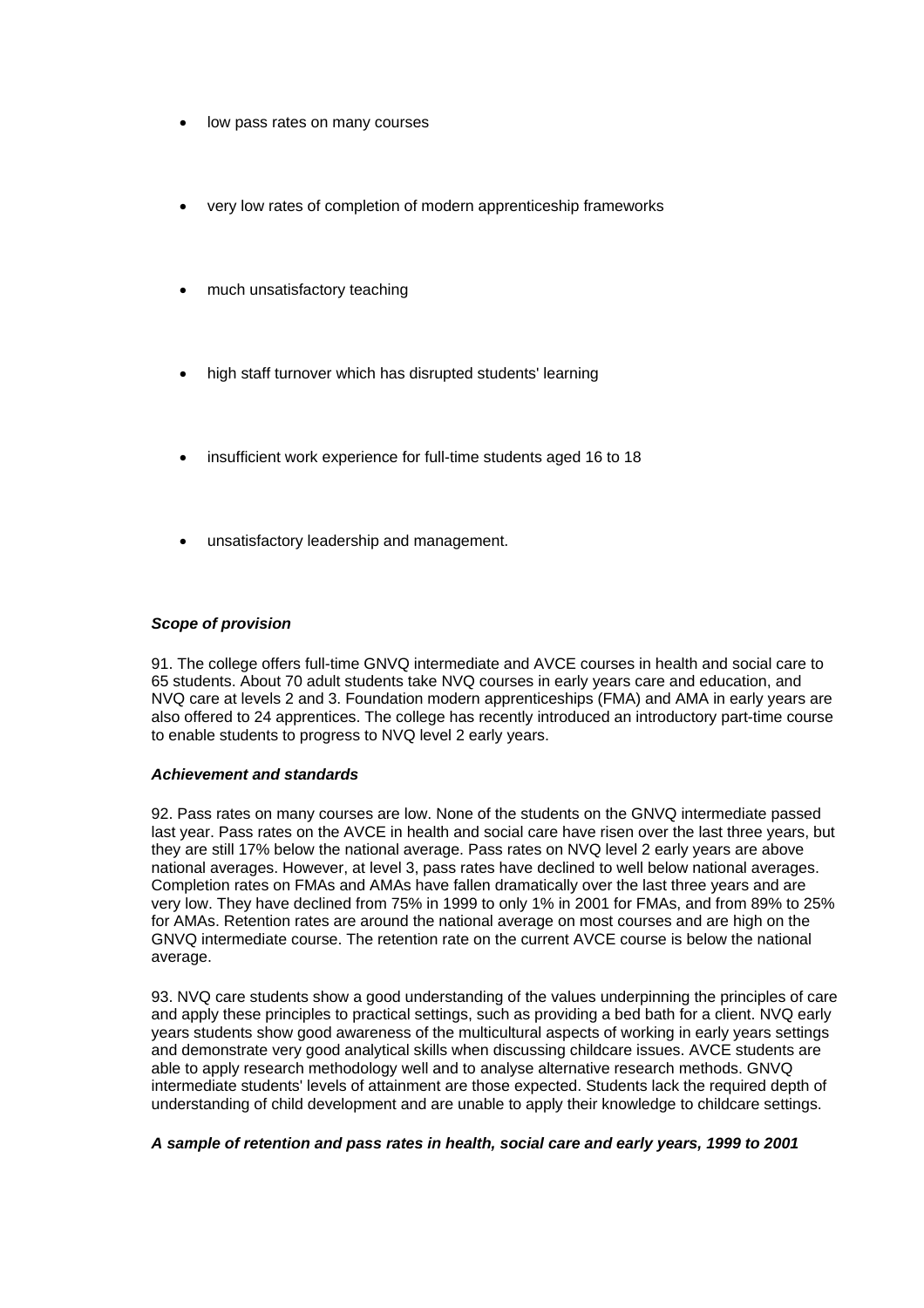| Qualification                                      | Level          | <b>Completion</b><br>year: | 1999 | 2000 | 2001            |
|----------------------------------------------------|----------------|----------------------------|------|------|-----------------|
| <b>GNVQ</b> foundation                             | 1              | No. of starts              | 12   | 10   | ÷               |
| health and social care                             |                | % retention                | 83   | 50   | ÷               |
|                                                    |                | % pass rate                | 30   | 60   | ÷               |
| <b>GNVQ</b> intermediate<br>health and social care | $\overline{2}$ | No. of starts              | 14   | 21   | 12 <sup>2</sup> |
|                                                    |                | % retention                | 100  | 86   | 92              |
|                                                    |                | % pass rate                | 79   | 67   | 0               |
| GNVQ advanced health<br>and social care            | 3              | No. of starts              | 21   | 24   | 19              |
|                                                    |                | % retention                | 67   | 83   | 68              |
|                                                    |                | % pass rate                | 50   | 55   | 62              |

*Source: ISR (1999 and 2000), college (2001).*

*\* course did not run*

# *Quality of education and training*

94. There is too much unsatisfactory teaching. Teachers failed to interest students or to get them to work effectively. Some lessons lack a sense of purpose. Topics were covered superficially, so that the skills of students were not being improved. In one lesson, in which students were learning to produce spreadsheets, the teacher asked questions only of a small group, while other students sat struggling to keep up with the work. Many students appeared confused and failed to produce the spreadsheets. There were poor levels of punctuality across a number of courses. Students on the GNVQ intermediate course do not benefit from work experience as part of their course and AVCE students have only one week of work experience during the two years of the programme. In consequence, some students are unable to relate theory to practical experiences.

95. In the better lessons, the work is more demanding and teachers demonstrate good knowledge of the care sector. In an AVCE lesson, the students analysed case studies effectively to identify the types of mental health disorders associated with particular behaviour. In a well-structured debate, NVQ level 3 students made confident and well-considered contributions, drawing on their own experiences to show how multicultural issues could be promoted in nursery settings.

96. Comprehensive systems are in place for the assessment of NVQ students' work. There are good links between the theory that is taught in college and work-based assessments. Procedures for monitoring students' progress are rigorous. Internal verification on GNVQ and NVQ courses is thorough. Inadequate time is allocated to assessors to complete the assessment in the workplace. At level 3, this has resulted in slow completion of the programme and achievement of the qualification. The assessment of key skills on many programmes is poor. Most foundation modern apprentices gain the NVQ component of the framework, but very few achieve the key skills components.

97. There is a thorough induction programme and students feel well prepared for their studies. Students receive good tutorial support and there is regular monitoring of their progress. All students, including those studying part time, have an initial assessment to determine if they have additional learning needs. Where need is identified, support is offered on an individual basis.

98. Most teachers and assessors have good professional qualifications and experience in the care sector. There are good staff development opportunities. Some staff have carried out updating at hospitals. There are adequate resources to support students in their studies. Students have good access to computers, but there is a shortage of childcare books on both college sites.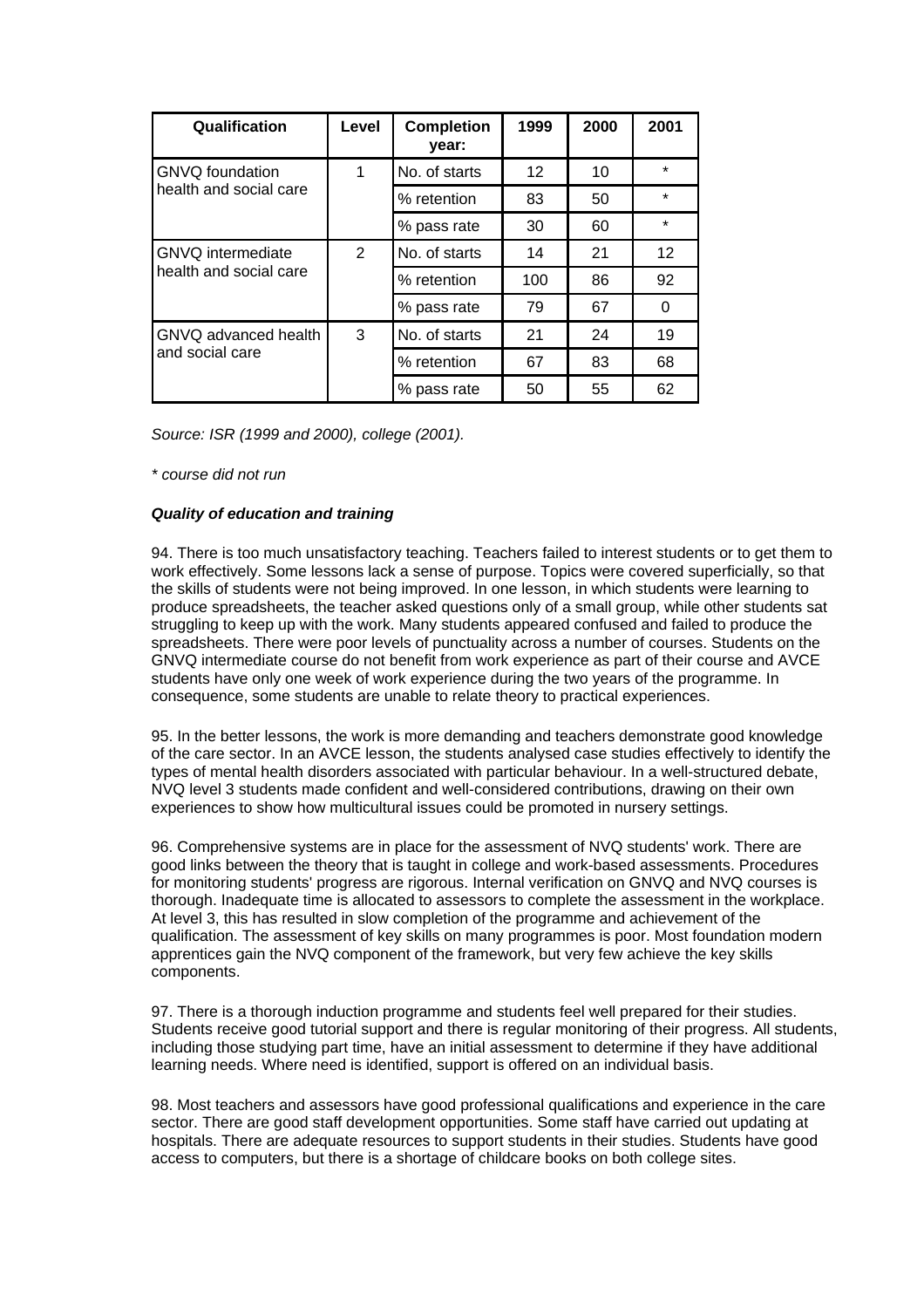#### <span id="page-32-0"></span>*Leadership and management*

99. Leadership and management are unsatisfactory. Teams meet regularly and comprehensive minutes are produced. However, high staff turnover, coupled with difficulties in recruiting teachers for the full-time courses in health and social care, have disrupted the learning of students on GNVQ and AVCE courses. For instance, some students have had four different teachers to teach the same subject. There is little sharing of good practice or resources and few students move between the full-time and work-based learning programmes. Key issues, such as low pass rates, have not been identified until recently. Quality assurance procedures have had only a little influence on driving up standards. The lesson observation scheme has had little effect on the performance of teachers.

# **Art and design**

 $\overline{1}$ 

Overall provision in this area is **satisfactory (grade 3)**

#### *Strengths*

- high and improving retention rates
- suitably demanding and stimulating tasks
- good programme of visits for students
- good accommodation and equipment
- responsiveness to the needs of the community.

# *Weaknesses*

- low pass rates in GNVQ foundation and intermediate courses
- some poor student handouts
- failure of quality assurance to improve levels of achievement.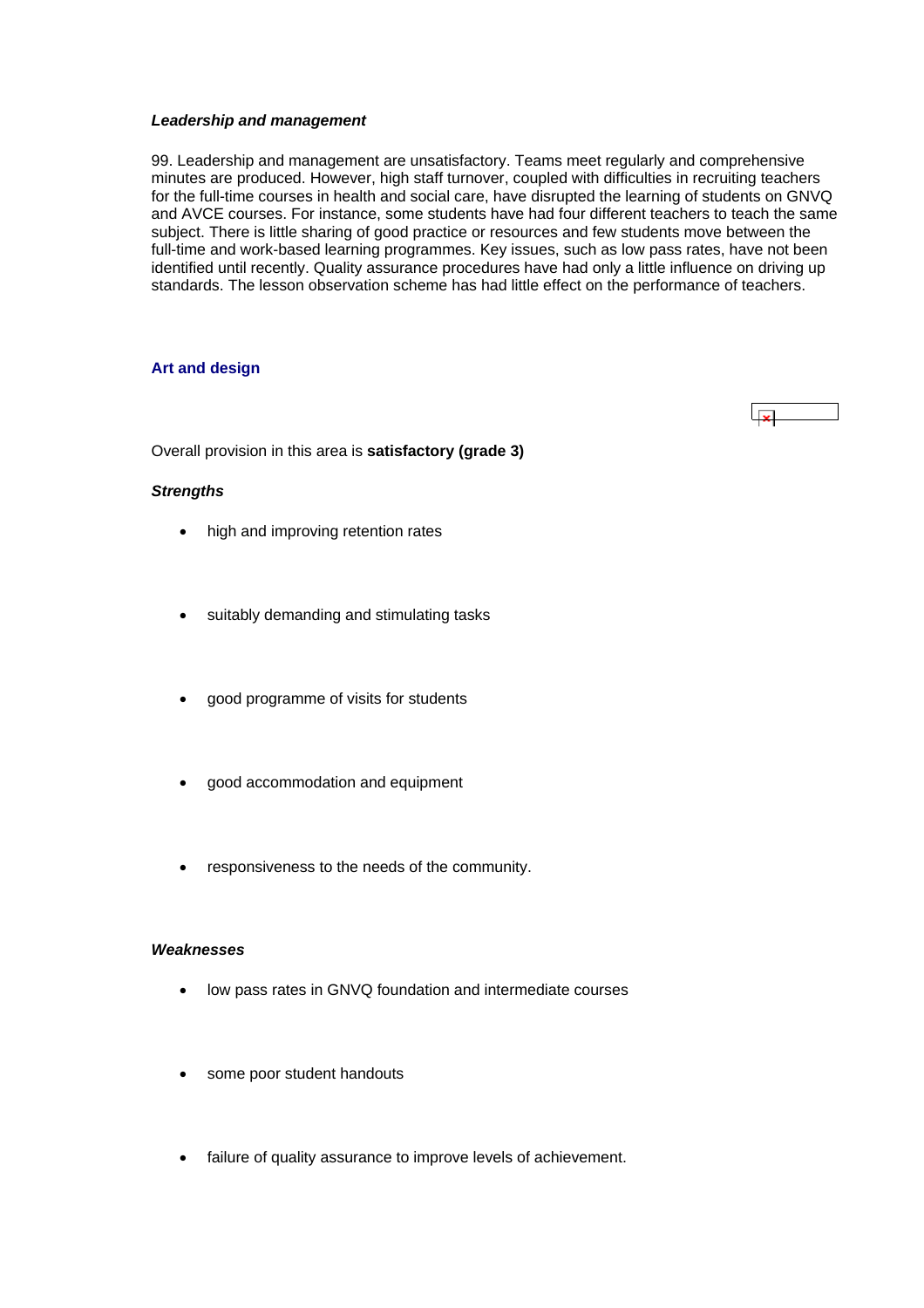# *Scope of provision*

100. The college offers a wide range of art and design courses, including levels 1 and 2 GNVQ, AVCE, and GCE AS and A levels in fine art and graphics. The curriculum area has around 340 fulltime students. A pre-degree foundation course is marketed jointly by the college and the University of Westminster. It is successful in attracting students from families with little tradition of HE, many of whom progress to HE. Disaffected pupils from local schools attend the college on link courses. Many adults enjoy using the facilities for a wide range of courses, including interior design, pattern cutting, photography, ceramics and fine art.

#### *Achievement and standards*

101. Retention rates across most courses in this curriculum area are high and improving. For GCE A-level art and design, the rate is significantly above the national average in similar colleges. Pass rates are high on some courses, for example, the GNVQ advanced and the pre-degree foundation course in art and design. On other courses, such as the GNVQ foundation and intermediate courses, pass rates are low and showing no sign of improvement.

102. On many of the courses, levels of attainment are high. Students produce exciting and thoughtful work that extends and develops their skills. Many students talk with enthusiasm and pride about their work. All AVCE students entered one assignment last year for a company-sponsored competition as a means of exploring professional practice. One student won an award and the prize-winning design was a chair designed to copy the lines and style of a particular type of shoe. The student worked with the company to modify and adapt her design and the chair will be placed in the company's headquarters. On the GNVQ intermediate course some work is of a low standard and/or poorly presented.

| Qualification                             | Level          | <b>Completion</b><br>year: | 1999 | 2000 | 2001 |
|-------------------------------------------|----------------|----------------------------|------|------|------|
| GNVQ foundation art                       | 1              | No. of starts              | 30   | 18   | 19   |
| and design                                |                | % retention                | 87   | 78   | 74   |
|                                           |                | % pass rate                | 46   | 43   | 36   |
| GNVQ intermediate art                     | $\overline{2}$ | No. of starts              | 49   | 31   | 30   |
| and design                                |                | % retention                | 76   | 80   | 90   |
|                                           |                | % pass rate                | 68   | 50   | 52   |
| GNVQ advanced art                         | 3              | No. of starts              | 70   | 66   | 59   |
| and design                                |                | % retention                | 80   | 77   | 80   |
|                                           |                | % pass rate                | 69   | 66   | 83   |
| GCE A-level art and                       | 3              | No. of starts              | 104  | 95   | 75   |
| design                                    |                | % retention                | 85   | 88   | 87   |
|                                           |                | % pass rate                | 69   | 74   | 55   |
| <b>Foundation studies</b><br>(pre-degree) | 3              | No. of starts              | 22   | 38   | 21   |
|                                           |                | % retention                | 77   | 82   | 95   |
|                                           |                | % pass rate                | 82   | 100  | 90   |

# *A sample of retention and pass rates in art and design, 1999 to 2001*

*Source: ISR (1999 and 2000), college (2001).*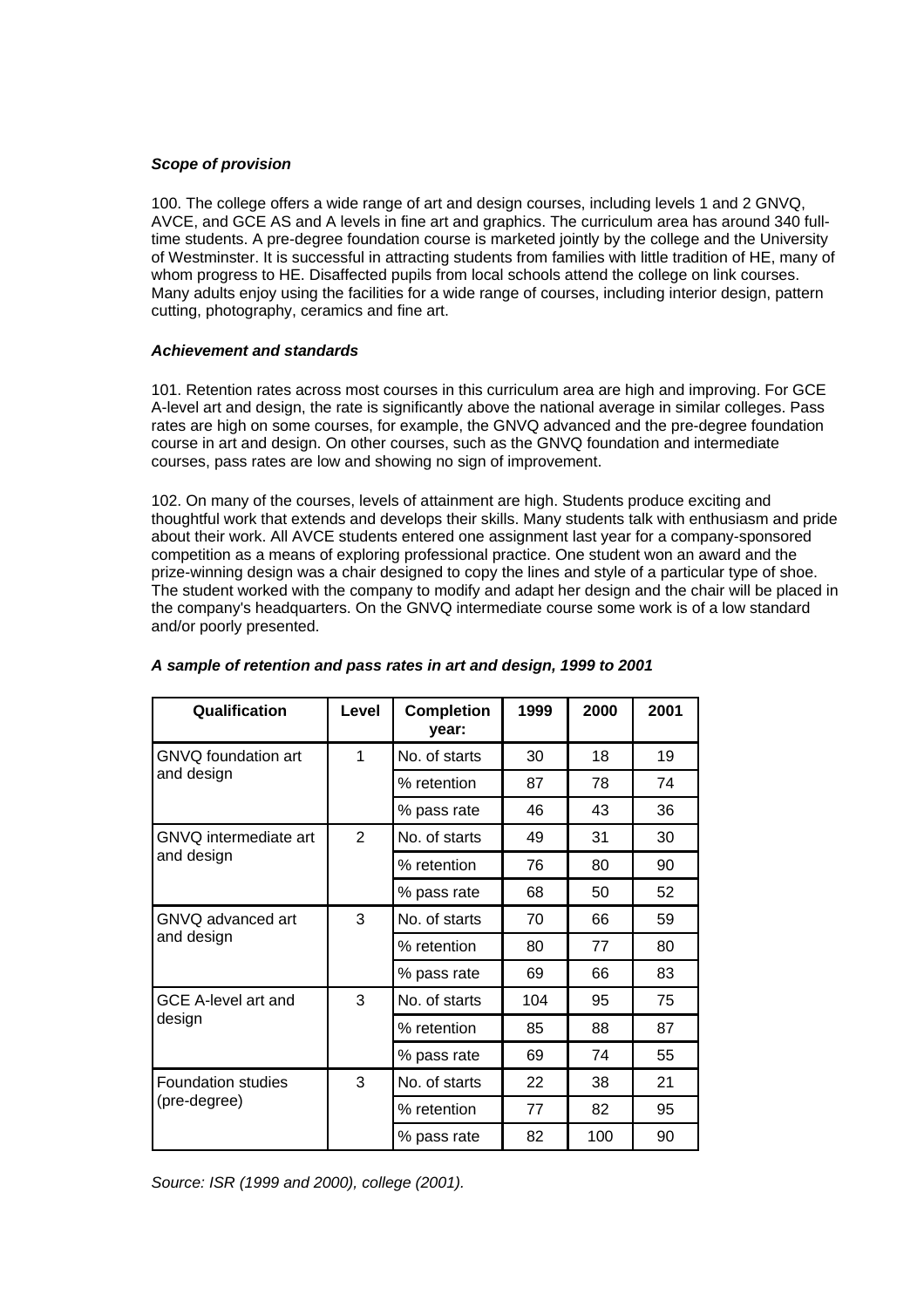#### <span id="page-34-0"></span>*Quality of education and training*

103. Almost all of the teaching is satisfactory and much of it is very good. Many staff are professional practitioners and they use their skills and experience effectively in their teaching. Teachers are aware of students' differing skill levels and adapt their teaching to the needs of individual students.

104. There is a very good programme of visits, and the experience which students gain from the visits is used effectively. GCE AS graphic students, for example, used a trip to the British Museum as the starting point for a typography project. They were encouraged to use scripts ranging from the Rosetta Stone to medieval manuscripts in Latin and Arabic to influence their work.

105. Students particularly appreciate the opportunities to experiment with skills new to them, such as ceramics, photography and three-dimensional work. They are given some stimulating and demanding tasks, such as modelling a clay head so that it has the appearance of being half human/half robot. The students rise to the challenge and produce good work.

106. Assessment and monitoring procedures are effective. Students receive informative feedback on their work and are provided with useful guidance on how to improve their work. The quality of written handouts varies. Some are admirably clear and well laid out, such as those produced for GCE AS art history. Others are poorly presented and a few of them contain spelling errors.

107. The provision is housed in a light, airy building that is well equipped to offer students the chance to work in a range of artistic media. There are large metal and wood workshops, a ceramic studio with four kilns, a photography studio and darkroom, and spacious art studios. Facilities enable students to work with fabric and print, and there is good access to computing areas for graphics work. All rooms are large and there is plenty of storage space for students' work. Staff and students receive good support from five technicians, who each have specific responsibilities. There is a real sense of artistic endeavour within the building, but this does not spill over into public areas of the college and only a small amount of students' work is on display.

#### *Leadership and management*

108. Leadership and management in this area of work are satisfactory. Many course managers are new. Actions are being taken to raise standards. For example, when problems were identified in the assessment process for GCE AS graphics, strenuous efforts were made to redress these. Quality assurance procedures have yet to lead to improved levels of achievement on some courses.

#### **Performing arts, music and media**

Overall provision in this area is **good (grade 2)**

# *Strengths*

- high pass and retention rates in GCE A-level drama, media and AVCE media
- imaginative teaching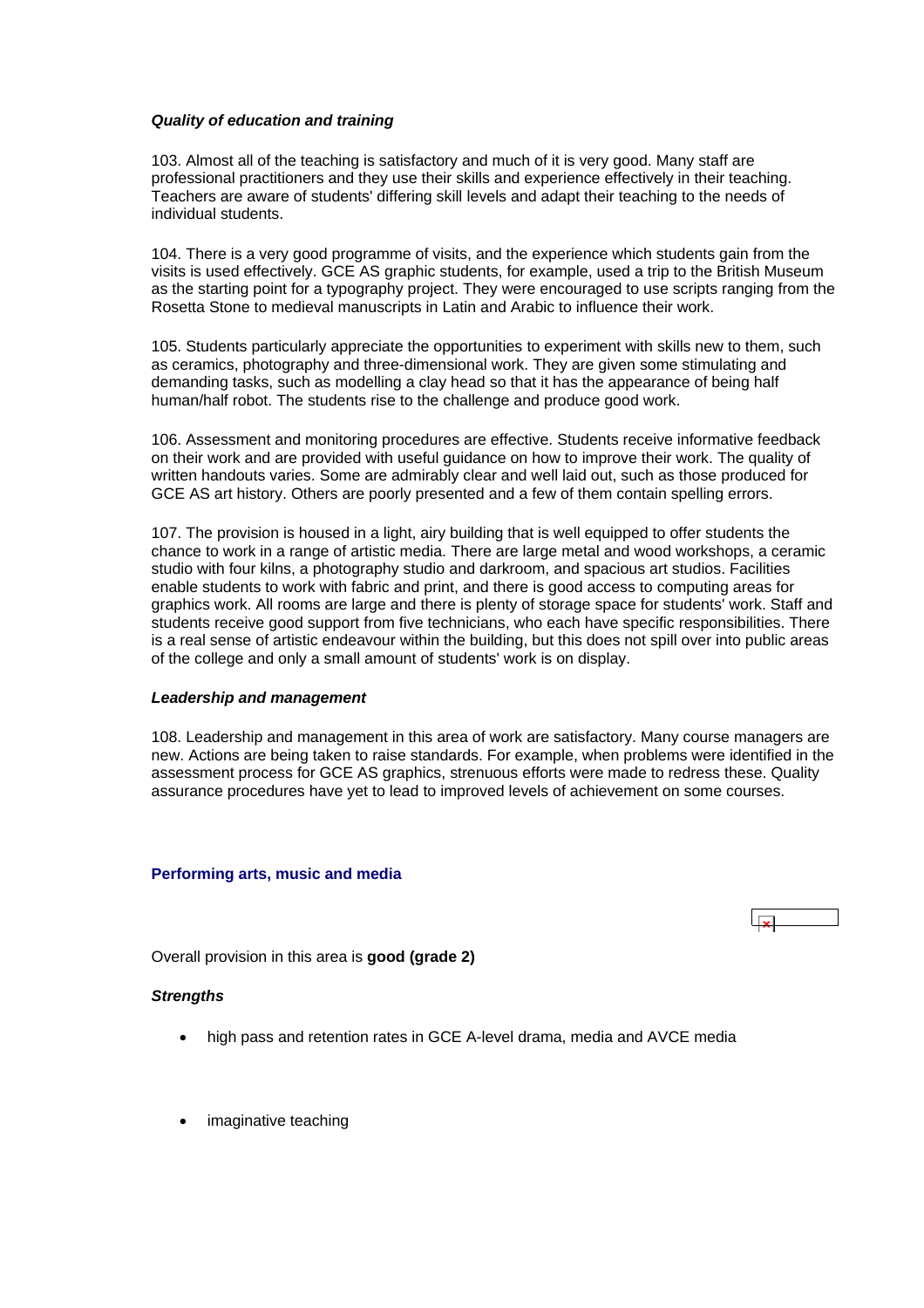- responsive curriculum, meeting the needs of the local community
- good resources and accommodation for media.

#### *Weaknesses*

- poor accommodation for drama and music
- poor levels of punctuality and attendance
- insufficient collaboration between subjects.

# *Scope of provision*

109. The college has developed a curriculum in performing arts, music and drama that is responsive to the needs of the local community. Around 480 full-time students aged 16 to 18 are enrolled on a wide range of courses, that include GCE AS and A-level media, drama, film studies, music and music technology, AVCE qualifications in performing arts and media and GNVQ intermediate in media. There has been a significant growth in the number of media students on the GCE AS course, AVCE and GNVQ courses. GCE AS music technology was introduced just before the beginning of the academic year, 2001. The college has links with local schools and disaffected pupils come to college for an introduction to drama course. As a result of established links with the Harrow Young Musicians group, music students perform regularly at a number of top venues. In 2001, they gave a performance at the Royal Albert Hall.

#### *Achievement and standards*

110. Examination results are good on the majority of media, drama and music courses. Pass rates for GCE A-level media are consistently above the national average. There has been a steady rise in pass rates for the GNVQ intermediate media course and GCE A-level film studies. Students' grades in GCE A-level film studies are better than predicted on the basis of their GCSE grades. Retention rates for the vocational media courses are at or around the national averages.

111. In all subjects, standards of written and practical work are high. There is discipline and rigour in practical work. Teachers create a relaxed atmosphere for students to work in, but ensure that the work is suitably demanding. Students express their ideas and show a good understanding of their subjects. They participate in discussion with enthusiasm. In drama, the level of performance skills reflects an understanding of, and an appreciation for, performance conventions. Evaluation of students' work is well structured.

*A sample of retention and pass rates in performing arts, music and media, 1999 to 2001*

|--|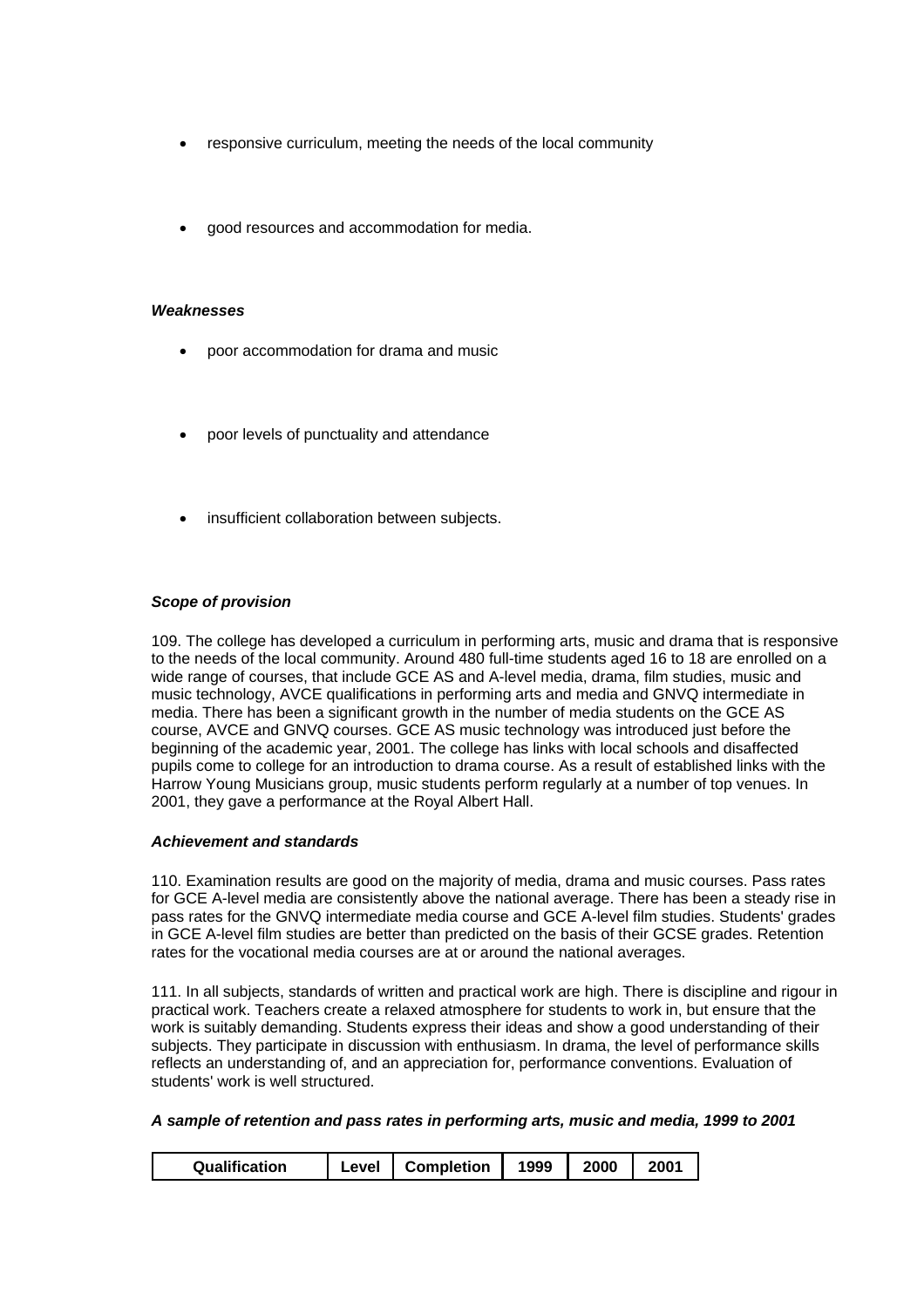|                                    |                | year:         |         |    |    |
|------------------------------------|----------------|---------------|---------|----|----|
| <b>GNVQ</b> intermediate           | $\overline{2}$ | No. of starts | $\star$ | 23 | 35 |
| media                              |                | % retention   | $\star$ | 74 | 89 |
|                                    |                | % pass rate   | $\star$ | 59 | 77 |
| GNVQ advanced media                | 3              | No. of starts | 19      | 20 | 22 |
|                                    |                | % retention   | 95      | 70 | 82 |
|                                    |                | % pass rate   | 61      | 86 | 72 |
| <b>GCE A-level drama</b>           | 3              | No. of starts | 35      | 41 | 27 |
|                                    |                | % retention   | 77      | 83 | 70 |
|                                    |                | % pass rate   | 100     | 94 | 95 |
| <b>GCE A-level film</b><br>studies | 3              | No. of starts | $\star$ | 24 | 27 |
|                                    |                | % retention   | $\star$ | 67 | 70 |
|                                    |                | % pass rate   | $\star$ | 81 | 87 |
| <b>GCE A-level media</b>           | 3              | No. of starts | 59      | 71 | 58 |
|                                    |                | % retention   | 98      | 73 | 81 |
|                                    |                | % pass rate   | 95      | 96 | 94 |

*Source: ISR (1999 and 2000), college (2001).*

*\* course did not run*

# *Quality of education and training*

112. Almost all the teaching is at least good and a significant proportion of it is outstanding. Lessons are well planned and well structured. Teachers ensure complex themes, exercises and texts are broken down into manageable sections, to help build and develop students' confidence and understanding. Teachers are knowledgeable about their subject and like to share their enthusiasm with students. Students are encouraged to be imaginative and to focus hard on the tasks they are undertaking. In one lesson, a group of initially unresponsive students were won over by the sheer enthusiasm and commitment of the teacher and gradually threw themselves into the creative process. Teachers have a very good relationship with the students and are prepared to give their time and energy to helping them. In two unsatisfactory lessons, a delay in allocating tasks led to long periods of inactivity for students. Attendance at lessons during the inspection was low, at 63%, and students lacked punctuality.

113. Students' progress is monitored effectively. Individuals identified as underachieving are directed to attend revision lessons and carry out other appropriate actions. Their parents are kept informed. Assignment briefs are clear and well written. In most cases, detailed marking and feedback indicate where standards have been met and what action is needed for students to improve their work.

114. The quality of resources and accommodation differs between curriculum areas. Media rooms are well equipped. A studio has both linear and digital audio and video-editing facilities, and interactive whiteboards. However, the consistent growth in the number of students studying media is placing an increasing strain on these resources. The stage space and drama studio are in need of refurbishment and currently provide students with a dull working environment. The music facilities have been upgraded recently, but there is still a shortage of resources and the secure storage of technical equipment is an issue. There are few examples of students' work or other forms of display in workrooms and studios.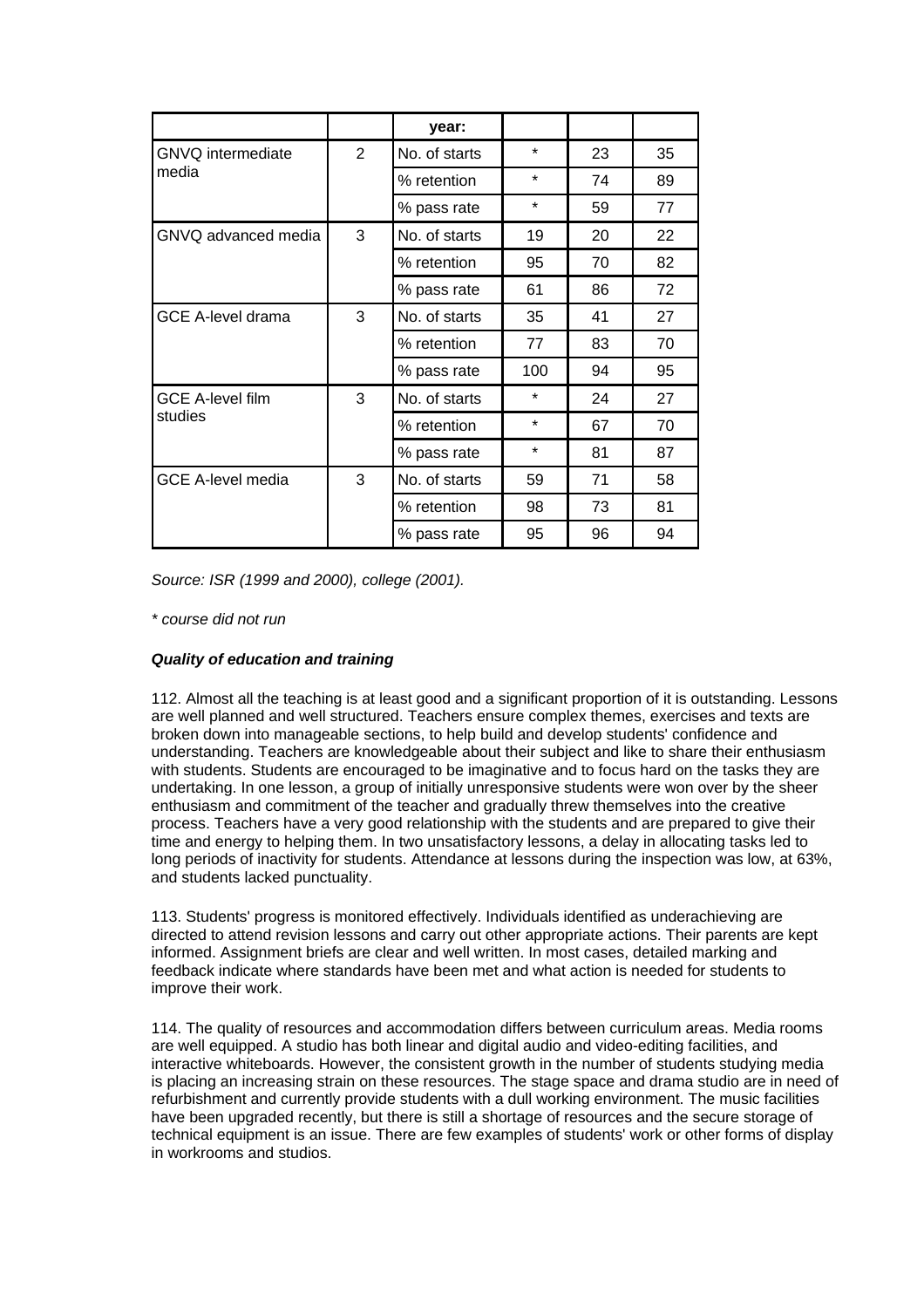#### <span id="page-37-0"></span>*Leadership and management*

115. Courses are well managed at subject level. The drama and media teams have been identified as subject teams that achieve high pass rates. Staff are involved in drawing up action plans for sharing good practice.

#### **Humanities**



Overall, provision in this area is **good (grade 2)**

#### *Strengths*

- consistently high retention and pass rates in GCE A-level government and politics
- high pass rates in GCE A-level history, law and economics in 2001
- good monitoring of students' progress.

#### *Weaknesses*

- low retention rates in GCE A-level law and economics
- insufficient guidance to students on how to take notes in lessons
- failure of some students to complete homework.

#### *Scope of provision*

116. The inspection covered GCE AS/A levels in economics, law, government and politics, and history. Economics and law are offered at Harrow-on-the-Hill and Harrow Weald campuses. Government and politics and history are available at Harrow Weald. The vast majority of students are aged 16 to 19. There are no evening classes in these subjects and they are not offered at GCSE.

#### *Achievement and standards*

117. Pass rates in GCE A-level law, history and economics are high. They have improved steadily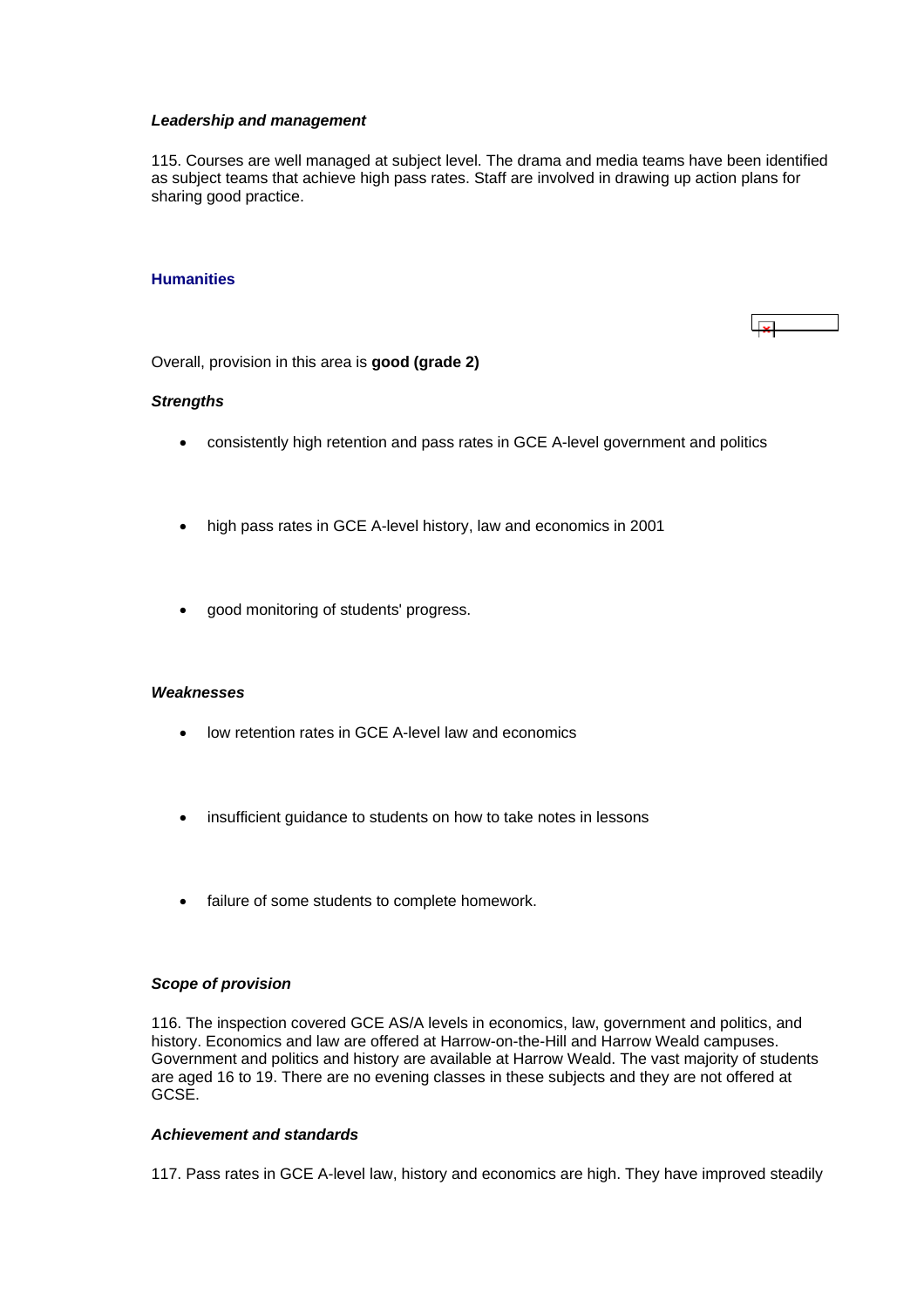over the last three years. In 2001, they were 11%, 9% and 8%, respectively, above the national averages. Pass rates in government and politics are consistently above national averages. For example, in 2001, 94% passed the examination and 81% achieved grades A to C, which is well above the national average for students achieving high grades. Many students do better than would be predicted on the basis of their GCSE results. In law and economics, the proportion of students achieving high grades is also above the national average.

118. Retention rates for government and politics are consistently above the national average. Retention rates in economics have been below the national average in each of the last three years. In history, the 2001 retention rate fell to slightly below the national average. Retention rates in law were below average in 2000 and 2001.

119. Students' written work and their involvement in class discussions indicate satisfactory progress. In one politics lesson, the students demonstrated a sound understanding of race relations. In a law lesson, they were keen to be involved in a discussion about juries. However, in an economics revision lesson, some students' hesitant answers to questions revealed a lack of understanding of the topic. In one history lesson, some students failed to join confidently in discussions because they had not done the preparatory work. The standard of written work is high in some cases. In law and politics, students had undertaken a suitable variety of written work and teachers had made constructive comments on their scripts. Many students, however, do not complete their homework. Responses to the most recent student questionnaire showed that, only 59% of students felt that work was set and marked regularly. Inspectors' sampling of homework records for 2001/02 indicates that this remains a weakness.

| Qualification                                 | Level | <b>Completion</b><br>year: | 1999 | 2000 | 2001 |
|-----------------------------------------------|-------|----------------------------|------|------|------|
| <b>GCE A-level economics</b>                  | 3     | No. of starts              | 83   | 82   | 69   |
|                                               |       | % retention                | 69   | 68   | 68   |
|                                               |       | % pass rate                | 81   | 84   | 87   |
| <b>GCE A-level law</b>                        | 3     | No. of starts              | 44   | 42   | 65   |
|                                               |       | % retention                | 81   | 58   | 55   |
|                                               |       | % pass rate                | 68   | 74   | 83   |
| <b>GCE A-level</b><br>government and politics | 3     | No. of starts              | 66   | 75   | 46   |
|                                               |       | % retention                | 80   | 84   | 80   |
|                                               |       | % pass rate                | 94   | 86   | 94   |
| <b>GCE A-level history</b>                    | 3     | No. of starts              | 112  | 100  | 49   |
|                                               |       | % retention                | 83   | 83   | 75   |
|                                               |       | % pass rate                | 69   | 77   | 87   |

# *A sample of retention and pass rates in humanities, 1999 to 2001*

*Source: ISR (1999 and 2000), college (2001).*

# *Quality of education and training*

120. Most teaching was at least good and there was no unsatisfactory teaching. Learning objectives are made clear to the students at the start of most lessons. In several lessons, teachers provided relevant advice on how best to revise for examinations. This included advice on how to tackle particular questions, for example, advice on the importance of graphs in answering economics questions. In most lessons, plenty of ground is covered and the subject matter is of an appropriate level. Teachers demonstrate good knowledge of their subjects. Topics are clearly and confidently explained. There is little teaching that might inspire the students, however, in some lessons,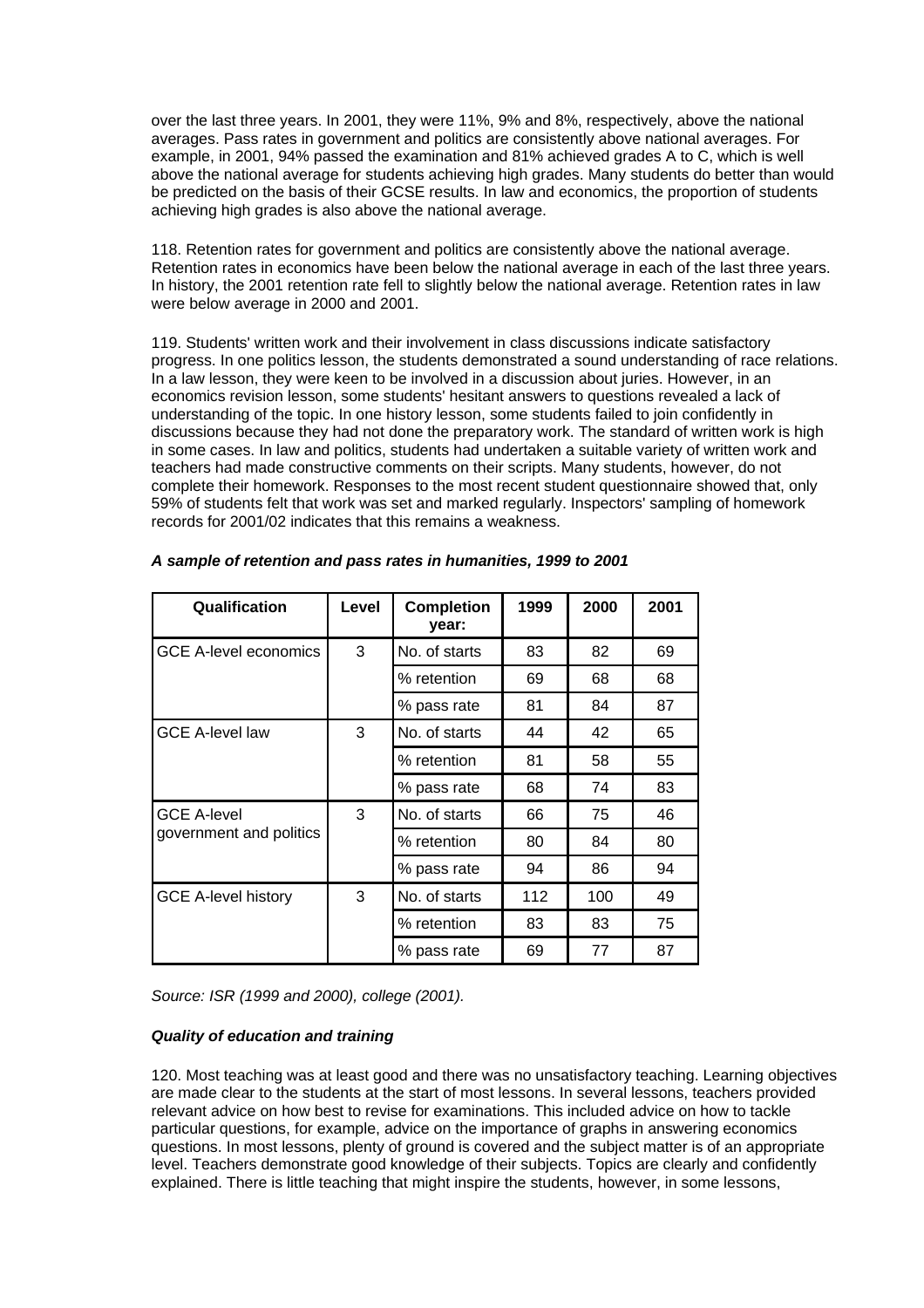<span id="page-39-0"></span>teachers did not do enough to draw individual students into discussions and sometimes students' understanding of topics was not checked. In one lesson, the tutor failed to deal effectively with inattentive students. In other lessons, teachers often failed to provide guidance on when and how students should take notes. Consequently, some students' notes were poor and other students failed to write anything.

121. Teachers are very committed to their students and relationships between staff and students are good. Students appreciate the time teachers are prepared to spend helping them outside lessons. Students also feel well supported by their personal tutors. There are opportunities for politics students to visit Brussels and for law students to visit the law courts. On entry to the college, students are given a target grade based on their GCSE results. Their progress is formally monitored against this grade in October and February. There are effective systems to identify students whose progress is unsatisfactory. The college is involving parents in issues relating to students' progress, punctuality and attendance. Lack of punctuality, nevertheless, remains a problem in some lessons.

#### *Leadership and management*

122. Managers have worked successfully with teachers to improve pass rates in humanities subjects. An appropriate focus on the quality of teaching has contributed to this improvement. Actions include the designation of beacon teams, which provide models of good practice and focus teams where there are concerns about teaching, learning or achievement. Action to improve retention rates has been less effective. Self-assessment reports produced by course teams fail to measure performance against targets for attendance, retention and achievement. Teachers with formal responsibility for subject management do not have clearly defined roles and some are more effective managers then others.

#### **Social studies**

Overall provision in this area is **satisfactory (grade 3)**

#### *Strengths*

- high pass rates in GCE A-level psychology
- good quality teaching in GCE A-level psychology
- strong support for students from their teachers.

#### *Weaknesses*

- low standard of work from some students
- low proportion of high grades in GCE A-level sociology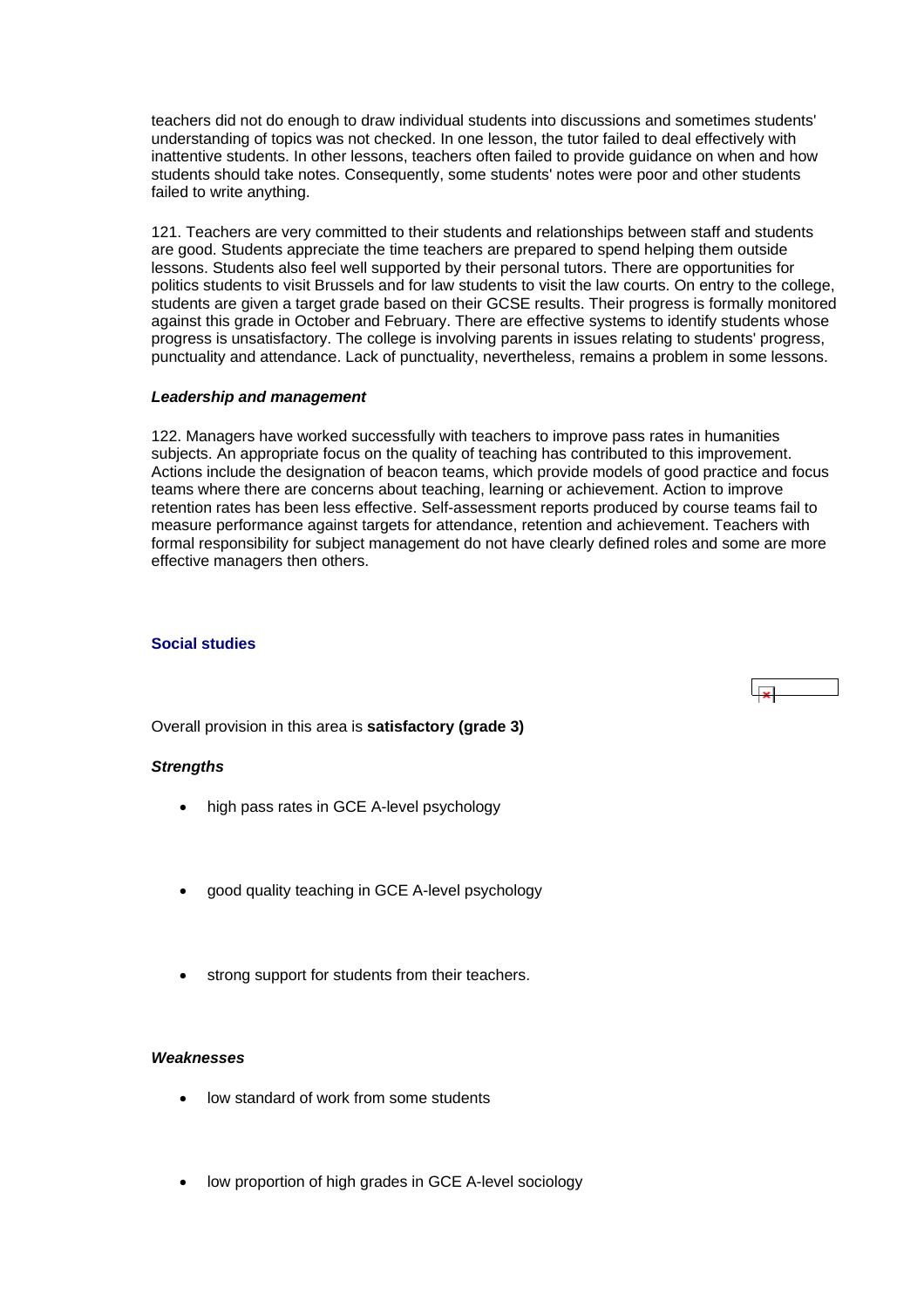- poor quality of teaching in sociology
- lack of punctuality by students.

# *Scope of provision*

123. Full-time GCE AS and A-level courses in psychology and sociology are offered at the Harrow Weald and the Harrow-on-the-Hill campuses. The courses are very popular. Over 500 students are currently enrolled. One-year courses for adults in both subjects have been discontinued over the last two years, as has the GCSE sociology course.

### *Achievement and standards*

124. The pass rate for GCE A-level psychology has been high for the last three years, exceeding the national average by between 6% and 15%. Pass rates for GCE A-level sociology have been around the national average for similar colleges, but the proportion of students achieving high grades in sociology is low. Most students achieve results broadly in line with what is predicted on the basis of their GCSE results. Provisional results for GCE AS in psychology and sociology indicate that a quarter of students failed to reach pass standard, although most students are hoping to improve their grades by retaking one or more modules. Overall, retention rates are broadly in line with national averages

125. The standard of some students' work was often low. Oral contributions made by students often indicate only a superficial understanding of basic social science concepts. Students' written work is competent, but usually no more than this. Standards of work of the more able students fall short of what might be expected. Students on GCE AS courses have not yet developed the requisite skills of analysis and evaluation. They have not learned to use social scientific evidence rigorously to substantiate their arguments. Too many students are late for lessons and this disrupts both their own learning and that of others.

| Qualification                    | Level | <b>Completion</b><br>year: | 1999 | 2000 | 2001 |
|----------------------------------|-------|----------------------------|------|------|------|
| <b>GCE A-level</b><br>psychology | 3     | No. of starts              | 150  | 193  | 140  |
|                                  |       | % retention                | 75   | 73   | 79   |
|                                  |       | % pass rate                | 93   | 84   | 87   |
| <b>GCE A-level sociology</b>     | 3     | No. of starts              | 111  | 94   | 82   |
|                                  |       | % retention                | 63   | 78   | 66   |
|                                  |       | % pass rate                | 70   | 92   | 78   |

#### *A sample of retention and pass rates in social studies, 1999 to 2001*

*Source: ISR (1999 and 2000), college (2001).*

# *Quality of education and training*

126. Teaching in social studies is purposeful. Teachers are enthusiastic and their students are usually responsive and enjoy their studies. Most teaching is at least satisfactory. Despite this,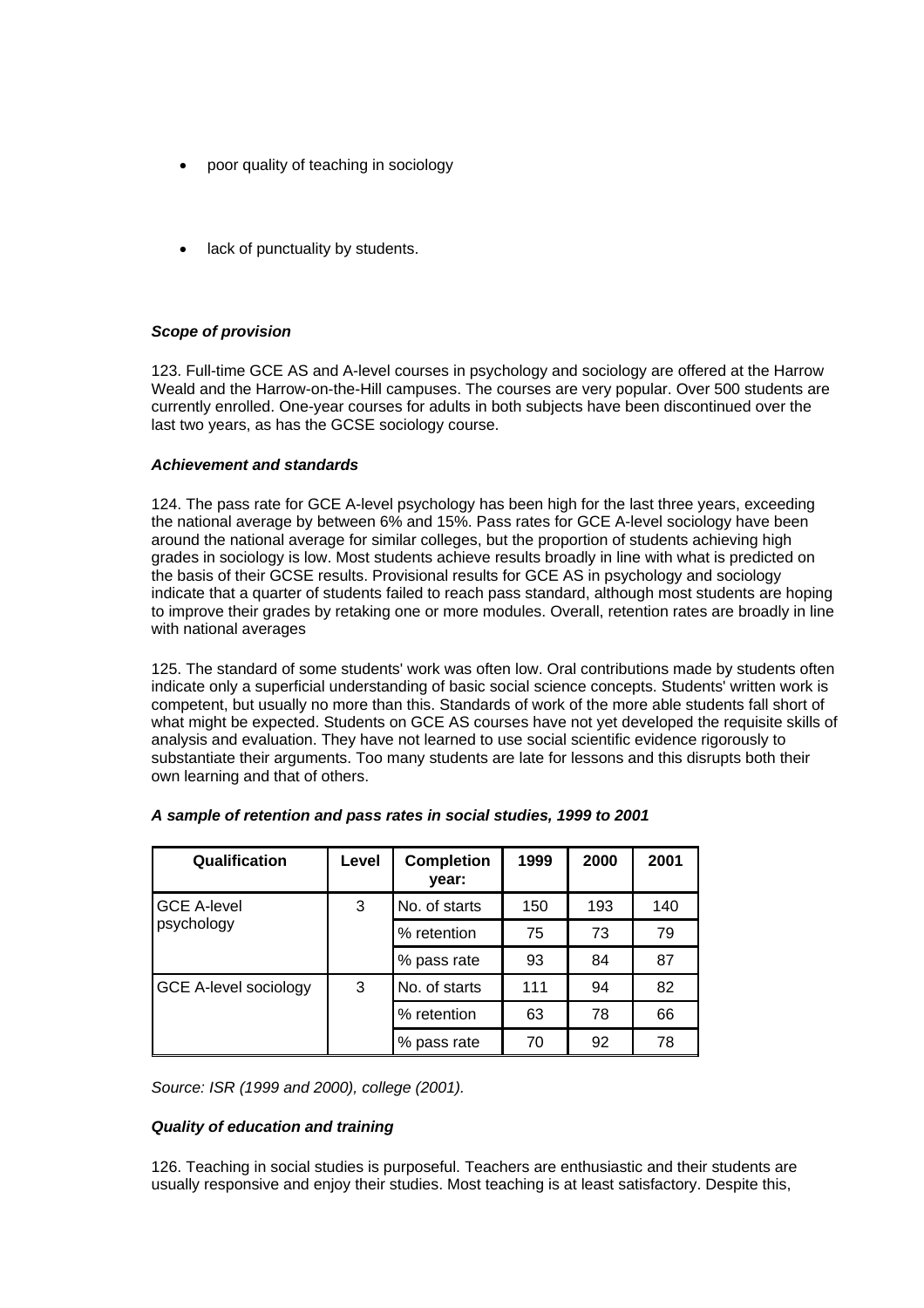<span id="page-41-0"></span>courses and lessons are not always well planned. Strategies for meeting the needs of students of diverse abilities are not well thought out. Able students are given few opportunities to develop the social scientific skills of which they are capable. Teachers frequently ask students pertinent questions, but rarely expect the answers to be developed in any detail.

127. In psychology, there is much good teaching. Lessons are conducted briskly, and effective methods are used to ensure students develop a sound knowledge and understanding of psychological research and methodologies. A particularly effective lesson demonstrated the idea of `classical conditioning', through a practical exercise that involved students imagining they were floating luxuriously in a warm sea, only to be rudely interrupted by music from the film `Jaws'.

128. In sociology, there is some unsatisfactory teaching. In the weakest lessons, students were given inaccurate or vague definitions of concepts used in sociological research, without any examples to illustrate such concepts in practice. Students could not distinguish between the crucial methodological concepts of `validity' and `reliability' and were failing to acquire the rudimentary skills and knowledge necessary to interpret, analyse and evaluate sociological research. In one lesson, a reliance on a narrow range of out-of-date material on patterns of divorce meant that students were unable to engage in important contemporary debates about changing patterns of family life. In a session on the media, a very good exercise to help students to understand the concepts of folk devils and moral panics was not successful because students had insufficient understanding to apply the concepts.

129. Resources for social studies are good. The learning resource centres are well stocked, and students have access to appropriate journals. Although the college intranet holds some relevant materials, the use of ICT in the teaching of social studies is in its infancy. Teachers produce a wide range of good learning materials. However, these resources are not shared effectively between subjects.

130. Homework is set regularly, but teachers do not set and mark enough written work and students do not receive enough written guidance on how to improve their performance. The monitoring of students' progress is not thorough enough.

131. Students value the high level of support that they receive from teachers both inside and outside the classroom, both on academic and pastoral matters. Social science teachers are sensitive to the diverse cultural, ethnic and religious backgrounds of their students, and teaching materials reflect this diversity.

#### *Leadership and management*

132. Course management is satisfactory. Teachers work effectively in course teams. However, teachers are yet to be convinced that they can improve students' levels of achievement by consistently and rigorously implementing the management procedures set up to achieve this objective.

#### **English and English as a foreign language**

Overall provision in this area is **satisfactory (grade 3)**

#### *Strengths*

high retention rates on most courses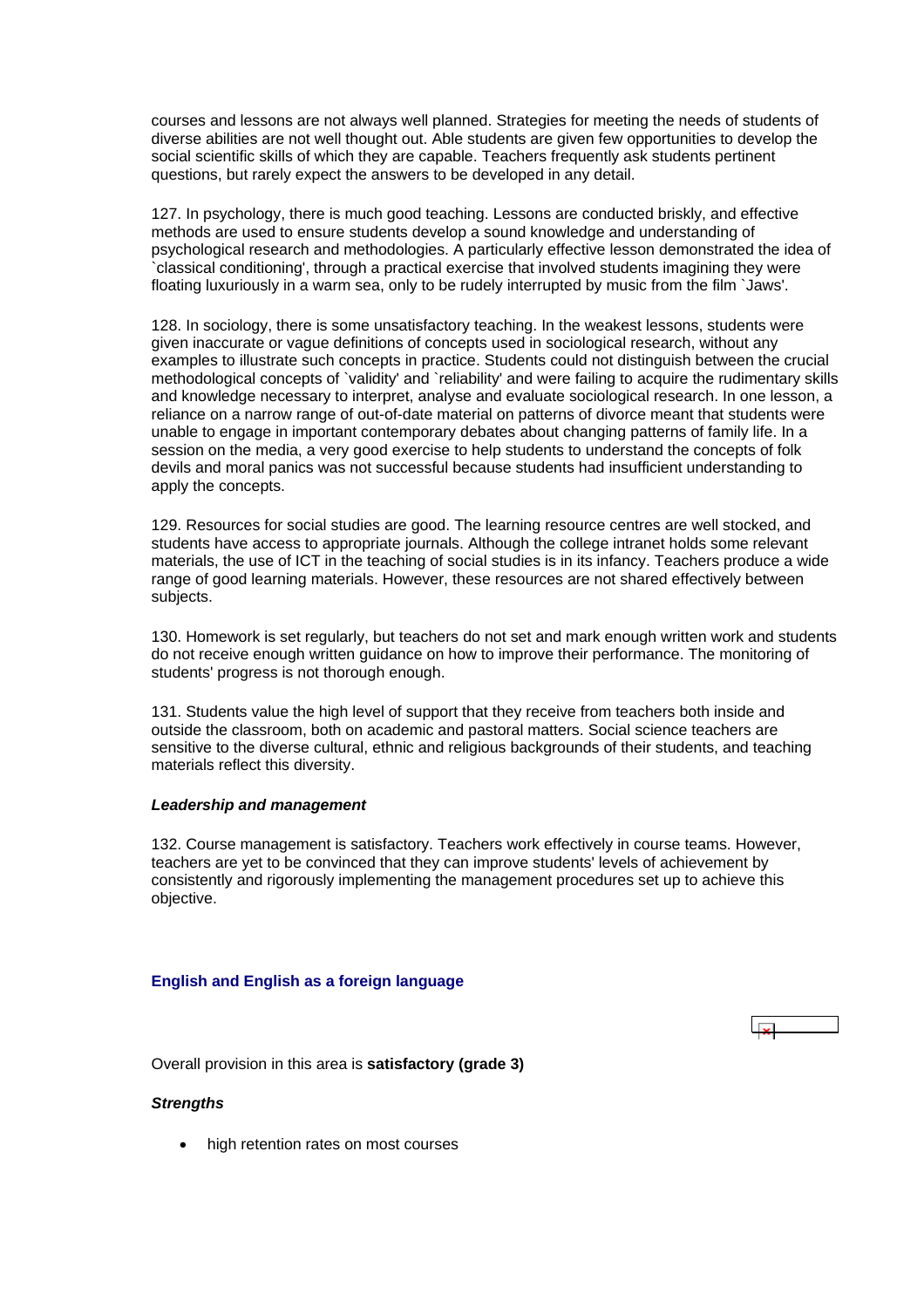- high pass rates on GCE A-level English language and English literature courses
- much effective teaching.

#### *Weaknesses*

- failure to check learning in some lessons
- many EFL students opting not to take EFL qualifications
- inadequacies in the management of EFL provision.

#### *Scope of provision*

133. The English and EFL provision are popular. English mainly caters for students aged 16 to 18. Over 300 students are enrolled on GCE A-level courses and nearly 600 students are taking GCSE English. EFL attracts mainly adult students. These are 75 students taking intensive 15-hours a week courses in EFL and approximately 350 students on shorter EFL courses.

134. GCE A levels are offered in English language, English literature and English language and literature. The GCSE course takes place over one year and the GCE A-level courses over two years. Some evening courses are taken mainly by adult students. EFL is available from elementary to advanced level. Most courses are part time and take place over one term.

#### *Achievement and standards*

135. Retention rates on all courses are high. In GCE A-level English literature and the preliminary English test they have been well above the national averages for the last three years. Students have been particularly successful in GCE A-level English language and English literature, with high pass and retention rates in both subjects over the last three years. The proportion of students gaining high grades in GCE A-level English literature, however, was low in 2001. Pass rates for GCSE English have improved steadily over the last three years. In 2001, 62% of students achieved A to C grades, 16% higher than the national average for similar colleges.

136. In EFL, only about 40% of students who enrol on a course choose to enter for the examinations and so have the chance to obtain the qualification. Those students who do enter perform well. For example, on the preliminary English test in 2001, 77% of students passed. The remaining students do not achieve any recognised qualifications, although many improve their skills and progress to the next level of course.

137. Levels of attainment in both English and EFL are satisfactory. The oral fluency of most EFL students is appropriate to the level of the course they are taking. English students show an awareness of technical language and good reading skills.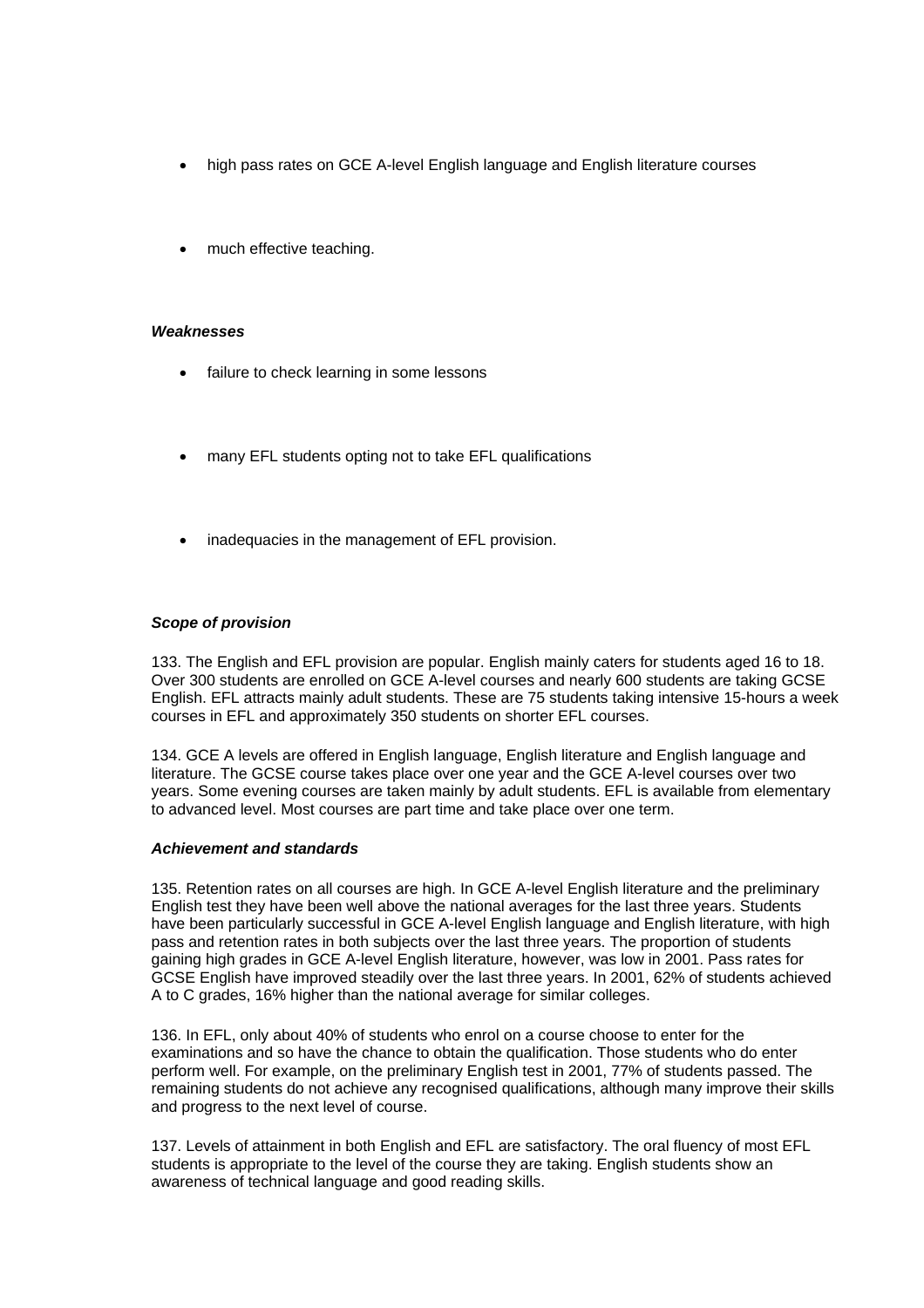| Qualification                   | Level          | <b>Completion</b><br>vear: | 1999    | 2000    | 2001                 |
|---------------------------------|----------------|----------------------------|---------|---------|----------------------|
| <b>Preliminary English test</b> | 1              | No. of starts              | 187     | 198     | 205                  |
|                                 |                | % retention                | 90      | 94      | 94                   |
|                                 |                | % pass rate                | $\star$ | $\star$ | $\ddot{\phantom{1}}$ |
| First certificate in            | $\overline{2}$ | No. of starts              | 316     | 332     | 351                  |
| English                         |                | % retention                | 88      | 96      | 94                   |
|                                 |                | % pass rate                | $\star$ | $\star$ | $\star$              |
| <b>GCSE English (grades</b>     | $\overline{2}$ | No. of starts              | 579     | 550     | 206                  |
| $A^*$ to C)                     |                | % retention                | 74      | 71      | 80                   |
|                                 |                | % pass rate                | 38      | 41      | 62                   |
| Certificate in advanced         | 3              | No. of starts              | 151     | 218     | 200                  |
| English                         |                | % retention                | 90      | 89      | 89                   |
|                                 |                | % pass rate                | $\star$ | $\star$ | $\star$              |
| <b>GCE A-level English</b>      | 3              | No. of starts              | 107     | 114     | 112                  |
| language                        |                | % retention                | 95      | 82      | 82                   |
|                                 |                | % pass rate                | 93      | 93      | 97                   |
| <b>GCE A-level English</b>      | 3              | No. of starts              | 53      | 72      | 36                   |
| literature                      |                | % retention                | 94      | 90      | 86                   |
|                                 |                | % pass rate                | 86      | 97      | 87                   |

*A sample of retention and pass rates in English and English as a foreign language, 1999 to 2001*

*Source: ISR (1999 and 2000), college (2001).*

*\* data not available*

# *Quality of education and training*

138. Many lessons are taught well. The aims of the lesson are clearly set out at the beginning. In English, teachers provide meticulous support in helping students to understand and explore passages of text or ideas. EFL teachers give clear instructions for individual tasks and then carefully check to ensure that students have understood. Some lessons are lively and stimulating; teachers set interesting and varied tasks that capture the enthusiasm of students. In a GCE A-level English lesson, students explored the poem `Kubla Khan'. They worked in groups, reading the poem aloud to help them understand it, and then produced lists of questions that they would like to ask the poet if that were possible. EFL students enjoyed and learned much from a lesson in which the teacher introduced greetings through Punch and Judy puppets.

139. In some less successful lessons, students failed to find small-group activities interesting and lost their concentration. In others, teachers were satisfied by superficial responses to their questions. In some lessons, one or two students were allowed to answer most of the questions, or the teacher failed to check whether students understood what was being covered. EFL teachers failed to provide suitably demanding tasks for the more able students.

140. There are clear policies for the setting and marking of homework and these are implemented consistently. In English, homework mostly takes the form of writing essays and students receive helpful feedback on their work with constructive suggestions on how they might improve it. Written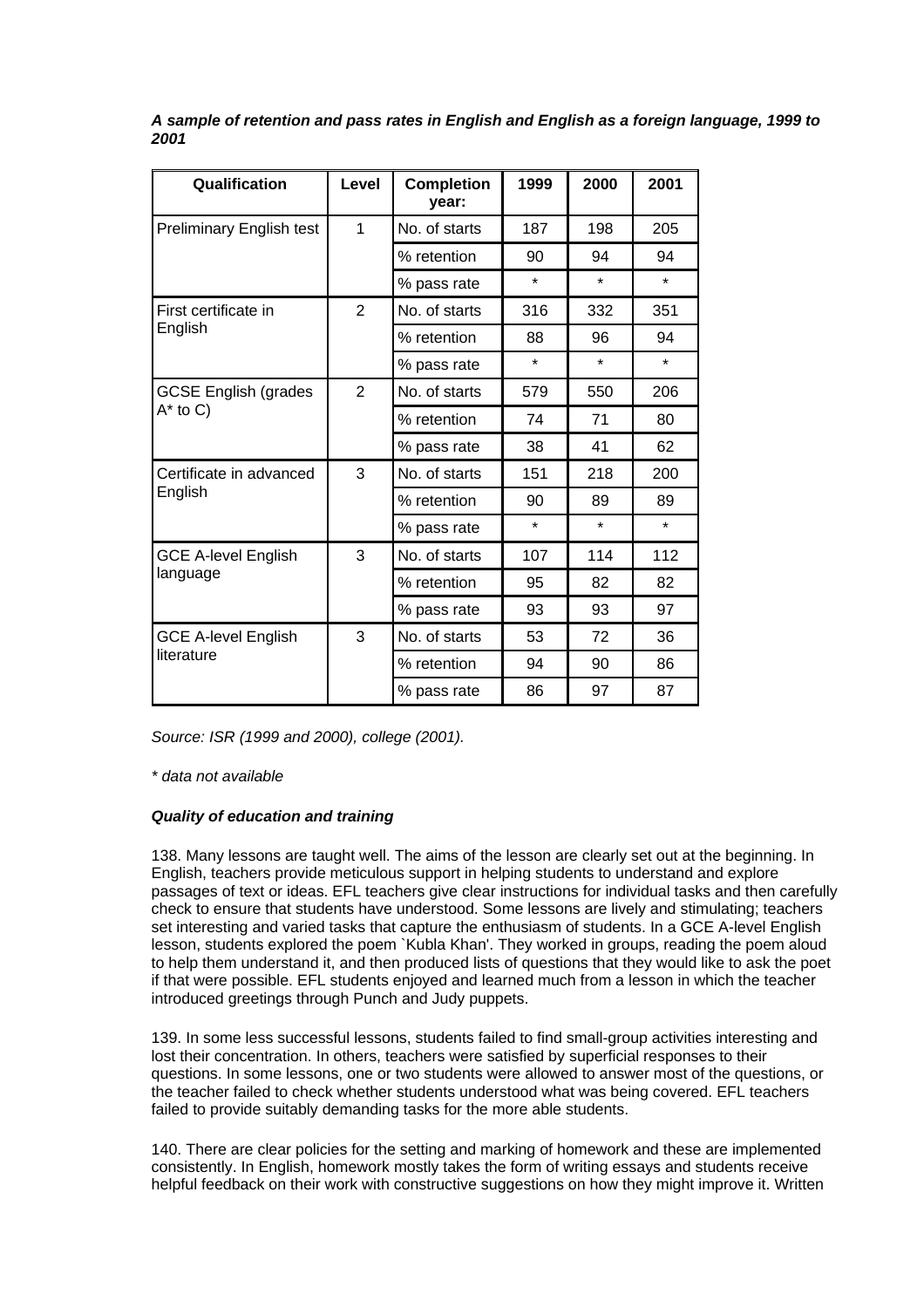<span id="page-44-0"></span>feedback to EFL students is sometimes limited to one word or phrase. English coursework is managed carefully. Students are encouraged to choose topics that draw on their particular interests.

141. Teachers provide a lot of help and guidance in and outside lessons and students speak highly of the support they receive. There are no formal monitoring procedures or tutorials for EFL students. In both English and EFL, students have the opportunity to participate in a range of visits which help develop their ideas.. Enrolment arrangements for EFL students are appropriately flexible. Students can join classes at any point in the year and staff are available to interview students in the daytime and the evening. Students commented that they were made to feel welcome at these sessions. Good diagnostic assessment ensures that students are placed on the most appropriate course.

142. Teachers are well qualified and experienced. English staff are up to date with their subject and the syllabuses they teach. There is not enough opportunity for, particularly the hourly paid teachers, to update themselves in their subjects. Lessons take place in well-equipped and well-maintained classrooms. There is good access to specialist equipment, although there is little use of ICT. EFL teachers do not make enough use of overhead projectors, for example, to support the teaching of grammar. In some GCSE lessons, students are working from photocopied material which is of poor quality.

#### *Leadership and management*

143. The English provision is well organised. Staff meet regularly and have clearly defined areas of responsibility. The performance of students is reviewed carefully and specific actions are taken to address underachievement. At the moment, the provision for students with low GCSE grades who need to improve their skills is not entirely satisfactory. The students are following a demanding programme that combines GCSE English and the key skill of communication at level 2.

144. There are inadequacies in the management of EFL courses. Many students complete courses without taking the final examination to try and obtain the qualification. Permanently employed teachers of EFL meet every week, but the large numbers of hourly paid staff do not routinely attend these meetings. There are no schemes of work, and learning is planned on a week-by-week basis.

#### **Access to HE and teacher training**

 $\overline{\mathbf{u}}$ 

Overall provision in this area is **good (grade 2)**

#### *Strengths*

- high retention rates
- much good and very good teaching
- high proportion of students progressing from access courses to HE
- wide range of courses and flexible forms of study.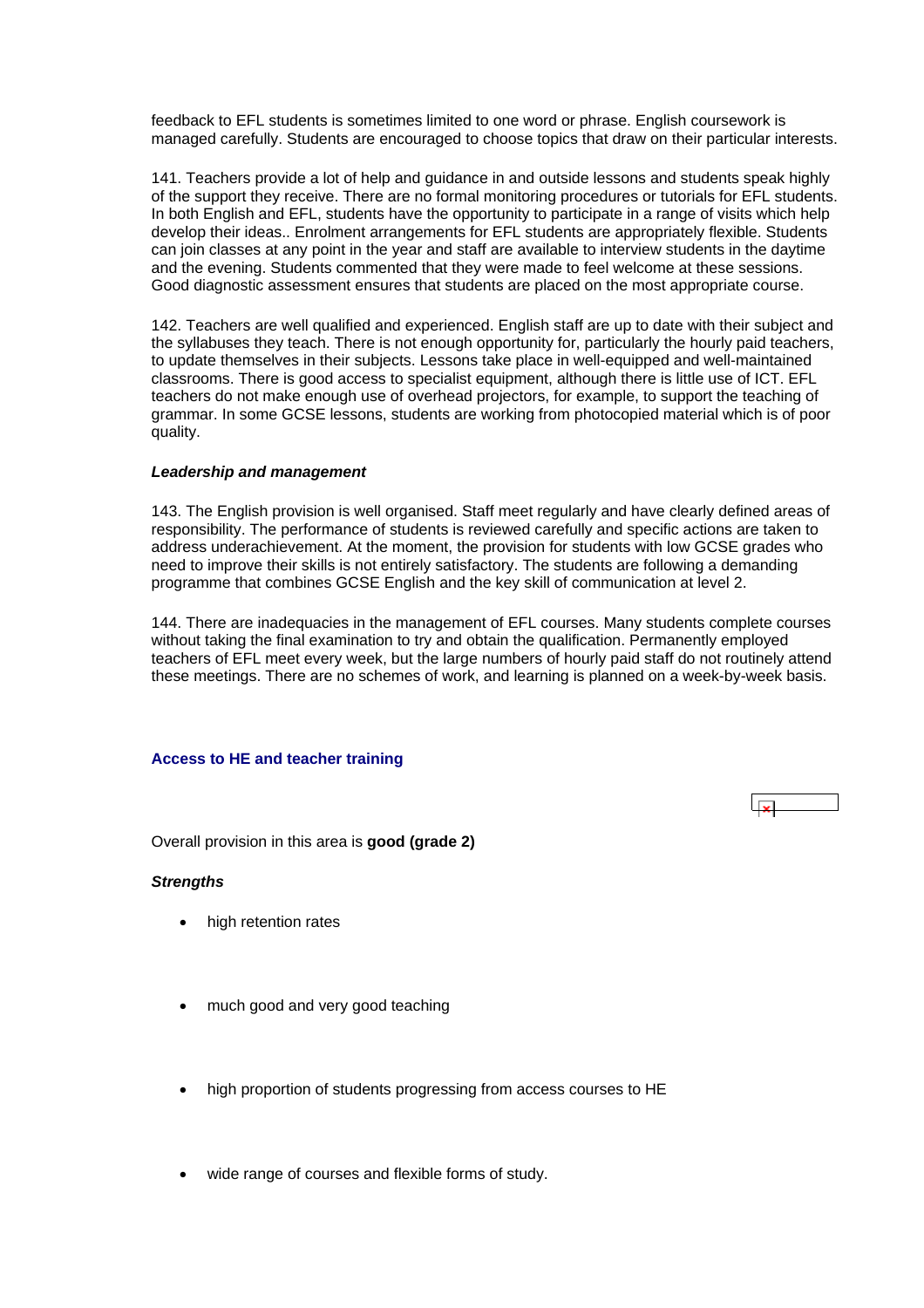### *Weaknesses*

- low levels of achievement on some professional courses
- some superficial comments from teachers on students' work.

# *Scope of provision*

145. The provision attracts 400 adult students. There is a one-year, full-time access to HE modular course which enables students to follow a common core of key skills in English, psychology and humanities and IT, together with specialist units in the vocational pathways of nursing, teaching, IT, law, business and mathematics. Two-year, part-time courses in all vocational pathways are also available. A short pre-access course focuses on developing study skills and so prepares adults for returning to studying.

146. Part-time professional courses are available to students wishing to develop their skills as teachers and assistants. There are 140 part-time students enrolled on these courses. Courses include the certificate for literacy and number support assistants, the initial certificate in teaching basic skills, the certificate in specific learning difficulties, the City and Guilds certificate for teachers in further and adult education and the certificate in English language for teaching assistants. The college is also a centre for the post-compulsory certificate in education franchised from the University of Westminster, which attracts students from neighbouring boroughs as well as Harrow.

#### *Achievement and standards*

147. Pass rates on the access to HE courses compare well with national averages, particularly on the access to nursing and health course. Most students progress to HE. Considering that many students enrol with few formal qualifications and underdeveloped language skills, the standard of work is high.

148. Some of the professional courses have low pass rates that are partly caused by the failure of students to submit portfolio work. Students on the teacher education courses maintain good professional journals in which their personal and professional development is recorded.

149. Students are highly motivated. They show great tenacity and discipline in following their studies. Many are starting a new direction in life, some after having been made redundant, others now that their children have grown up and become independent. This is reflected in the high retention rates on most courses. In some cases, courses have a 100% retention rate.

| Qualification                   | Level | <b>Completion</b><br>year: | 1999 | 2000 | 2001 |
|---------------------------------|-------|----------------------------|------|------|------|
| Access to nursing and<br>health | 3     | No. of starts              | 65   | 44   | 150  |
|                                 |       | % retention                | 100  | 85   | 90   |
|                                 |       | % pass rate                | 57   | 66   | 84   |
| Access to teaching              | 3     | No. of starts              | 30   | 15   | 22   |

# *A sample of retention and pass rates in access to HE and teacher training, 1999 to 2001*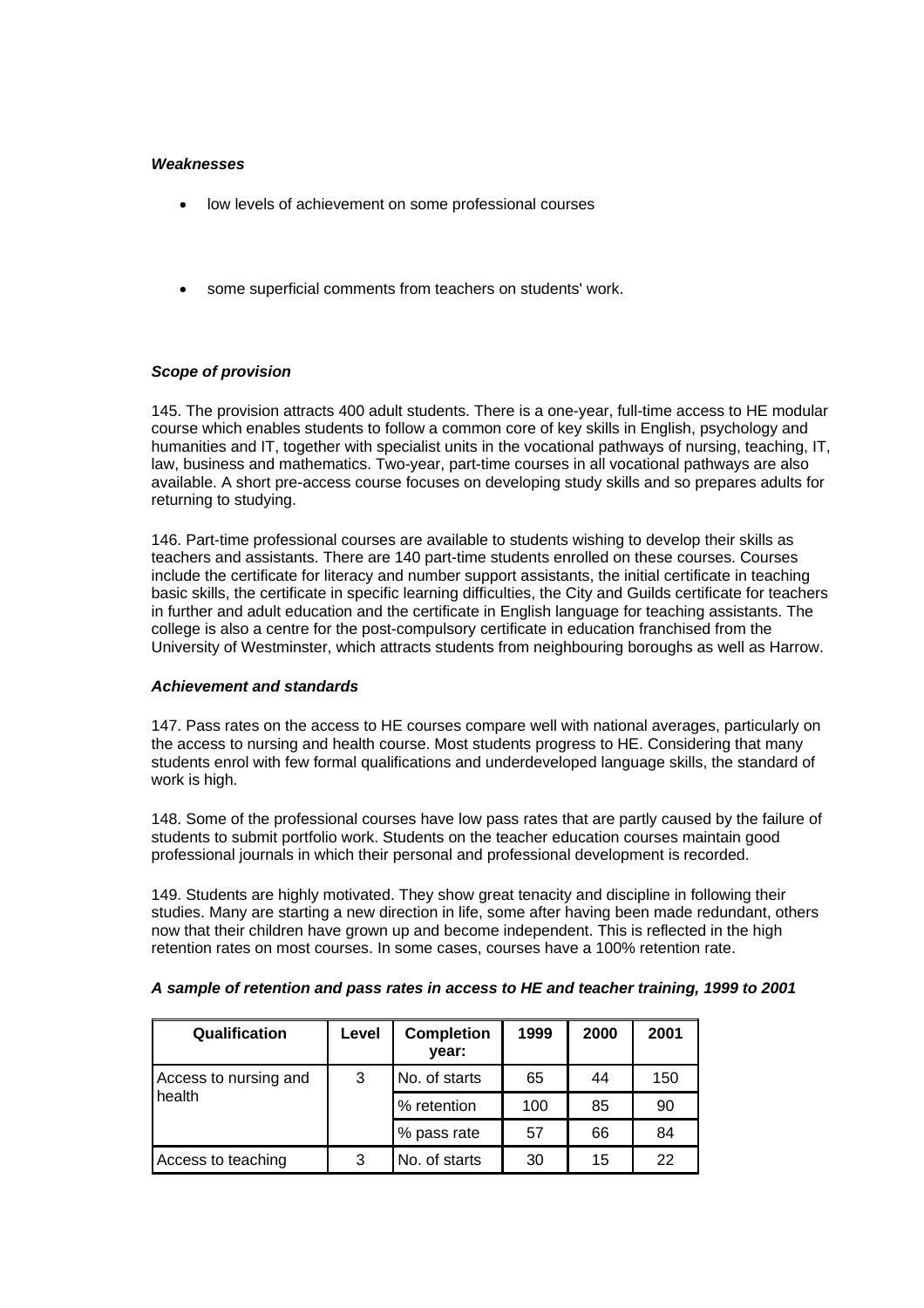|                                                                         |   | % retention   | 93 | 100      | 85  |
|-------------------------------------------------------------------------|---|---------------|----|----------|-----|
|                                                                         |   | % pass rate   | 86 | 50       | 69  |
| Access to humanities                                                    | 3 | No. of starts | 64 | 52       | 51  |
|                                                                         |   | % retention   | 69 | 58       | 67  |
|                                                                         |   | % pass rate   | 36 | 38       | 43  |
| Certificate in English                                                  | 3 | No. of starts | 22 | 25       | 21  |
| language teaching to<br>adults                                          |   | % retention   | 95 | 88       | 93  |
|                                                                         |   | % pass rate   | 95 | $\Omega$ | 87  |
| City and Guilds 7305                                                    | 3 | No. of starts | 60 | 61       | 63  |
| certificate for FE and<br>adult education                               |   | % retention   | 93 | 88       | 95  |
|                                                                         |   | % pass rate   | 60 | 73       | 44  |
| City and Guilds 7307                                                    | 3 | No. of starts | 60 | 76       | 49  |
| certificate for FE and<br>adult education                               |   | % retention   | 92 | 93       | 100 |
|                                                                         |   | % pass rate   | 0  | 49       | 36  |
| City and Guilds 9281<br>initial certificate in<br>teaching basic skills | 3 | No. of starts |    |          |     |
|                                                                         |   | % retention   |    |          |     |
|                                                                         |   | % pass rate   |    |          |     |

*Source: ISR (1999 and 2000), college (2001).*

# *Quality of education and training*

150. Most of the teaching is good or very good and none is less than satisfactory. Lessons are carefully planned and well managed. Where handouts are used they are usually of good quality. Teachers use question-and-answer techniques thoughtfully, often using the white board to record students' responses. During a teacher education lesson, the notion of the `reflective practitioner' was discussed and a strong professional empathy was developed between the teacher and the students. Students are accustomed to purposeful work in small groups.

151. Considering that lessons are often of three-hours duration, a blend of different activities often works well. For example, a lesson on food science began with the teacher describing the chemical breakdown of food, followed by a `molecular modelling' activity by students. After watching a wellchosen film on the alimentary system, practical work was carried out in the laboratory.

152. Systematic monitoring of students' progress and regular tutorial support are integral to all programmes. However, there are significant differences in the quality of teachers' feedback on students' marked work. The written comments provided, in some cases, are superficial. Marking criteria are not attached to all assignments as required by the validating body. Where work experience is part of the course, teachers ensure that the students are thoroughly prepared beforehand. Staff are well qualified. They have academic and vocational backgrounds appropriate to the programmes offered.

#### *Leadership and management*

153. Courses are well managed, although too many of the professional students fail to submit portfolios on time, which adversely affects pass rates. Quality assurance procedures are effective. Managers and teachers have high expectations of students and this inspires and motivates students. There are some very small teaching groups, and some specialist modules in the access to HE course only recruit very low numbers, which raises issues of the cost-effectiveness of some of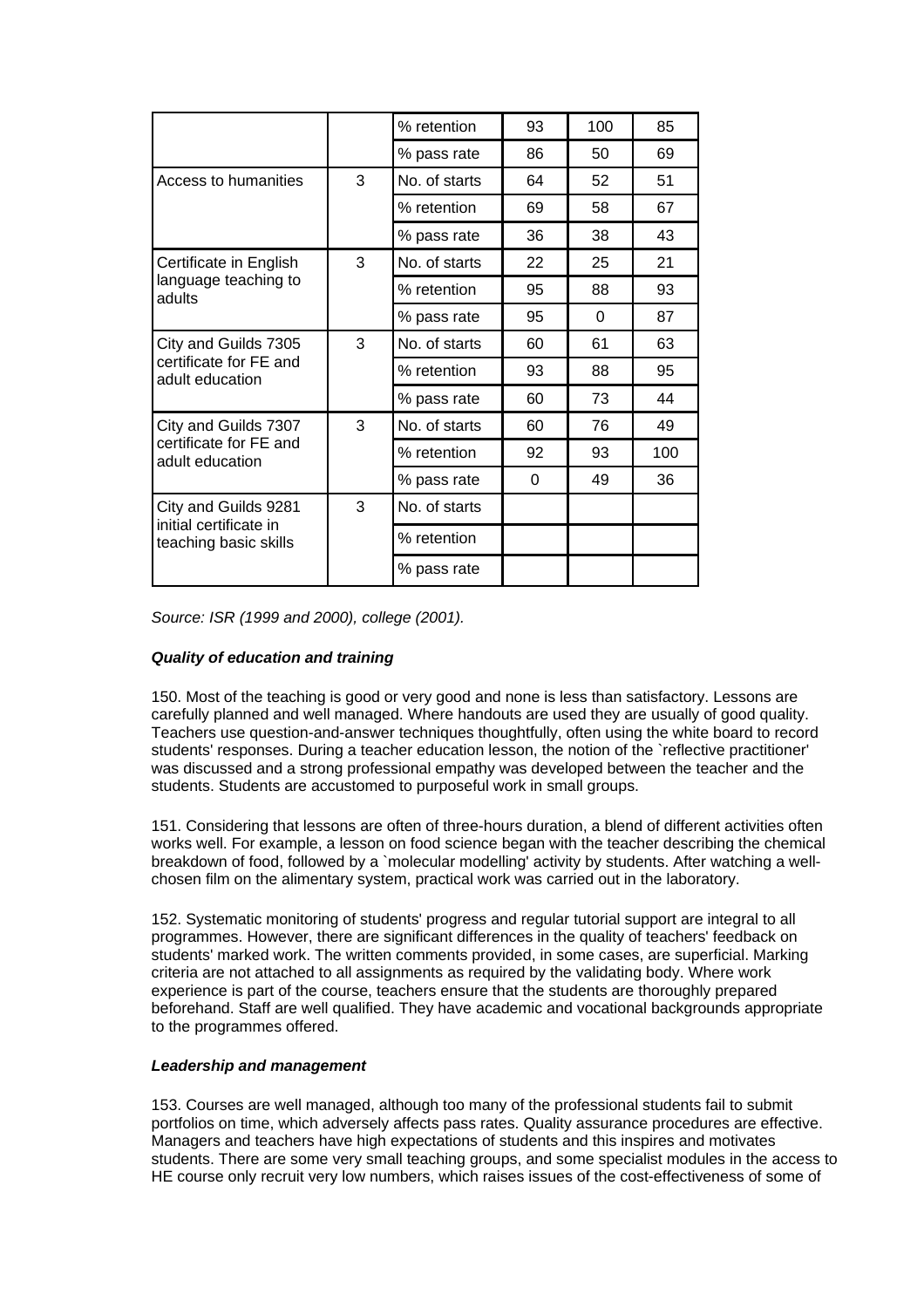<span id="page-47-0"></span>the provision. There is some appropriate staff development activity, but it is not related to any development plan. There are regular team meetings, but actions decided upon are not always followed through.

# **English for speakers of other languages**

 $\overline{1}$ 

Overall provision in this area is **good (grade 2)**

#### *Strengths*

- much good teaching
- diverse range of provision
- good progression routes for students
- good resources
- well-managed provision.

#### *Weaknesses*

- some poor-quality learning materials
- some poor off-site facilities.

#### *Scope of provision*

154. The college offers a very diverse range of ESOL courses. Part-time ESOL courses are available at seven different levels and full-time courses at five levels. External accreditation is also available at a range of levels in science and IT. Students can take NVQ level 1 units in business and job-seeking skills. These courses enable students to progress to other mainstream courses within the college. Currently, there are 144 students aged 16 to 18 on full-time courses and 45 on part-time courses. Some 282 adult students aged 19 and over are enrolled on full-time courses and 1,225 on part-time courses.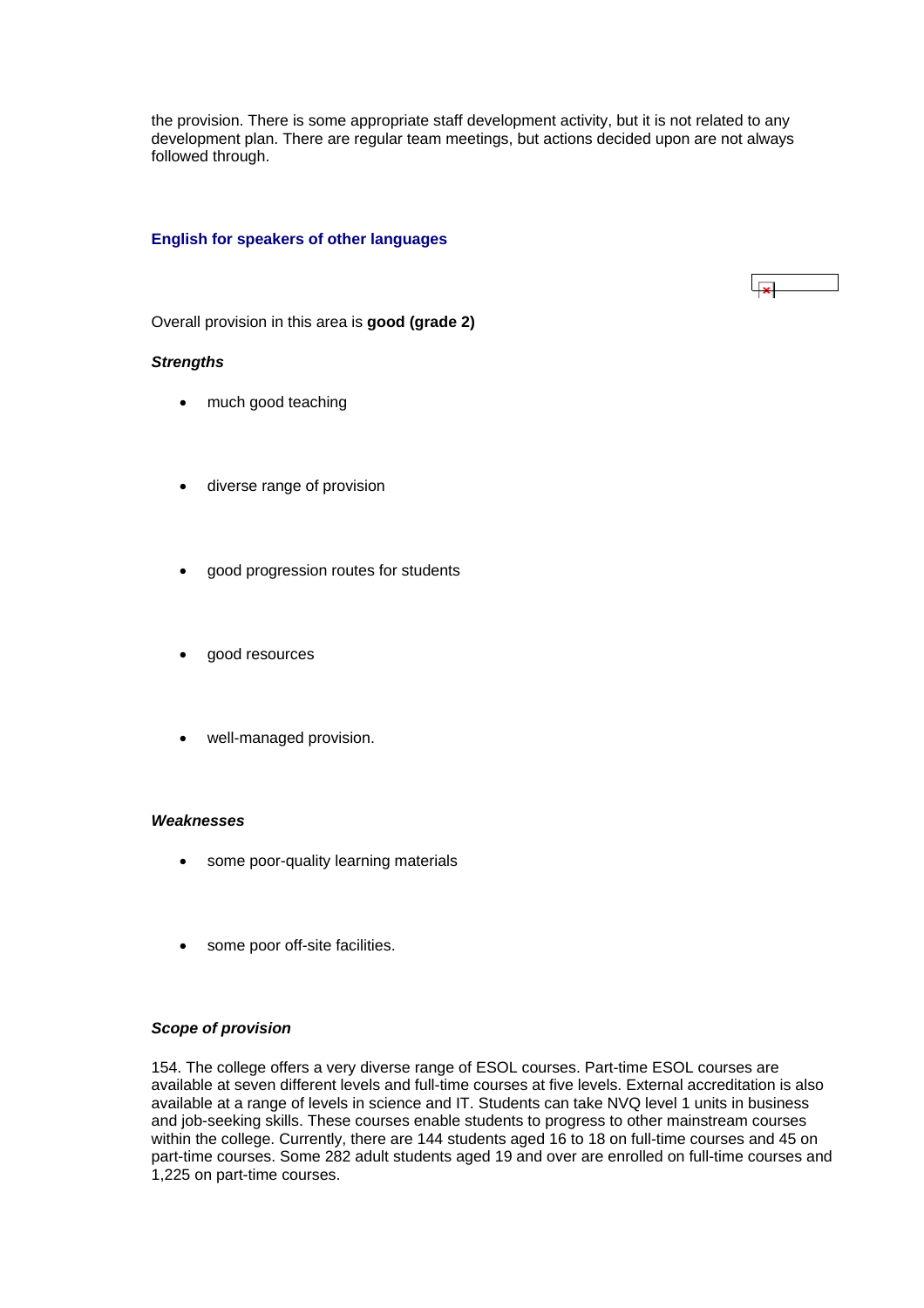155. There has been considerable expansion of ESOL provision. The college is developing its community links and courses take place in local schools and in a variety of community venues as well as at the main college sites. A course for students with mental health problems has been developed and a further one is planned, at a local hospital. Strategies such as open learning are being developed to accommodate the large waiting list for courses.

# *Achievement and standards*

156. Levels of achievement in external examinations are generally high. Pass rates on level 1 courses are generally above the national average. The Associated Examining Board (AEB) literacy short course is particularly successful, with a pass rate of 96% in 2001, which is 18% above the national average. Students from a range of backgrounds achieve college certification. Pass rates on ESOL courses offering external accreditation in science, IT and business are high. Pass rates on the university entrance test, however, are low. Retention rates are at, or just above, national averages. Most students' attainments within lessons are appropriate to the level of course they are studying. There is often a good level of spoken English. Many students' folders reveal a high standard of work.

| Qualification                                                     | Level | <b>Completion</b><br>year: | 1999  | 2000  | 2001    |
|-------------------------------------------------------------------|-------|----------------------------|-------|-------|---------|
| <b>ESOL</b> generic                                               | 1     | No. of starts              | 1,183 | 1,409 | 1,454   |
|                                                                   |       | % retention                | 63    | 66    | 67      |
|                                                                   |       | % pass rate                | 92    | 97    | 97      |
| AEB literacy (short)                                              | 1     | No. of starts              | 314   | 321   | 237     |
|                                                                   |       | % retention                | 99    | 100   | 100     |
|                                                                   |       | % pass rate                | 76    | 79    | 96      |
| Pitman higher<br>intermediate                                     | 2     | No. of starts              | 86    | 17    | 59      |
|                                                                   |       | % retention                | 99    | 100   | 100     |
|                                                                   |       | % pass rate                | 48    | 35    | 56      |
| Northern Examination<br>and Assessment Board<br>(NEAB) university | 3     | No. of starts              | 118   | 111   | 117     |
|                                                                   |       | % retention                | 66    | 68    | 75      |
| entrance test                                                     |       | % pass rate                | 37    | 51    | $\star$ |

*A sample of retention and pass rates in English for speakers of other languages, 1999 to 2001*

*Source: ISR (1999 and 2000), college (2001).*

*\* data not available*

# *Quality of education and training*

157. Most teaching is good or very good. Nevertheless, teaching was only satisfactory in a significant proportion of lessons. The better lessons are well planned. Activities are appropriately varied, demanding and enjoyable. In one beginners' lesson, students were describing physical feelings such as being hot or tired by miming to each other. Afterwards, they all responded enthusiastically to the teacher's questions, both orally and when asked to write on the board. Some teachers make good use of audiotapes, for example, to illustrate the use of tenses. Adult students work on their curriculum vitae as a means of improving their written English. The materials chosen by the teacher were relevant to the students' background and experience. In some lessons, the teaching was unimaginative, learning activities lacked purpose, tasks were not explained clearly, and students did not understand what was required of them and were, therefore, unable to complete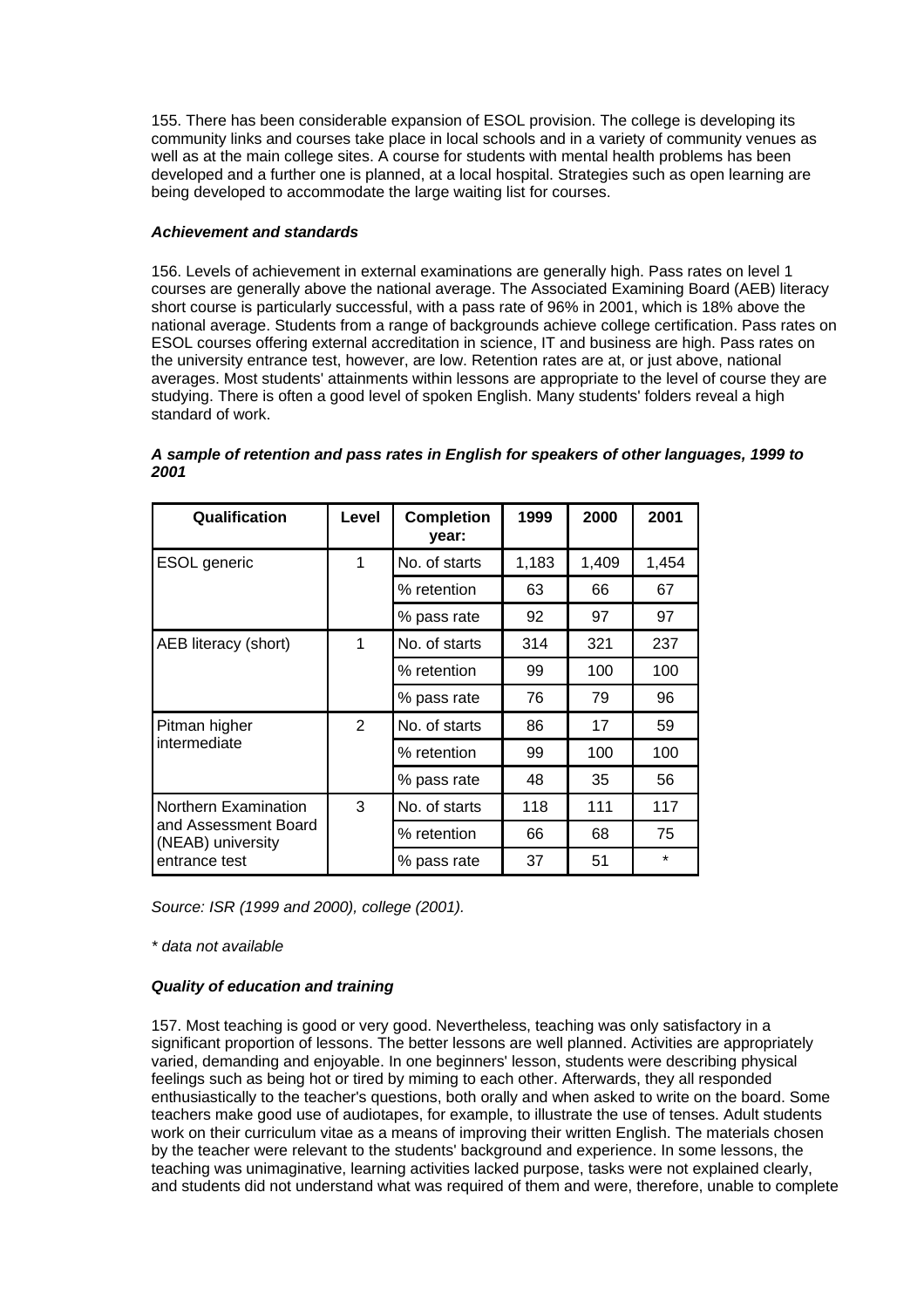#### <span id="page-49-0"></span>their tasks.

158. Teachers mark students' work in a clear and constructive way, and provide good verbal feedback to students. Students value the support they receive from teachers. All students receive an ESOL induction booklet and there is a common induction schedule and tutorial programme. All students are assessed at interview and placed on appropriate courses. There are individual learning plans and targets against which to measure and record achievement and progress. However, the procedures for measuring and recording progress are not being followed consistently.

159. Resources are generally good. There are learning centres with computers, a language laboratory and paper-based resources. There is also a dedicated IT room. There is little use of ICT to promote the learning of language. Some teachers rely heavily on work sheets, some of which are of poor quality and out of date. The accommodation and resources available at some community venues for ESOL lessons are poor. In one lesson, there were not enough full-size tables and chairs for the students present. Some community venues have crèche facilities that are much appreciated by students. All teachers are well qualified. Most staff receive training in the new ESOL national curriculum, including the hourly paid agency staff.

#### *Leadership and management*

160. Courses are well managed. Communication between staff is effective. Regular formal staff meetings focus on planning and the sharing of good practice. Staff have worked closely together in implementing the new ESOL curriculum and are developing a shared bank of learning resources. Agency staff receive payment to attend team meetings and staff development sessions. They feel valued and supported. A member of staff has recently been appointed to oversee the development of new community provision, which was identified as a weakness in the self-assessment report.

#### **Basic skills**

Overall provision in this area is **good (grade 2)**

#### *Strengths*

- high pass and retention rates
- effective, well-planned teaching
- responsiveness of the curriculum to the needs of students and the wider community
- accessible and well-resourced adult learning centre
- effective managers who have high expectations of staff.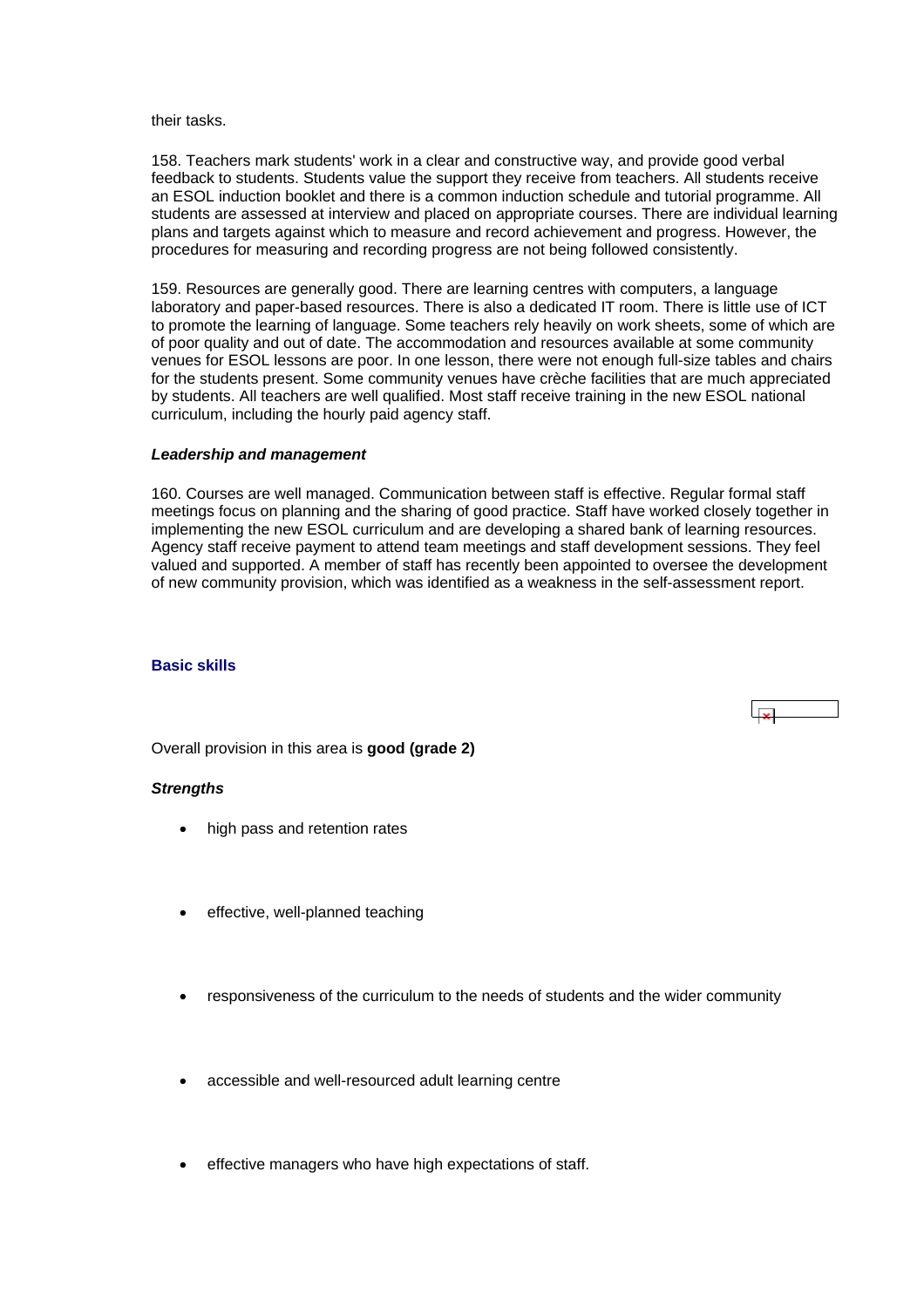### *Weaknesses*

- inadequate access to suitable facilities at Harrow Weald campus
- underdeveloped progression routes.

# *Scope of provision*

161. The college offers a range of Open College Network (OCN) and City and Guilds courses. These include OCN accredited courses at entry levels 1 to 3 in literacy and numeracy, and City and Guilds wordpower and numberpower courses. Open college accreditation is used on the pre-access course and the open learning induction programme. During the last academic year, over 300 students were engaged in study, some on short courses, such as the family learning programmes. The majority is enrolled at the adult learners' centre. Students follow individual learning programmes at the centre, where the flexible nature of the provision enables them to attend for short or longer sessions, depending on their circumstances.

#### *Achievement and standards*

162. Adult students achieve well. While attendance can be irregular, often because of domestic or work commitments, retention rates are high. Where information is available on performances nationally, for example, on family learning programmes, the retention and pass rates compare favourably with national averages. Students are encouraged to move from one level of study to the next, which helps motivate them and helps give them a sense of achievement. As progress is made and achievement validated, many individuals make significant gains in skills and confidence. The open learning induction programme has above average retention rates, partly because of the excellent interview process and effective monitoring of progress subsequently. The OCN literacy and numeracy provision enables students to gain accreditation in basic skills. Pass rates are high, but retention rates less so. In many cases, this is because adult students leave for a time, often to return to study later when personal circumstances allow.

163. The retention and pass rates for students on the volunteer training programme are high. Trainees work alongside the basic skills staff. A significant number of the students go on to other courses within college, for example, to access to HE and business studies courses. Others move into work or gain promotion at work. Progression routes, however, are underdeveloped.

164. The standard of students' work in literacy and numeracy is high. Students are well motivated and they often make significant progress over a short period of time. They are encouraged to engage in discussion, to read in order to obtain information and to write for a specific audience. They make effective use of IT in order to improve the presentation of their work.

#### *Quality of education and training*

165. Students benefit from good teaching. The basic skills provision is based firmly on the needs of the students. There is a very good match between individual students' aspirations and what they do in lessons. A mature mother of five with limited language skills has made significant gains. She has acquired OCN and City and Guilds awards and intends to move on to a GCSE programme. The programme of study has been relevant to her needs, and has accommodated some periods of absence arising from domestic difficulties.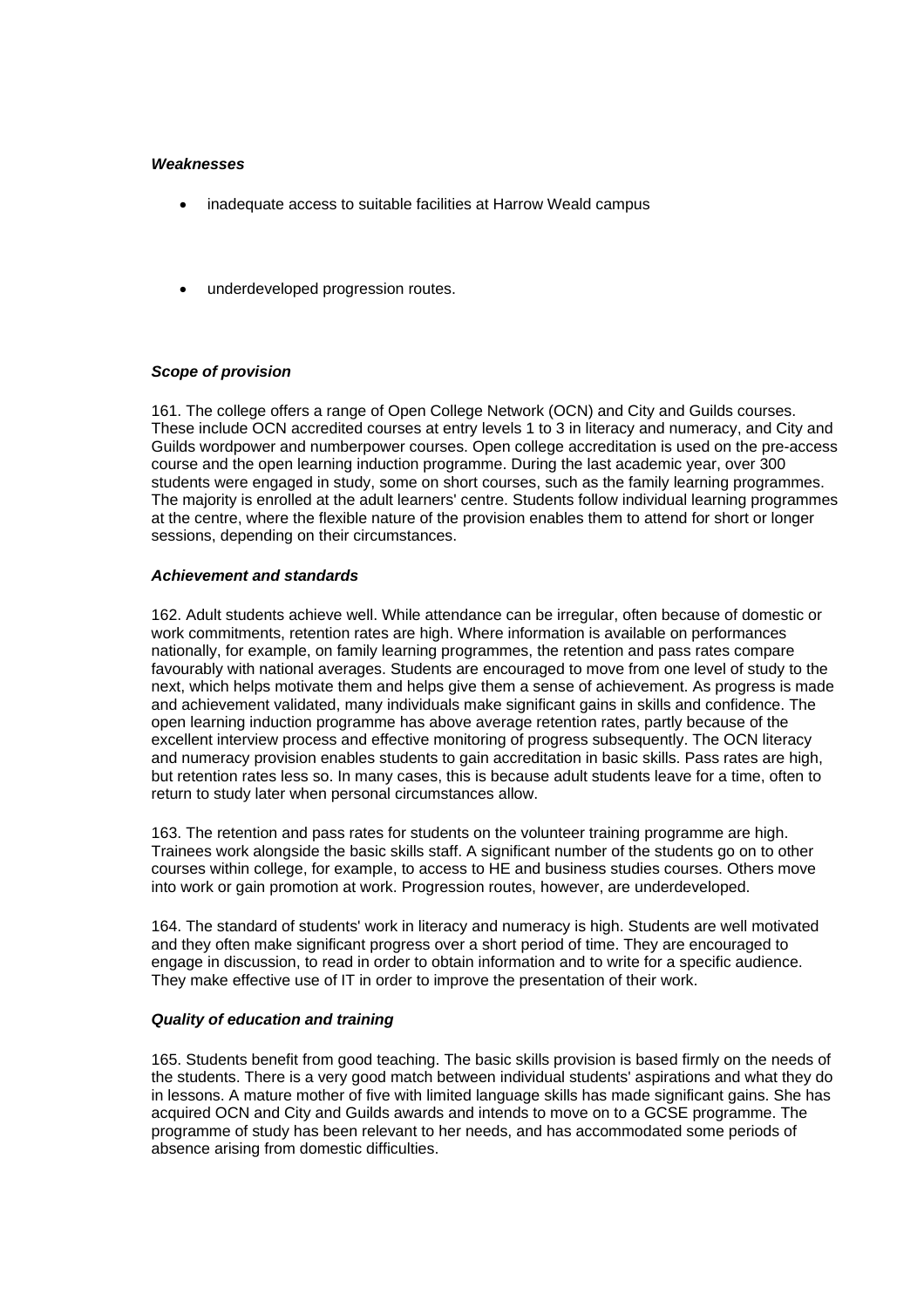<span id="page-51-0"></span>166. Applicants are interviewed thoroughly before being admitted to courses. There is an accurate assessment of need. Students agree a clear plan of action with targets, and progress is monitored carefully. Students know what they have to do to improve and feel they are partners in planning their course of learning.

167. The family learning programmes provide good opportunities for adults in the community to study locally. In one well-taught programme, eight young mothers worked on everyday situations with which they were experiencing difficulties. They all had children in the school where the session was based and they wanted to be able to communicate effectively with the staff. Parents now feel more involved with the school and many intend to carry on studying. In particular, they appreciate the opportunity to use a crèche for their young children who are not of school age. This work is a good example of collaboration between a number of agencies, to enable adults who would not normally attend college to do so. Teachers recognise that such work is vital in the wider community in order to enable families to learn to speak for themselves and to feel they are not excluded.

168. The staff are well qualified and undergo regular training. They work effectively in teaching areas that are suitable for adults, and which are well resourced with access to IT. The Harrow Weald campus has few such facilities and student numbers are low. The Harrow-on-the-Hill adult learning centre is a model of good practice. Its success is built on good teaching and meticulous initial assessment and induction programmes. There are wide opportunities for adults to study and retention rates on existing courses are high. Teachers have excellent listening skills and they provide well-planned and effective opportunities for students to develop speaking and writing skills. They make good use of time and resources. In a well-planned, well-organised numeracy session, students took great delight in handling the Euro and converting it to different currencies. Students enjoy coming to college. They value the opportunities for learning and are very positive about using the centre.

#### *Leadership and management*

169. The basic skills team is well managed and expertly led. There are weekly team meetings, at which useful information is disseminated and there is opportunity for discussion. The recent initiatives in community work and the setting up of the adult learning centre are exciting developments. The team is aware that the work is developmental and they are in a secure position to build on their success.

 $\overline{\mathbf{x}}$ 

# **Students with learning difficulties and/or disabilities**

Overall provision in this area is **good (grade 2)** 

#### *Strengths*

- high retention and pass rates
- very effective teaching and support staff
- ready access to good facilities and equipment at the college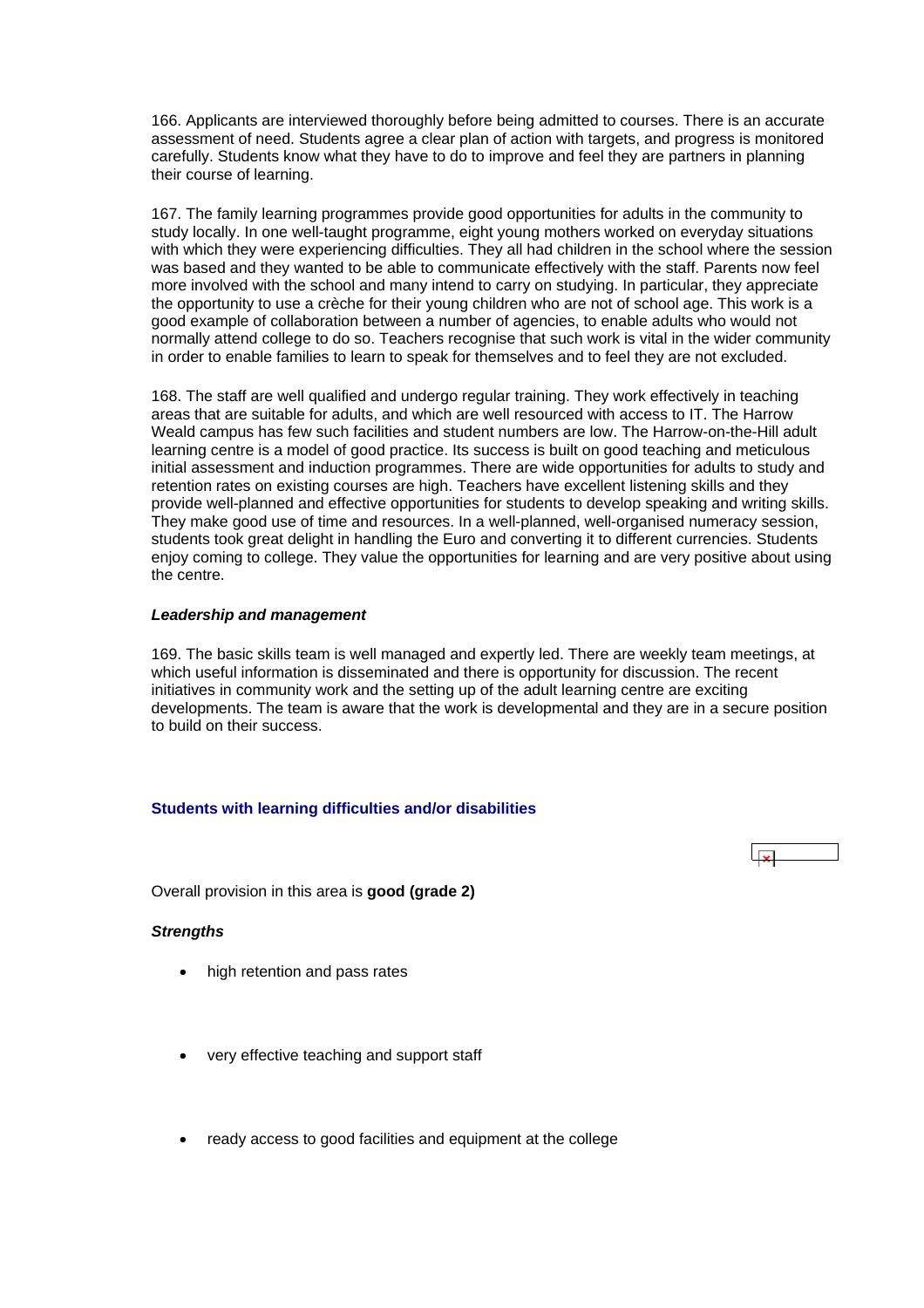- high proportion of students progressing to other courses in FE colleges
- carefully planned lessons and work experience
- well-managed curriculum.

# *Weaknesses*

- failure to extend some students in a minority of lessons
- inadequate behaviour-management plans
- failure to share good practice across the range of provision.

# *Scope of provision*

170. The college offers a good range of discrete full-time courses for 38 young people with moderate and severe learning difficulties and/or disabilities, as well as those with emotional and behavioural difficulties. Part-time provision is available for around 250 adults, including those with profound and multiple disabilities, and those recovering from mental illness. Discrete full-time courses include pre-entry and entry level programmes, such as an access to FE course, a two-year skills for living programme, a skills for work course as well as a foundation training course.

171. Full-time students participate in enrichment activities and can acquire a range of additional qualifications and awards, including sports proficiency certificates, GCSE art and participation in the Duke of Edinburgh Award Scheme. The courses are popular and student numbers are increasing relatively quickly. Of the 17 classes being offered for part-time adult students in college or community venues during the inspection, students were aiming for qualifications in basic skills or life skills in 9 of them.

# *Achievement and standards*

172. Retention and pass rates for students with learning difficulties and/or disabilities are at least high and often very high. Students' performance on externally assessed courses has been consistently above the national average at pre-entry and entry level, and there are 100% pass rates on many courses achieving 100% success. Attendance and punctuality are good. Students respond enthusiastically to the demands made, and the high standards set, by staff. The programmes promote positive attitudes to study and encourage students to try to achieve their full potential. Over the past two years, students with a range of learning difficulties have been entered for GCSE art and all have achieved grade C or above.

173. The standard of work in students' folders and the standard of students' practical work are high.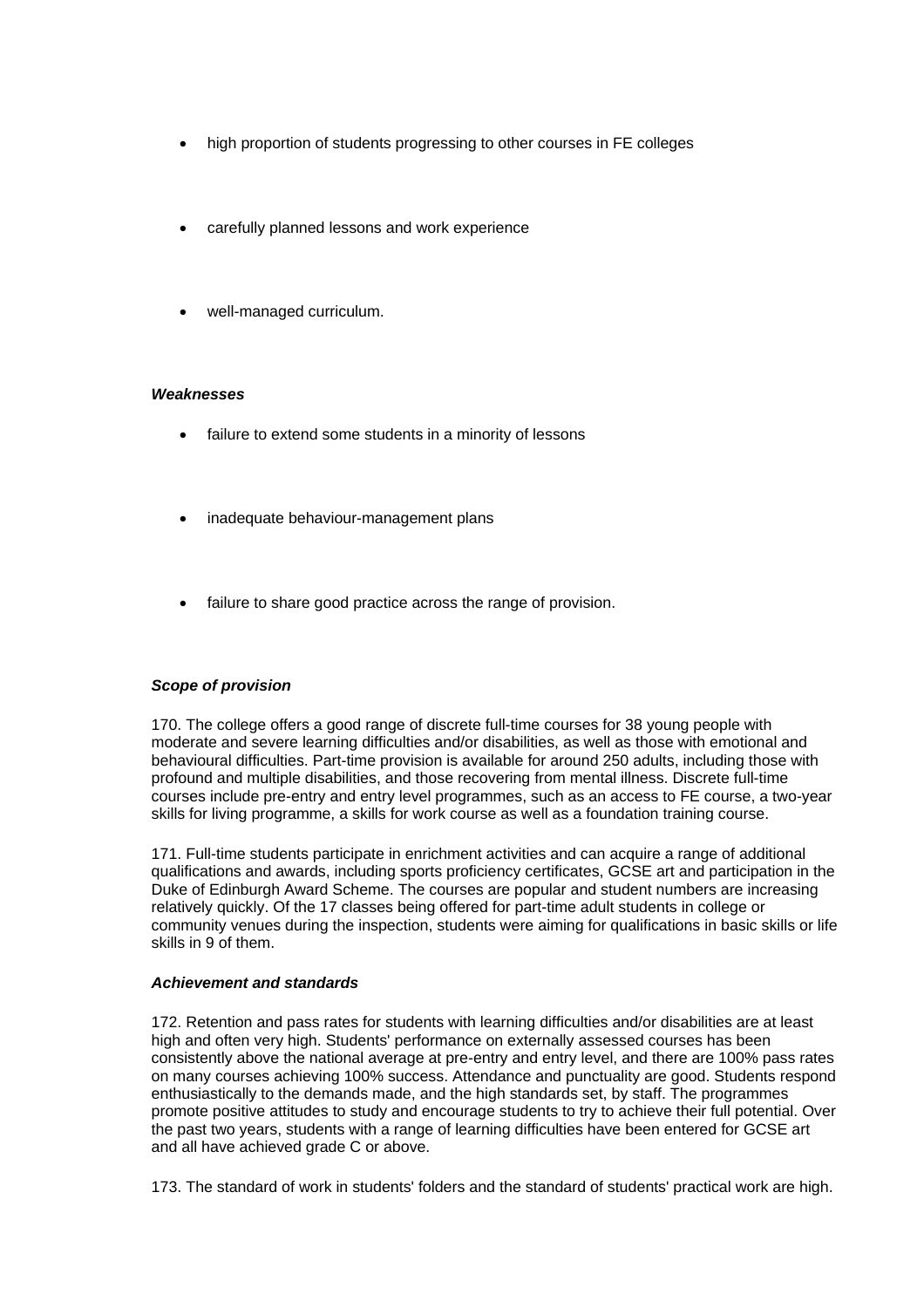<span id="page-53-0"></span>Students have produced some excellent portfolio work, which shows the development of their ideas following frequent visits to galleries and places of artistic interest. Students and staff are conscientious in maintaining the files and work diaries that are used to record and review students' progress. Programmes successfully develop students' basic skills and independent living skills. Many students join in group activities and decision-making and activities with increasing confidence and maturity. A high proportion of students progress to other courses in FE. A number of courses help improve the job skills of students and prepare them for employment.

# *Quality of education and training*

174. Teaching for students with learning difficulties and/or disabilities is good. Teachers and support workers are enthusiastic and committed to their work. They combine effectively to help students reach the objectives specified in their individual learning plans. Students' self-advocacy skills are encouraged and developed throughout the provision. Lessons are well planned. Teachers set suitably demanding tasks and provide good support for students. Teaching methods and learning materials are skilfully adapted to meet the needs of individual learners. For example, the planned content of a tutorial for students with emotional and behavioural difficulties was immediately changed to deal with a conflict between two students, which had occurred the previous day. The teacher swiftly prepared a worksheet for group discussion containing drawings of a number of conflict situations. With the help of support workers, students discussed their reactions to the situation. Some students, who were finding the discussion of personal relationships difficult, were calmed down expertly by staff and persuaded first to listen quietly and then to contribute to the lesson. With sensitive and skilful staff intervention and excellent teamwork, students were able to successfully identify constructive behavioural responses to conflict situations.

175. In a small minority of lessons, the teaching is not sufficiently lively or imaginative to hold students' interest and attention. On occasions, teachers fail to ensure that students participate effectively in activities or fail to monitor students' progress. Some practical sessions were too long for students' attention spans. The college is beginning to enrol students with a range of behavioural difficulties, but it has not yet developed effective behaviour-management plans for individual learners to help staff to manage behaviour and learning effectively.

176. Considerable emphasis is placed on preparing students for employment. All full-time students undertake regular work experience. A work experience co-ordinator organises work placements, trains students for independent travel and regularly visits employers to assess students' progress and performance. The college works with a national voluntary agency in a funded project to obtain employment for students at the end of their course. Full-time courses help students with the transition from school into college, as well as offering clear progression routes to other discrete courses, mainstream provision, training and employment.

177. Students have ready access to a range of good specialist facilities for art, pottery, manufacture and IT. Formal student reviews are undertaken twice a year and involve parents, carers and external agencies as appropriate. There is not enough display of the work and achievements of students in classrooms and across the college.

#### *Leadership and management*

178. The leadership and management of this area of provision are good. Teachers and support workers are committed to improving students' learning opportunities and to maintaining high standards. Teams meet regularly to review the progress of students and to develop common approaches to assessment and course documentation. Their work is underpinned by shared values. Thorough schemes of work and individual learning plans help to support learners. Staff are encouraged to update their knowledge and skills. In conducting their self-assessment, staff and managers fail to make reference to specific measurable targets and there is little investigation of trends in performance.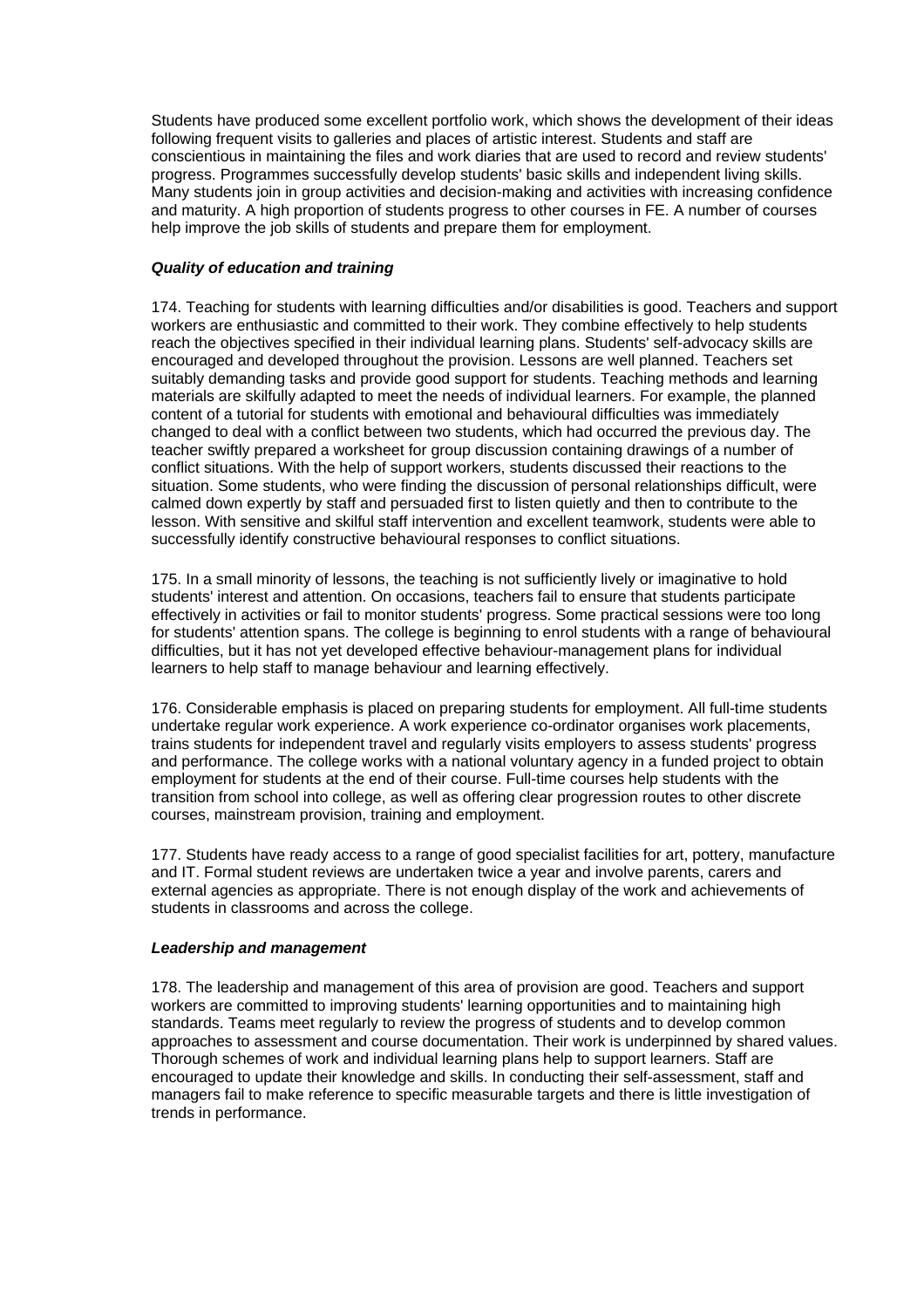| Level        | $16 - 18$<br>% | $19+$<br>% |  |  |
|--------------|----------------|------------|--|--|
|              | 9              | 23         |  |  |
| $\mathbf{2}$ | 30             | 17         |  |  |
| 3            | 55             | 17         |  |  |
| 4/5          | ი              | 2          |  |  |
| Other        | 6              | 41         |  |  |
| <b>Total</b> | 100            | 100        |  |  |

# <span id="page-54-0"></span>**Table 1: Enrolments by level of study and age**

*Source: Provided by the college in autumn 2001.*

# **Table 2: Enrolments by curriculum area and age**

|                              | $16 - 18$ | $19+$ | <b>Total</b>        |
|------------------------------|-----------|-------|---------------------|
| <b>Curriculum area</b>       | No.       | No.   | <b>Enrolments %</b> |
| Science                      | 4,019     | 1,263 | 31                  |
| Agriculture                  | 19        | 38    | 0                   |
| Construction                 | 0         | 0     | 0                   |
| Engineering                  | 0         | 0     | 0                   |
| <b>Business</b>              | 706       | 478   | 7                   |
| Hotel and catering           | 175       | 80    | 2                   |
| Health and community<br>care | 132       | 633   | 4                   |
| Art and design               | 759       | 346   | 6                   |
| <b>Humanities</b>            | 2,797     | 2,140 | 28                  |
| <b>Basic education</b>       | 382       | 3,479 | 22                  |
| Total                        | 8,989     | 8,457 | 100                 |

*Source: Provided by the college in autumn 2001.*



 $\overline{\phantom{a}}$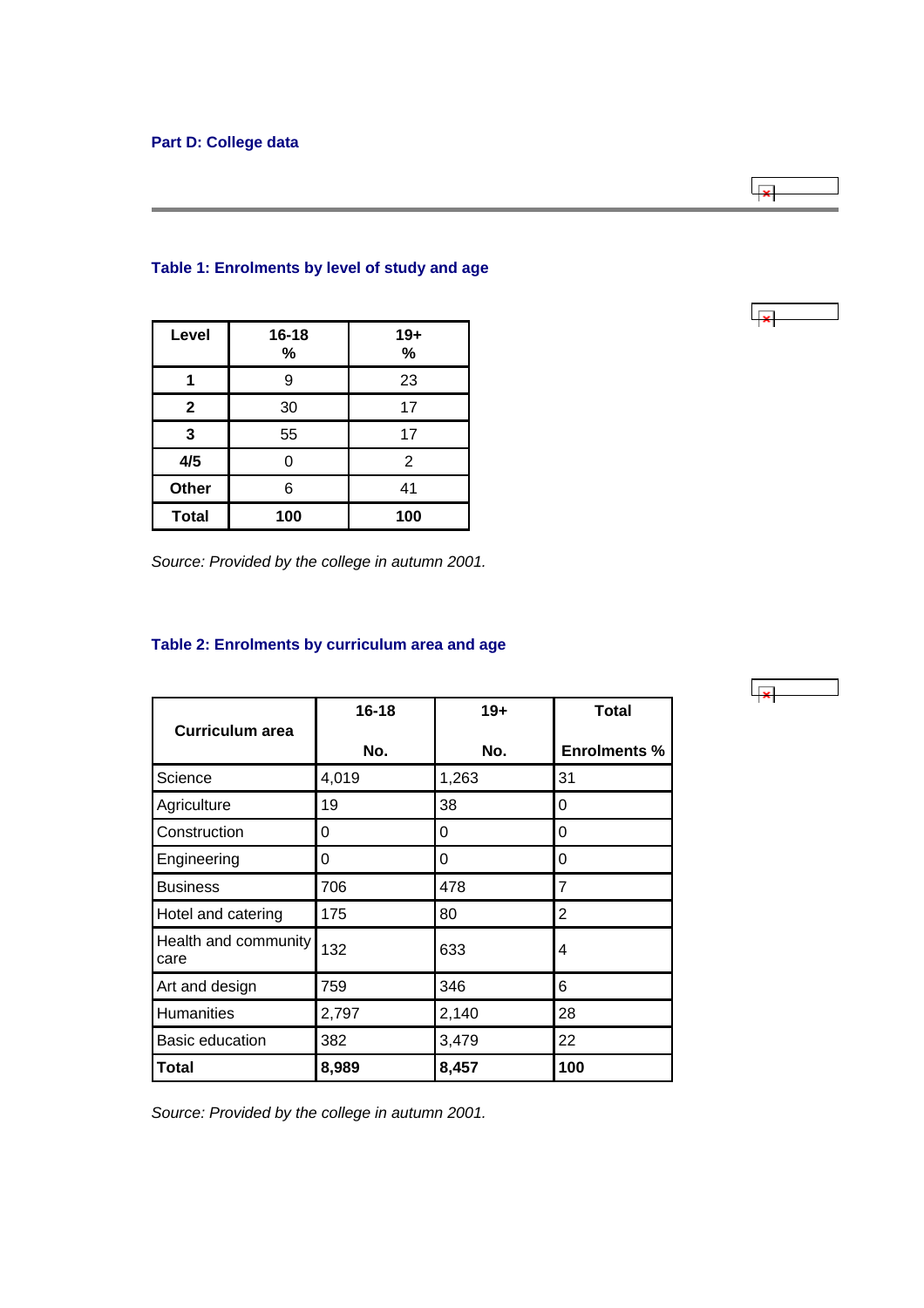#### **Table 3: Retention and achievement**

| Level                   | <b>Retention and pass rate</b>  | <b>Completion year</b> |                |       |       |         |       |  |
|-------------------------|---------------------------------|------------------------|----------------|-------|-------|---------|-------|--|
| (Long<br>Courses)       |                                 | $16 - 18$              |                |       |       | $19+$   |       |  |
|                         |                                 | 1997/                  | 1998/          | 1999/ | 1997/ | 1998/   | 1999/ |  |
|                         |                                 | 98                     | 99             | 2000  | 98    | 99      | 2000  |  |
| $\mathbf{1}$            | Starters excluding<br>transfers | 397                    | 411            | 788   | 1,100 | $\star$ | 666   |  |
|                         | Retention rate (%)              | 90                     | 85             | 79    | 93    | 81      | 82    |  |
|                         | National average (%)            | 81                     | 80             | 80    | 80    | 78      | 79    |  |
|                         | Pass rate (%)                   | 36                     | 49             | 52    | 58    | 39      | 49    |  |
|                         | National average (%)            | 59                     | 62             | 66    | 62    | 63      | 69    |  |
| $\overline{2}$          | Starters excluding<br>transfers | 2,289                  | 2,264          | 2,155 | 705   | 735     | 705   |  |
|                         | Retention rate (%)              | 81                     | 77             | 77    | 87    | 77      | 76    |  |
|                         | National average (%)            | 76                     | 76             | 77    | 79    | 78      | 78    |  |
|                         | Pass rate (%)                   | 51                     | 72             | 75    | 48    | 55      | 55    |  |
|                         | National average (%)            | 63                     | 67             | 68    | 66    | 65      | 68    |  |
| $\overline{\mathbf{3}}$ | Starters excluding<br>transfers | 4,230                  | 3,503          | 3,508 | 1,101 | 998     | 846   |  |
|                         | Retention rate (%)              | 87                     | 81             | 83    | 83    | 78      | 77    |  |
|                         | National average (%)            | 77                     | 77             | 77    | 79    | 79      | 79    |  |
|                         | Pass rate (%)                   | 68                     | 71             | 70    | 52    | 49      | 48    |  |
|                         | National average (%)            | 71                     | 72             | 73    | 64    | 65      | 69    |  |
| 4/5                     | Starters excluding<br>transfers | 0                      | $\overline{2}$ | 1     | 131   | 126     | 71    |  |
|                         | Retention rate (%)              | $***$                  | $\star\star$   | $***$ | 98    | 84      | 83    |  |
|                         | National average (%)            | 83                     | 84             | 80    | 84    | 84      | 81    |  |
|                         | Pass rate (%)                   | $***$                  | $***$          | $***$ | 50    | 53      | 42    |  |
|                         | National average (%)            | 64                     | 65             | 70    | 58    | 61      | 60    |  |

*Note: Summary of retention and achievement for the last three years by age and level of course, compared against national averages for colleges of the same type (that is general FE/tertiary colleges or sixth form colleges).*

*Sources of information:* 

*1. National averages: Benchmarking Data (1997/98) to (1999/2000): Retention and Achievement Rates in Further Education Colleges in England, The Further Education Funding Council, September 2000.*

*2. College rates for 1997/98 - 1998/99: Benchmarking Data (1997/98) to (1999/2000): Retention*